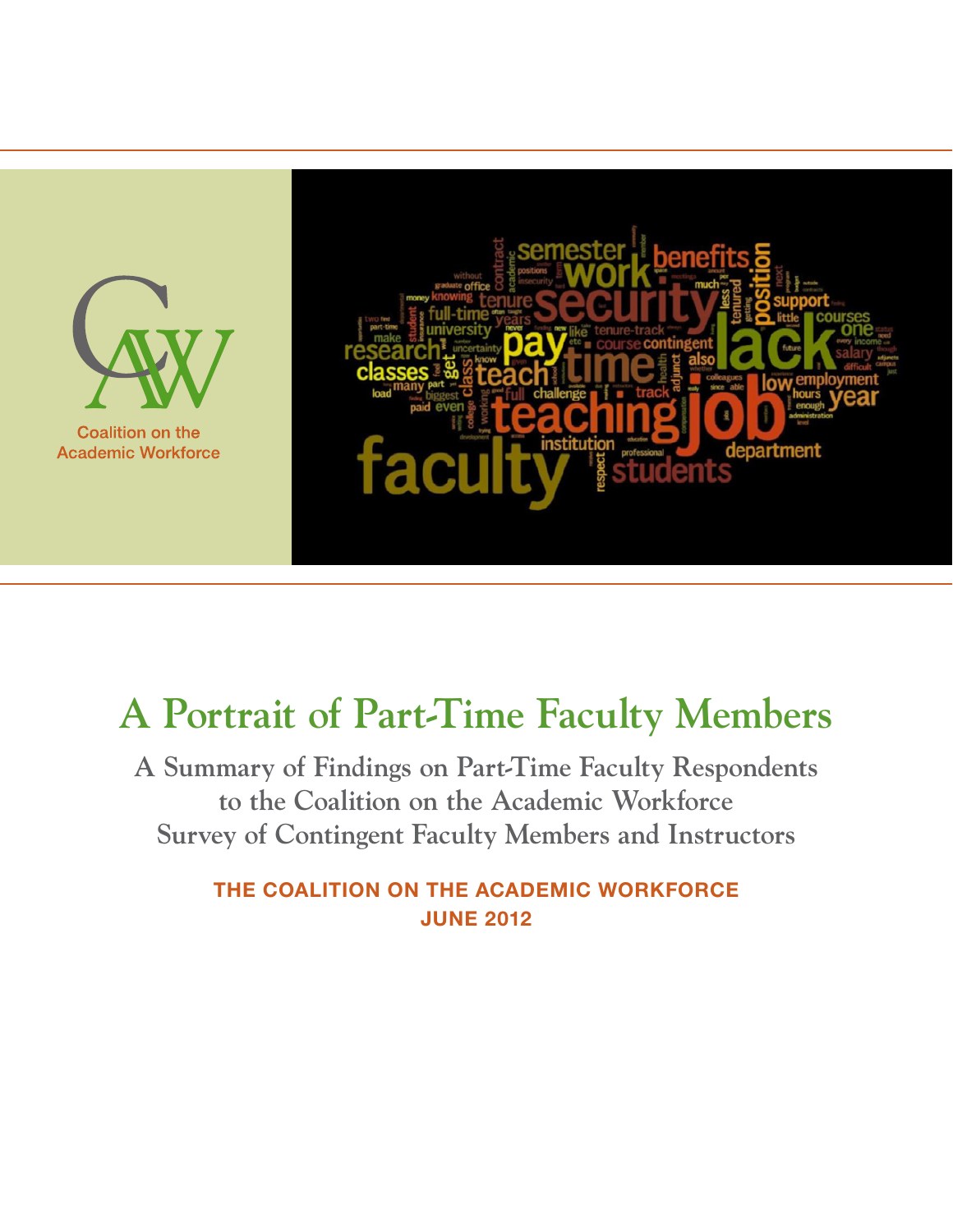# **A Portrait of Part-Time Faculty Members**

**A Summary of Findings on Part-Time Faculty Respondents to the Coalition on the Academic Workforce Survey of Contingent Faculty Members and Instructors**

### EXECUTIVE SUMMARY

According to data from the United States Department of Education's 2009 Fall Staff Survey, of the nearly 1.8 million faculty members and instructors who made up the 2009 instructional workforce in degree-granting two- and four-year institutions of higher education in the United States, more than 1.3 million (75.5%) were employed in contingent positions off the tenure track, either as parttime or adjunct faculty members, full-time non-tenure-track faculty members, or graduate student teaching assistants. Despite the majority status of the contingent academic workforce, the systematic information available on the working conditions of these employees is minimal. The Department of Education provides some basic demographic data through the Integrated Postsecondary Education Data System (IPEDS) and previously collected more detailed information through the National Study of Postsecondary Faculty (NSOPF). After 2003, however, funding for the NSOPF ceased, and the department has not created an alternative instrument to gather information about the characteristics, work patterns, and working conditions of higher education's faculty workforce. As a result, the large and growing majority employed in contingent positions is rendered largely invisible, both as individuals on the campuses where they work and collectively in the ongoing policy discussions of higher education. What little awareness the public has about this group, its crucial contributions, and the considerable obstacles common institutional practice creates for its members is based on anecdotal evidence, aging NSOPF data, or data confined to particular institutions, systems, or states.

### The Survey

In an effort to address the lack of data on contingent faculty members and their working conditions, the Coalition on the Academic Workforce (CAW) fielded an ambitious survey in fall 2010, seeking information about the courses these faculty members were teaching that term, where they were teaching them, and for what pay and benefits. The survey received close to 30,000 responses, with just over 20,000 coming from individuals who identified themselves as working in a contingent position at an institution or institutions of higher education in fall 2010.

The survey was open to any faculty member or instructor who wished to complete a questionnaire; respondents therefore do not constitute a strictly representative sample of faculty members working in contingent positions. Nevertheless, the response provides the basis for a more detailed portrait of the work patterns, remuneration, and employment conditions for what has long been the fastest-growing and is now the largest part of the academic workforce.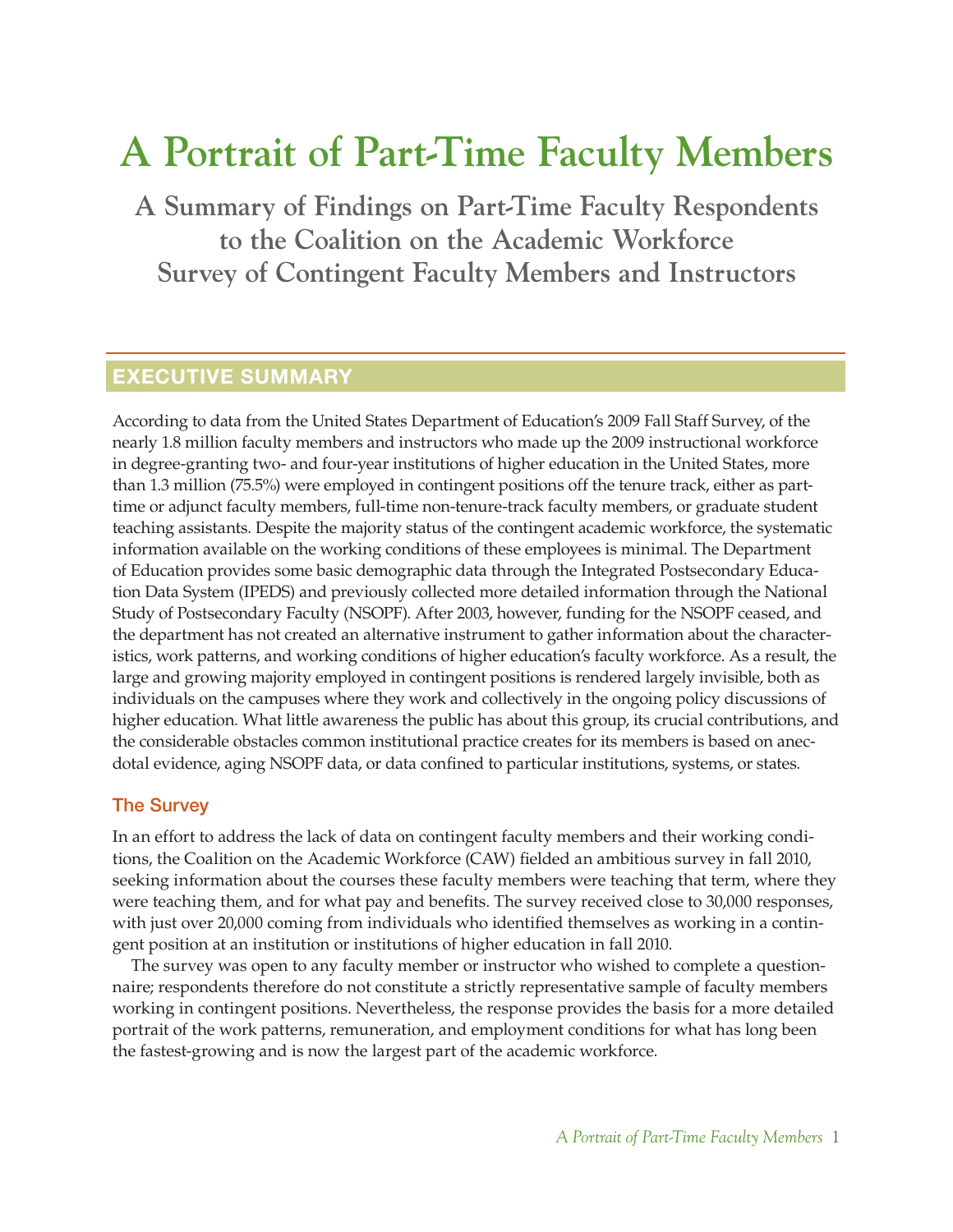The CAW survey was designed with a particular focus on faculty members teaching part-time at United States institutions of higher education. Numbering more than 700,000, this population represents more than 70% of the contingent academic workforce and almost half the entire higher education faculty in the United States. Faculty members in part-time positions were also by far the largest group of respondents to the CAW survey, providing 10,331 of the 19,850 valid responses from contingent faculty members and instructors who were teaching at least one course in fall 2010. Of these part-time faculty respondents, 9,238 provided data on a total of 19,615 courses they were teaching.

The following report provides initial findings from the survey, looking specifically at the part-time faculty respondents and the data they provided at the course level. The report also raises a series of questions that other researchers might pursue to develop an even richer understanding of part-time faculty in higher education and topics for future reports looking at the other groups of respondents.

### Key Findings

While the report provides details on demographics, working conditions, and professional support as reported by the faculty respondents who indicated they were teaching part-time in fall 2010, several key indicators stand out that show how heavily colleges and universities are relying on part-time faculty members while failing to support them adequately.

- ◆ The median pay per course, standardized to a three-credit course, was \$2,700 in fall 2010 and ranged in the aggregate from a low of \$2,235 at two-year colleges to a high of \$3,400 at fouryear doctoral or research universities. While compensation levels varied most consistently by type of institution, part-time faculty respondents report low compensation rates per course across all institutional categories.
- ◆ Part-time faculty respondents saw little, if any, wage premium based on their credentials. Their compensation lags behind professionals in other fields with similar credentials, and they experienced little in the way of a career ladder (higher wages after several years of work).
- ◆ Professional support for part-time faculty members' work outside the classroom and inclusion in academic decision making was minimal.
- ◆ Part-time teaching is not necessarily temporary employment, and those teaching part-time do not necessarily prefer a part-time to a full-time position. Over 80% of respondents reported teaching part-time for more than three years, and over half for more than six years. Furthermore, over three-quarters of respondents said they have sought, are now seeking, or will be seeking a full-time tenure-track position, and nearly three-quarters said they would definitely or probably accept a full-time tenure-track position at the institution at which they were currently teaching if such a position were offered.
- ◆ Course loads varied significantly among respondents. Slightly more than half taught one course or two courses during the fall 2010 term, while slightly fewer than half taught three or more courses.

### Next Steps

This report is only a beginning. The findings suggest numerous questions for further research. The survey data file is available to qualified researchers, and CAW urges them to probe the data gathered by the fall 2010 survey to produce further reports and insights. CAW will also be exploring how this survey might be regularized to develop trend data on the working conditions of the contingent academic workforce. For information or to request access to the survey data file, please e-mail CAW [\(contact@academicworkforce.org\)](mailto:contact%40academicworkforce.org?subject=).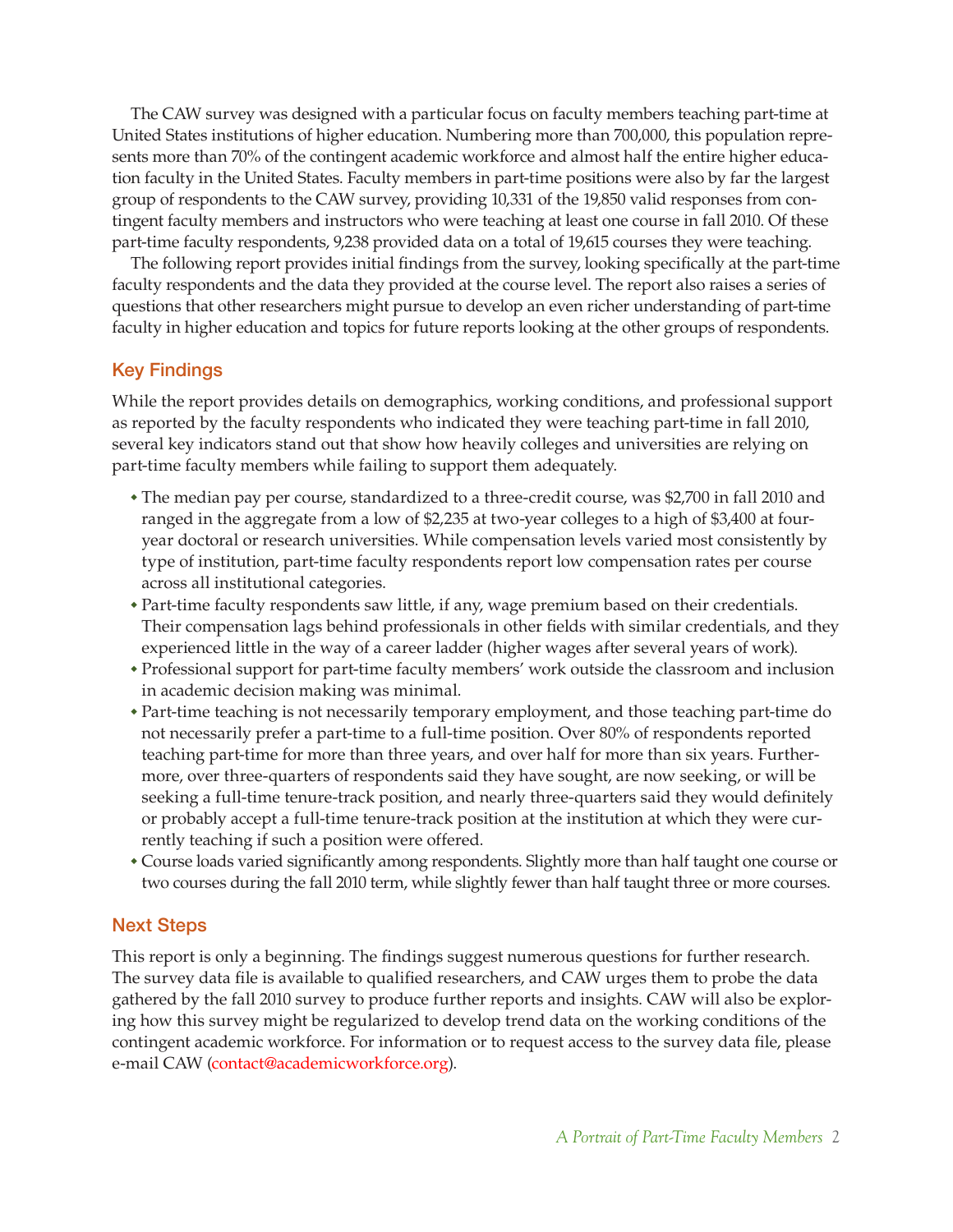### ABOUT THE COALITION ON THE ACADEMIC WORKFORCE

The Coalition on the Academic Workforce (CAW) is a group of twenty-six higher education associations, disciplinary associations, and faculty organizations committed to working on the issues associated with deteriorating faculty working conditions and their effect on the success of college and university students in the United States. Specifically, CAW's purpose is to

- ◆ collect and disseminate information on the use and treatment of faculty members serving fulland part-time off the tenure track and the implications of such use and treatment for students, parents, faculty members, and institutions;
- ◆ articulate and clarify differences in the extent and consequences of changes in the faculty in various academic disciplines and fields of study;
- ◆ evaluate both short-term and long-term consequences of changes in the academic workforce for society and the public good;
- ◆ identify and promote strategies for solving the problems created by inappropriate use and exploitation of part-time, adjunct, and similar faculty appointments;
- ◆ promote conditions by which all faculty members, including full- and part-time faculty members serving off the tenure track, can strengthen their teaching and scholarship, better serve their students, and advance their professional careers.

Following are the organizational members of CAW:

American Academy of Religion American Anthropological Association American Association of University Professors American Federation of Teachers American Historical Association American Philological Association American Philosophical Association American Political Science Association American Sociological Association American Studies Association Association for Library and Information Science Education Association of American Colleges and Universities College Art Association Community College Humanities Association Conference on College Composition and Communication Linguistic Society of America Modern Language Association National Council for History Education National Council of Teachers of English National Education Association New Faculty Majority: The National Coalition for Adjunct and Contingent Equity Organization of American Historians Society for Cinema and Media Studies Society of Biblical Literature Teachers of English to Speakers of Other Languages, Inc. Working Class Studies Association

For more information about CAW, please visit [www.academicworkforce.org](http://www.academicworkforce.org).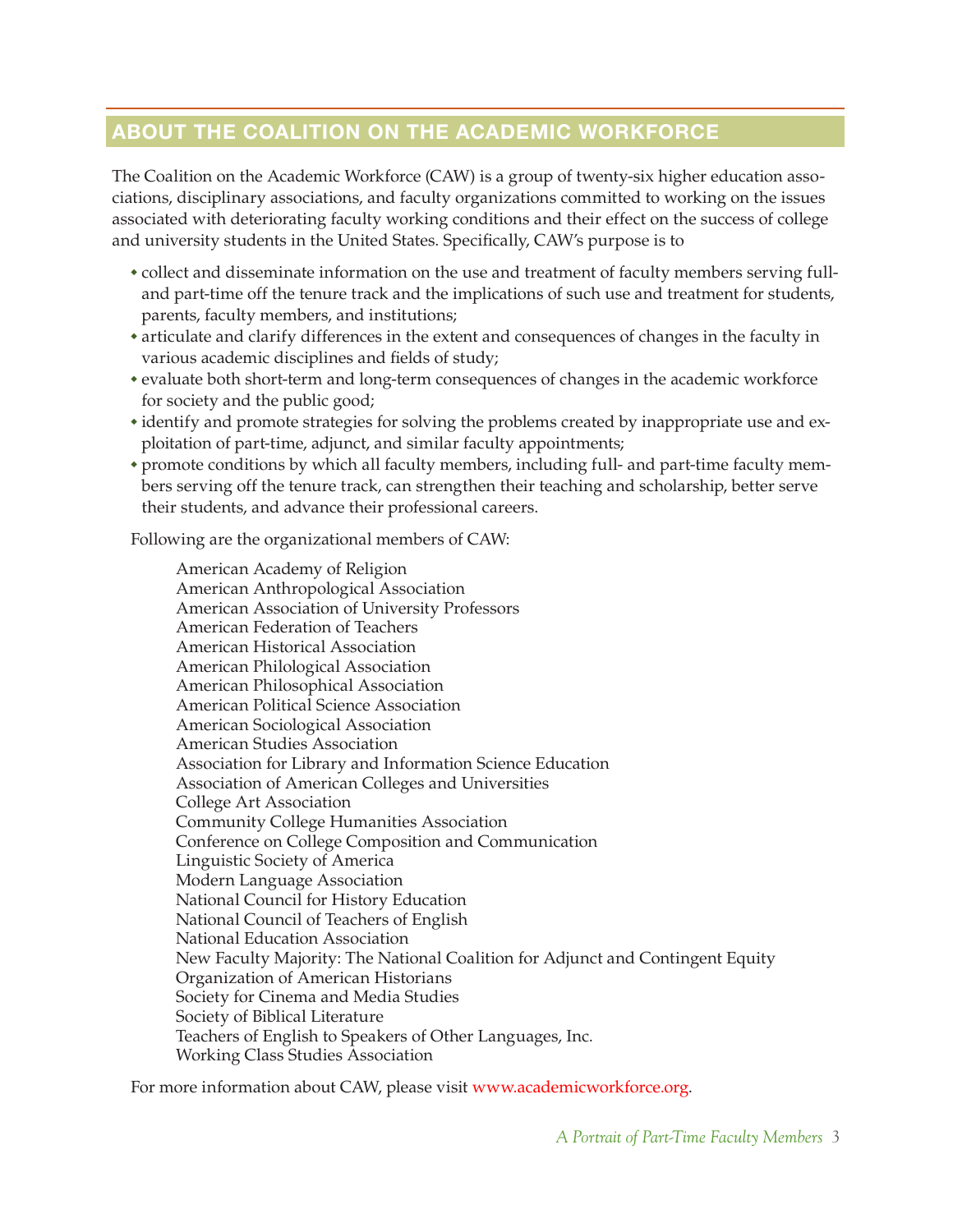## **A Portrait of Part-Time Faculty Members**

**A Summary of Findings on Part-Time Faculty Respondents to the Coalition on the Academic Workforce Survey of Contingent Faculty Members and Instructors**

### COALITION ON THE ACADEMIC WORKFORCE

### INTRODUCTION

<span id="page-4-0"></span>As the United States has shifted from an industrial-based to a knowledge-based economy, the demand for workers with a college degree or at least some postsecondary education has increased. Because of that demand, as well as general population trends, student enrollments have increased dramatically over the past twenty years.<sup>1</sup> At the same time, state and local government support for higher education has steadily decreased, leading to increased college costs for families and signifi-cantly increased student loan debt.<sup>[2](#page-15-1)</sup> The increased financial burden of college attendance has led some to question the value of a college education, spurring policy debates about college financing and cost, calls for greater accountability on the part of colleges and universities, and the development of supposedly more efficient and more economical alternative pathways.

<span id="page-4-1"></span>Whether one believes a college education should be measured primarily in terms of earnings potential, intrinsic value to the degree holder, or benefit to society, the wage premium for a college degree persists, and the baccalaureate degree is seen as the "best path to middle-class employment and wages in the United States" (Gonzalez). As noted in *Education Pays 2010: The Benefits of Higher Education for Individuals and Society*, "Individuals with higher levels of education earn more and are more likely than others to be employed. . . . The financial return associated with additional years of schooling beyond high school and the gaps in earnings by education level have increased over time" (Baum, Ma, and Payea 4). Ironically, it appears that those increasingly responsible for educating the undergraduates who reap this earnings premium are themselves excluded from the economic benefits of advanced educational attainment.

As college enrollments have increased over the last several decades, the composition of the faculty has shifted. A faculty teaching corps once made up predominantly of full-time employees eligible for tenure has since the 1970s become a workforce employed in contingent and increasingly in part-time positions. Although most faculty members serving in contingent positions hold a master's degree or higher and almost all hold at least a baccalaureate degree, their earnings are not remotely commensurate with their training and education, particularly when compared with professionals with similar credentials in other fields. The gap is particularly striking for faculty members serving in part-time positions.

Until now, what we have known about the compensation of contingent faculty members has been based largely on limited national data that has only rarely examined the working conditions of individual faculty members or allowed analysis at the institutional or disciplinary level. The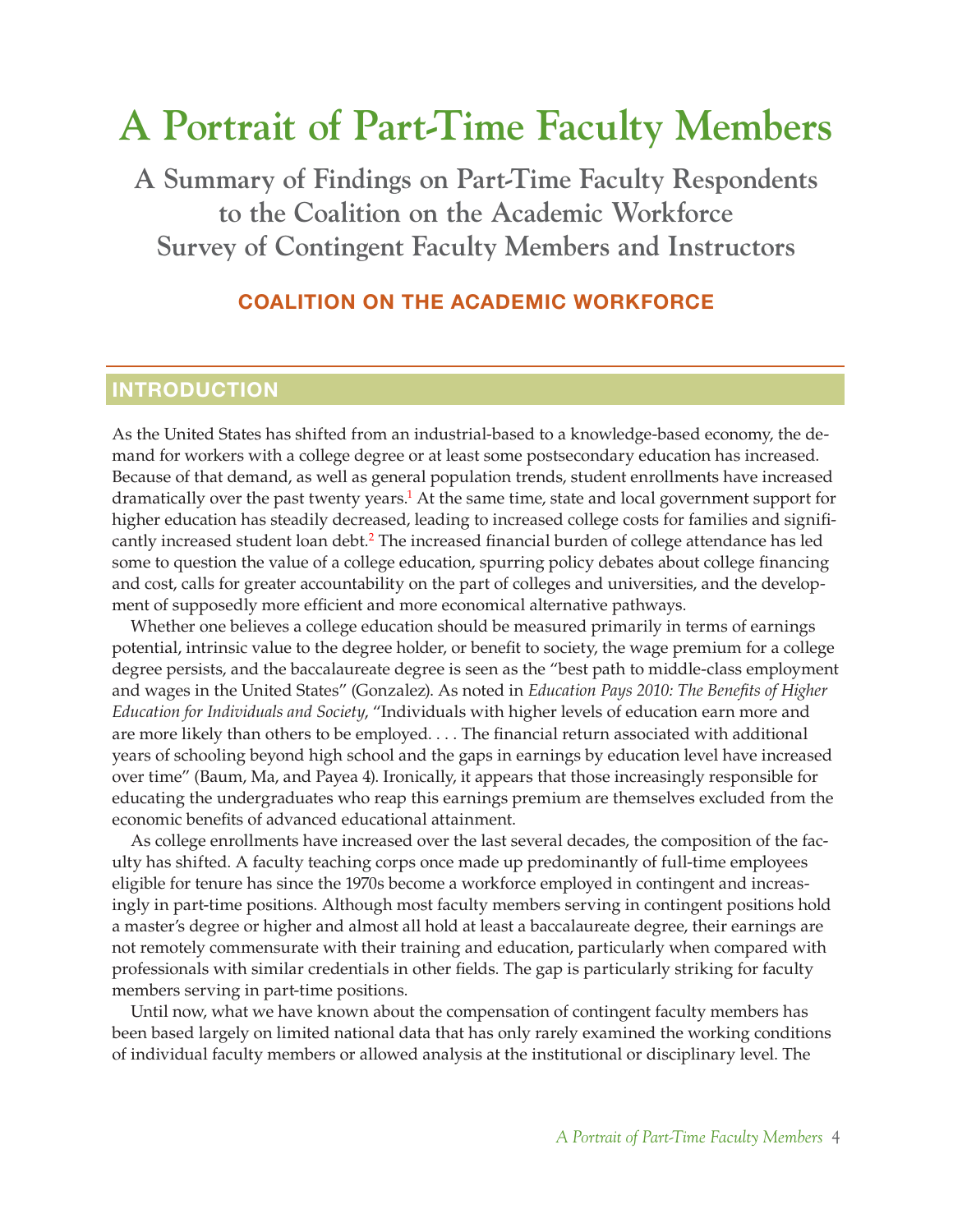Integrated Postsecondary Education Data System (IPEDS)—the federal government's most comprehensive source of systematic information on higher education in the United States—captures only limited data about the working conditions of faculty members in any employment category, full- or part-time, on or off the tenure track. IPEDS data are especially sparse about part-time faculty members, who, at 49.2% of all faculty members, now constitute the largest single category in the academic workforce. IPEDS also does not collect information on faculty members broken out by disciplinary area. With the end of the National Study of Postsecondary Faculty (NSOPF), it appears that the United States Department of Education will collect little information about the faculty other than basic head counts, demographic information, and aggregate institutional outlays for salary. While analysis of NSOPF data could show, for example, that the average part-time faculty member at a community college made just under \$2,500 per course, NSOPF data could not reveal how urban community colleges paid in comparison to rural community colleges in a particular region of the country (see *Reversing Course*). Yet without the NSOPF it is no longer possible to know whether that average pay is consistent from discipline to discipline or whether it differs by faculty members' degree credentials or other qualifications.

The contingent academic workforce now represents close to seventy percent of the faculty and, when graduate student teaching assistants are included, more than three-quarters of the instructional workforce (Knapp, Kelly-Reid, and Ginder 3, 11). The Coalition on the Academic Workforce (CAW), which is committed to improving the working conditions of the whole academic workforce and thereby strengthening the learning environment for students, set out to address the glaring lack of current information about these teachers by collecting data directly from them. In fall 2010, CAW fielded a national online survey targeted to contingent academics across the disciplines, including part- and full-time faculty members employed off the tenure track, graduate student teaching assistants, and postdoctoral researchers and teachers.<sup>3</sup> The survey—which asked contingent faculty members about each of the courses they were teaching and the compensation and benefits they received—marks the first time any organization other than the United States Department of Education has attempted to gather these data on a national scale across all sectors of higher education. Given the large and diverse response to the survey, this data set offers a new level of insight into the working lives of contingent faculty members.

<span id="page-5-0"></span>This report provides the first analysis of that data set, looking specifically at the subset of respondents who are part-time faculty members, the largest faculty group that responded to the survey.

### ABOUT THE DATA

The survey opened on 27 September 2010 and closed on 30 November 2010. The intent was to get a snapshot of contingent faculty members' teaching responsibilities and conditions of employment during the semester or quarter when the data were collected. The survey was available to any faculty member or instructor. In the end, 28,974 individuals responded [\(table 1](#page-18-0)).

Of the 28,974 total respondents, 3,762 did not adequately identify their position as a faculty member or instructor; their responses were removed, leaving 25,212 valid responses. The 4,292 respondents who identified their employment status as full-time tenured or tenure-track faculty were also removed from the set of records used for analysis. Thus 20,920 respondents identified themselves as working in a contingent employment situation, the vast majority (19,850) in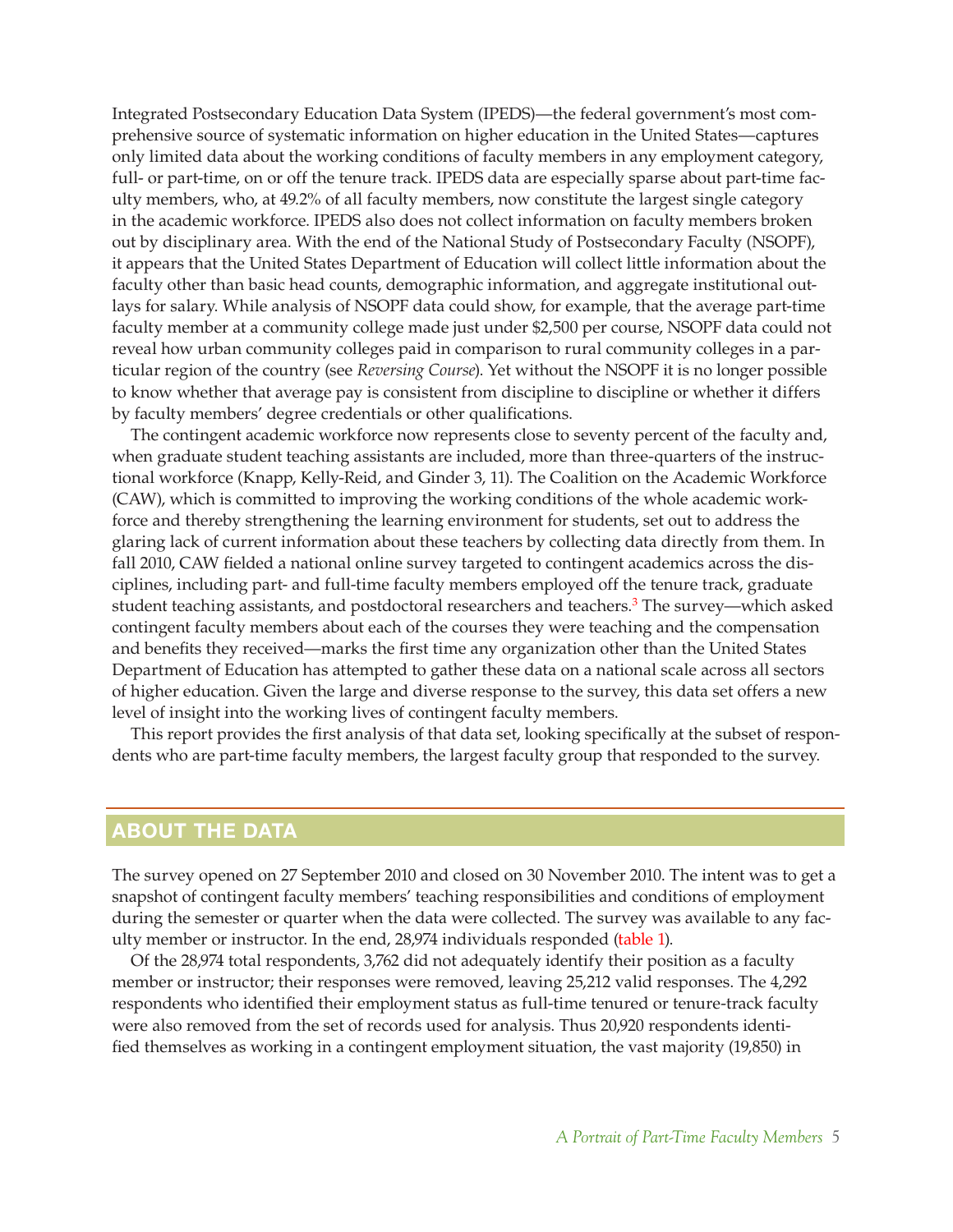contingent teaching positions. The remaining respondents were full-time contingent researchers, nonteaching graduate student assistants, or postdoctoral research fellows.

The sample of respondents is self-selected and not necessarily representative of the entire population of postsecondary faculty members teaching off the tenure track. The data, therefore, do not support generalizations about the state of all contingent workers in higher education in the United States. While responses did range across all states, all disciplines, and all types of postsecondary employees defined as instructional staff by the Department of Education, the response was uneven, and therefore the survey produced more data on certain geographic areas, types of institutions, disciplines, and employment categories than others[.4](#page-15-3)

<span id="page-6-0"></span>Despite limits to some kinds of generalizations, the data set offers important insight into the working lives of members of the contingent academic workforce, particularly part-time faculty members—the number of courses they are engaged to teach, the number of institutions at which they are engaged to teach them, the pay across institutional categories and disciplines, the relation of geography to pay, and the level of professional support. The data become all the more revealing in the light of the remarkable number of extensive comments—over 30,000—respondents provided in the two open-ended questions the survey included.<sup>[5](#page-16-0)</sup>

<span id="page-6-1"></span>This report looks specifically at the survey findings for part-time faculty respondents and is organized around the following categories:

- ◆ demographics
- ◆ compensation and benefits
- ◆ professional support

In each section the data are disaggregated by institutional type and, where possible, other variables; various cross-tabulations are used to examine compensation and support against demographic and institutional factors. This report, however, addresses only the basic findings of the survey with regard to part-time faculty members and only scratches the surface of what might be gleaned from the data set. The survey data file is available to qualified researchers for further analysis (e-mail [contact@academicworkforce.org\)](mailto:contact%40academicworkforce.org?subject=).

### KEY FINDINGS

Part-time faculty members represent the largest and fastest-growing segment of the postsecondary instructional workforce in the United States; not surprisingly, the 10,331 individuals who identified themselves as teaching part-time in at least one institution were the largest group of respondents to the CAW survey. Respondents in this category were directed to a survey path that invited them to provide information about up to six credit-bearing courses they were teaching in the fall 2010 term—the subject area, curricular level, and delivery mode (face-to-face, online, or hybrid) of the course; the institution offering it; and the salary and benefits received. Part-time faculty respondents reported at least some information for a total of 19,615 courses. Other sections of the survey asked respondents to provide basic demographic information. As a result, some findings presented in this report reflect general information about the respondents (race, gender, educational attainment, area of specialization), while others reflect the conditions associated with teaching a specific course at a particular institution as a part-time faculty member (pay per course, pay as a function of discipline, level of course).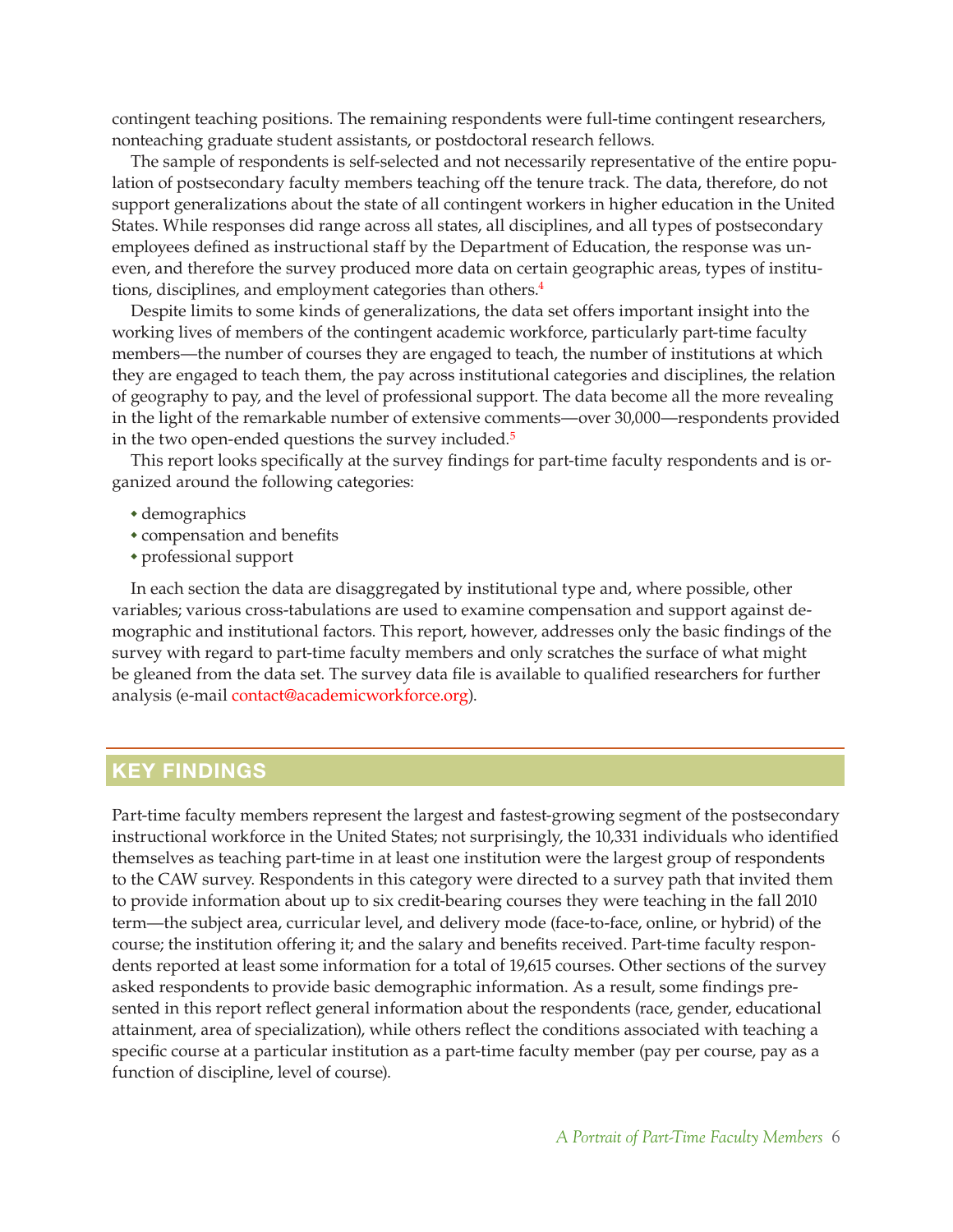### **Demographics**

While the survey respondents do not constitute a strictly representative sample, the response from part-time faculty members was both robust and diverse on many levels.

### *Gender and Race*

The CAW survey received a much higher percentage of women respondents and a lower minority response rate than is reflected in national IPEDS data. Of part-time faculty respondents who provided information about their gender, 61.9% were women, as compared with 51.6% in the National Center for Education Statistics (NCES) 2009 Fall Staff Survey [\(table 2](#page-18-0)). Nearly 90% of part-time faculty respondents who reported their race or ethnicity identified themselves as white, as compared with 81.9% in the NCES 2009 Fall Staff Survey [\(table 3\)](#page-19-0).

These differences may be explained by the disciplinary distribution of respondents to the CAW survey and the concentration of responses in certain geographic areas and institutional types. Gender did not emerge as a determining factor with regard to per-course pay for the part-time faculty respondents, but questions around the impact of race on pay per course in this data set did emerge and are discussed below.

### *Age*

Part-time faculty respondents varied widely by age [\(table 4\)](#page-19-0). More than 70% of part-time faculty respondents who provided information about their age were in their prime earning years, between the ages of 36 and 65. Only about 9% of respondents were over 65, and only 1% of respondents were 25 or under.

These data raise questions about the common assumption that the part-time faculty ranks are made up of either new, young faculty members taking a first step on the path to full-time employment or older faculty members and professionals who are now teaching as a second, part-time career or avocation. Further analysis would be needed to test this assumption.

### *Institutional Type*

Respondents reported teaching courses at a range of Carnegie institutional types [\(table 5](#page-20-0)). Of the 19,615 individual courses reported on by part-time faculty respondents, the institutional type could be determined for 18,449; this number serves as the basis for the following breakdown:

- ◆ 7,111 courses (38.5%) were taught at Carnegie associate's institutions
- ◆ 1,267 courses (6.9%) were taught at Carnegie baccalaureate institutions
- ◆ 5,381 courses (29.2%) were taught at Carnegie master's institutions
- ◆ 4,119 courses (22.3%) were taught at Carnegie doctoral and research institutions
- ◆ 571 courses (3.1%) were taught at Carnegie special focus institutions

For the remaining 1,166 courses (not counted in the percentage calculations) the institutional type could not be determined. Institutional type emerges as perhaps the most significant factor determining the compensation, treatment, and support of part-time faculty members.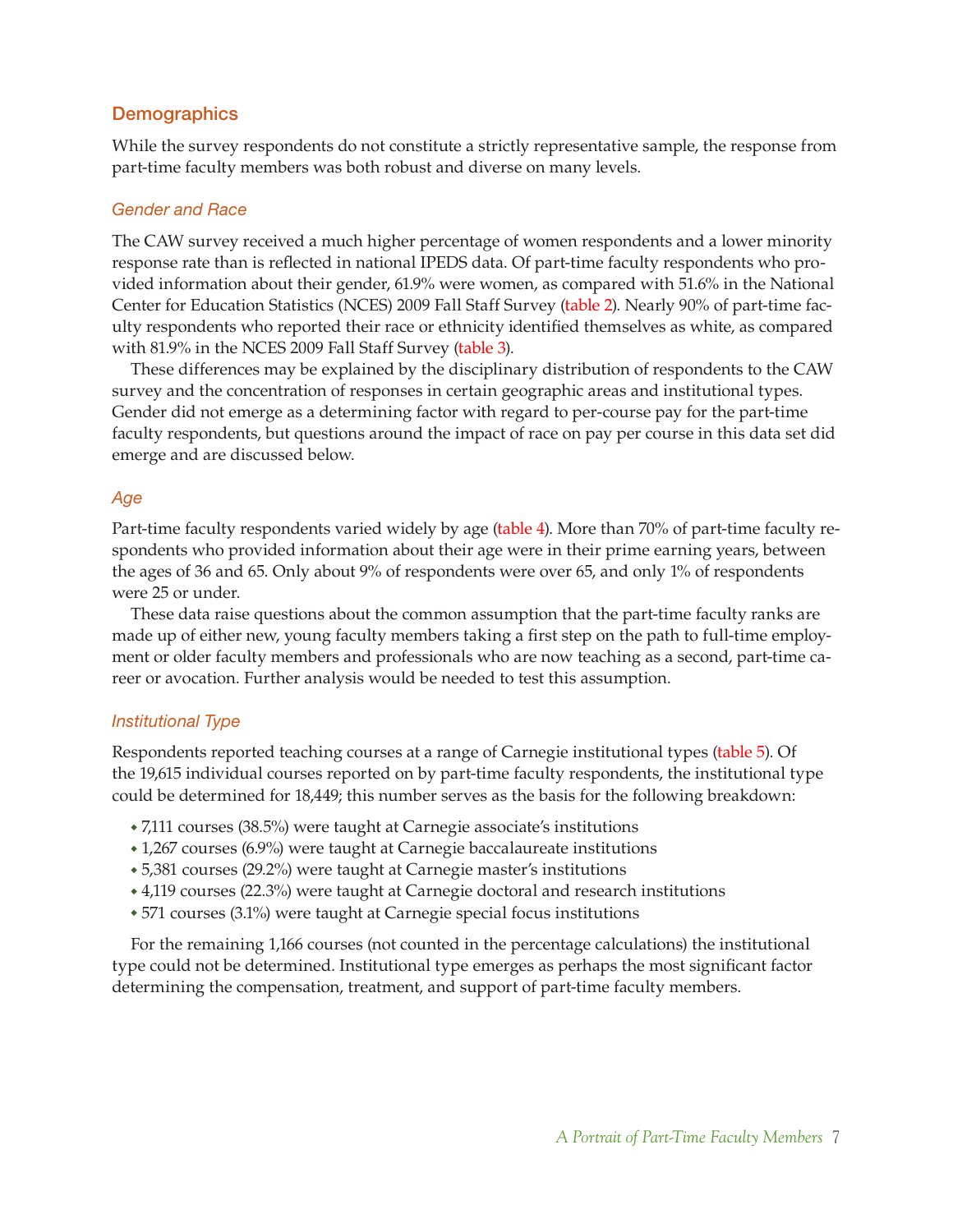### *Discipline*

<span id="page-8-0"></span>When asked about their principal field of academic specialization, respondents covered all thirtyfive disciplinary category options in the questionnaire, although the participation from some disci-plines amounted to less than 1% of the overall respondents [\(table 6](#page-21-0)).<sup>6</sup> Part-time faculty members in the humanities represented the largest set of respondents, accounting for 42.3% [\(table 7](#page-22-0)). Part-time faculty respondents from English language and literature alone made up 16.4% [\(table 6](#page-21-0)). This distribution may reflect the efforts of the organizations that supported the survey and does not necessarily describe the actual distribution of all faculty members employed part-time.

The distribution of respondents by discipline is also reflected in the disciplinary distribution of the 19,615 courses part-time faculty respondents reported on [\(table 8\)](#page-22-0):

- $\cdot$  8,593 courses (44.0%) were taught in the humanities
- ◆ 4,011 courses (20.5%) were taught in professional fields
- ◆ 2,758 courses (14.1%) were taught in the sciences
- ◆ 2,686 courses (13.8%) were taught in the social sciences
- ◆ 279 courses (1.4%) were taught in occupationally specific programs
- ◆ all other programs accounted for 1,205 courses (6.2%)

While the results are skewed to certain disciplines, the response is sizable enough to examine differences and similarities among disciplines. In addition, in many disciplines the response is large enough to enable a closer examination of working conditions within those disciplines.

### *Credentials*

Ninety-four percent of part-time faculty respondents held some level of graduate degree: 40.2% reported a master's degree as their highest level of educational attainment, 30.4% a doctorate, 16.7% a professional degree or other terminal degree, and 7.0% completed all work but the dissertation toward a doctoral degree [\(table 9\)](#page-23-0).

What is perhaps more important to examine, however, is the level of educational attainment broken out by institutional type, since credential requirements may differ (e.g., a master's degree is the typical degree required for tenure-eligible faculty members at two-year institutions). The vast majority of part-time faculty members teaching at all types of institutions held a master's degree or higher [\(table 10](#page-24-0)). At four-year institutions, there is more differentiation with regard to educational attainment. Here slightly more than half (54.2%) of respondents hold a doctoral or other terminal degree that would be considered the common qualification for tenure-track positions in those institutions.<sup>7</sup> By contrast, among respondents who reported courses only in two-year colleges, 31.0% hold a doctoral or other terminal degree and 53.6% hold nonterminal master's degrees, indicating that nearly 85% of part-time faculty respondents teaching in two-year colleges hold a degree considered the basic qualification for tenure-track positions in those institutions. Respondents who reported courses from both types of institutions fall in between: 47.7% reported holding a nonterminal master's degree, and 42.1% reported holding a doctorate or other terminal degree.

<span id="page-8-1"></span>As shown in the analysis of compensation, however, these distinctions in educational attainment result in only modest differences in pay.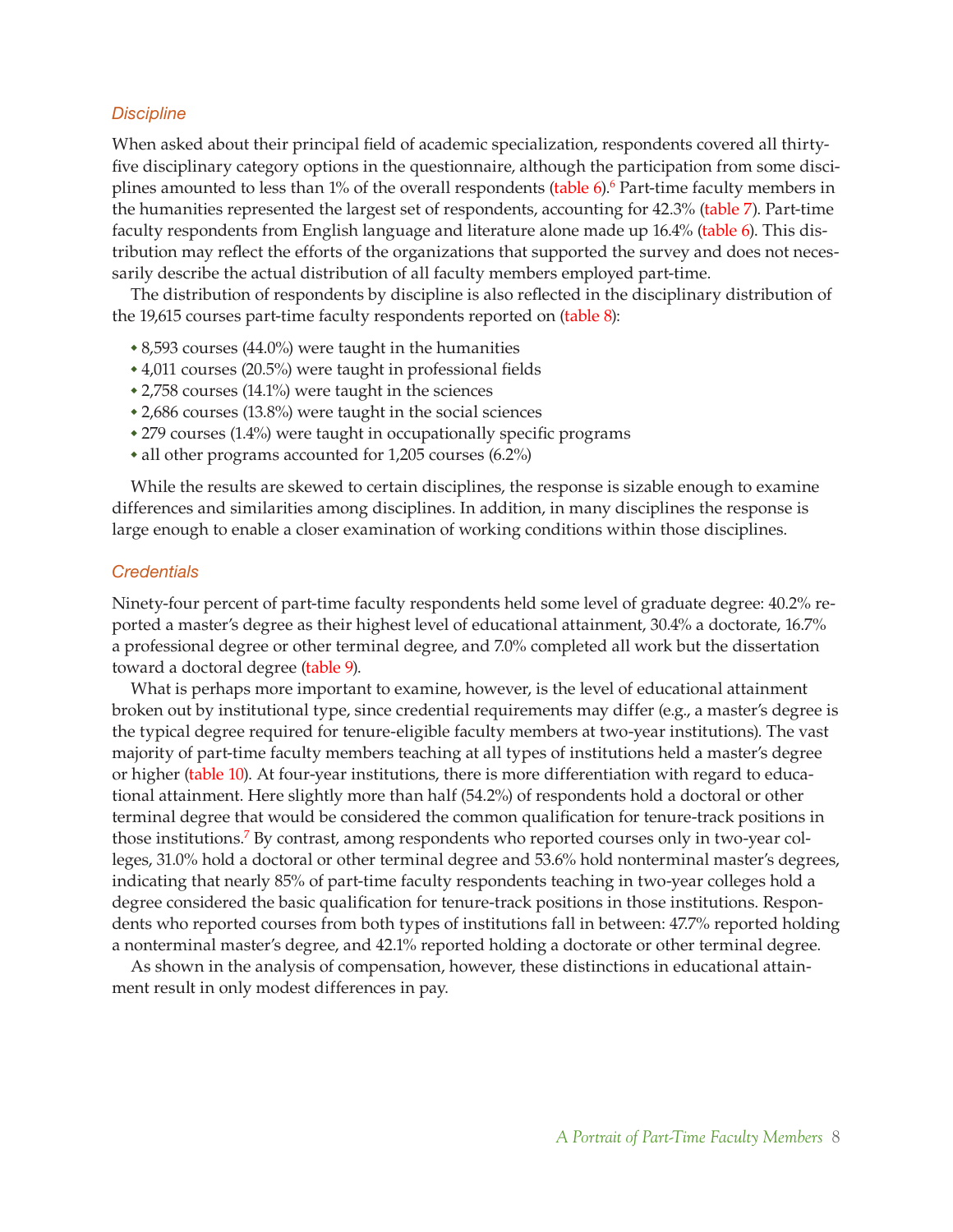### *Length of Service and Desire for Full-Time Work*

The survey results also support the anecdotal evidence that part-time faculty positions are typically temporary only as a matter of how a position is defined, not how long a person occupies a position. Over 80% of part-time faculty respondents reported having taught as a contingent faculty member for at least three years; over 55% taught in that role for six or more years, and over 30% for ten or more years [\(table 11](#page-25-0)). These figures suggest that most respondents to the survey see teaching as a long-term, professional commitment rather than as something "adjunct" to another career. In fact, 73.3% of respondents indicated that they considered teaching in higher education their primary employment [\(table 12\)](#page-25-0). Further, when respondents were asked about courses they were teaching, more than three-fourths reported they were currently teaching at least one course for the third time or more at the same institution; more than half were teaching at least one course for the sixth time or more [\(table 13\)](#page-26-0).

These findings do not imply that most respondents prefer teaching off the tenure track or parttime. When asked if they were seeking a full-time tenure-track position, only a quarter responded that they preferred a part-time non-tenure-track position over a full-time tenure-track position [\(table 14](#page-27-0)). Nearly 30% said they were seeking a full-time tenure-track position, another 20.1% said they intended to seek such a position, and 26.0% said they had sought such a position in the past. Asked if they would accept a full-time tenure-track position at the institution where they were currently teaching, 51.9% said they definitely would, and another 21.8% said they probably would [\(table 15](#page-27-0)). Only 8.1% definitely would not take a full-time tenure-track position where they were currently teaching, and 11.4% said they probably would not. These responses suggest a significant desire on the part of part-time faculty respondents to move into full-time tenure-track positions.

### *Teaching Load*

We turn now to the work patterns and pay revealed by the 9,162 part-time faculty respondents who provided information about the specific courses they were teaching and the institutions where they were teaching them in fall 2010. Most do not fit the prevalent stereotype of the "freeway flyer"—the part-time faculty member piecing together a full-time load by teaching at multiple institutions. Rather, these respondents fit into two groups: a large group teaching one course or two courses and a smaller group teaching three or more courses.

Across all part-time faculty members who reported on the specific courses they taught in fall 2010, most reported teaching only one course (43.2%) or two courses (27.5%) during that term [\(table 16\)](#page-28-0). Seventy-eight percent were teaching at a single institution [\(table 17](#page-29-0)). The largest subset—42.6%—was teaching a single course at a single institution in fall 2010. The next largest subset—35.4%—was teaching two or more courses at a single institution. Yet about 30% were teaching larger loads: 15.5% reported teaching three courses, 7.1% taught four courses, and 3.6% and 3.1% taught five or six courses, respectively [\(table 16](#page-28-0)).

Part-time faculty members teaching multiple courses at multiple institutions constituted 22.1% of the part-time faculty members who reported on the courses they taught in fall 2010: 17.9% of the group reported teaching at two institutions, and 4.2% reported teaching at three or more institutions [\(table 17\)](#page-29-0).

Caution should be exercised in assessing these findings, however. Aggregate analysis of respondents' reports on individual courses shows 70.7% of the 9,162 part-time respondents teach one course or two courses [\(table 16\)](#page-28-0). By comparison, of the 10,026 part-time respondents who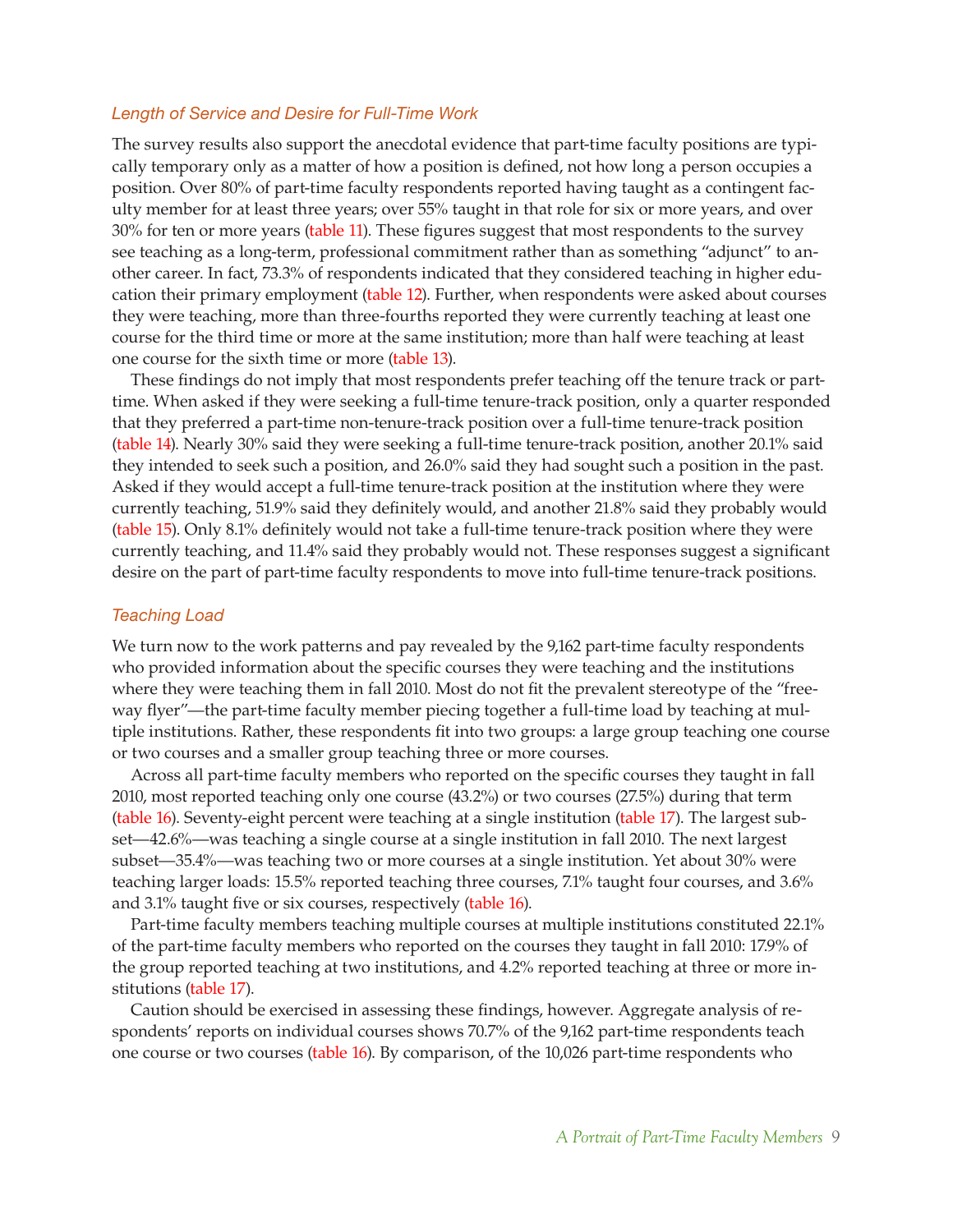answered the question, "How many courses are you teaching in fall 2010?" 54.8% said that they were teaching one course or two courses [\(table 18\)](#page-30-0). One inference we draw is that a significant number of the 9,162 respondents who reported on specific classes they were teaching exited the survey before they had completed questionnaires for all the classes they taught that term, leading to underreporting for courses beyond one or two.

That these data provide a snapshot of the part-time faculty during one academic term may likewise limit the ability to conclude that this distribution is representative—particularly since the survey was conducted in fall 2010, in the middle of a major economic recession that saw some institutions laying off part-time faculty members and others relying more heavily on them. Nevertheless, the distribution in no way suggests that the low compensation and minimal professional support documented later in this report are somehow justified.

Our initial analysis could not delve into distinctions between part-time faculty members with larger and smaller teaching loads, so we could not determine whether those groups correlate to particular institutional types or disciplines and whether working conditions and professional support vary with part-time faculty members' workload. The answers to such questions could be valuable not only for understanding where and how institutions are more systematically relying on part-time faculty members but also for examining questions of student persistence and success. We encourage other researchers to use the survey data to explore these questions.

### Compensation and Benefits

So how are the part-time faculty members who responded to the CAW survey compensated? The core findings are that these part-time faculty members

- ◆ report consistently low compensation rates per course;
- ◆ lag far behind their peers with similar credentials;
- ◆ experience little in the way of a career ladder (i.e., wages do not increase with length of service); and
- ◆ see consistently different levels of pay based on the type of institution that employs them.

Other variables have less conclusive impact on per-course pay rates, although more analysis may uncover other trends. To look closely at the question of compensation, we turn to a series of data based on median pay per course as a function of different combinations of variables.

### *Median Pay per Course in Terms of Educational Attainment and Length of Service*

Looking at all courses part-time faculty respondents reported on, the median pay per course, standardized to a three-credit course, is \$2,700. There does appear to be a wage premium based on credentials among part-time faculty members: those who hold a bachelor's degree earned a median pay per course of \$2,250, those with a master's degree earned \$2,400, those with professional or other terminal degrees earned between \$2,800 and \$2,937, and those with a doctorate earned \$3,200 [\(table 19](#page-31-0)).

This wage premium, however, reflects differences only within an employment category that is significantly underpaid, not just in comparison with tenured and tenure-track colleagues but also in comparison with similarly credentialed workers across the United States in all professions. If we were to annualize the median per-course salaries of part-time faculty respondents and compare them with the median earnings of all full-time workers, it becomes clear just how underpaid this group of professionals is. We first annualized pay based on an annual load of eight classes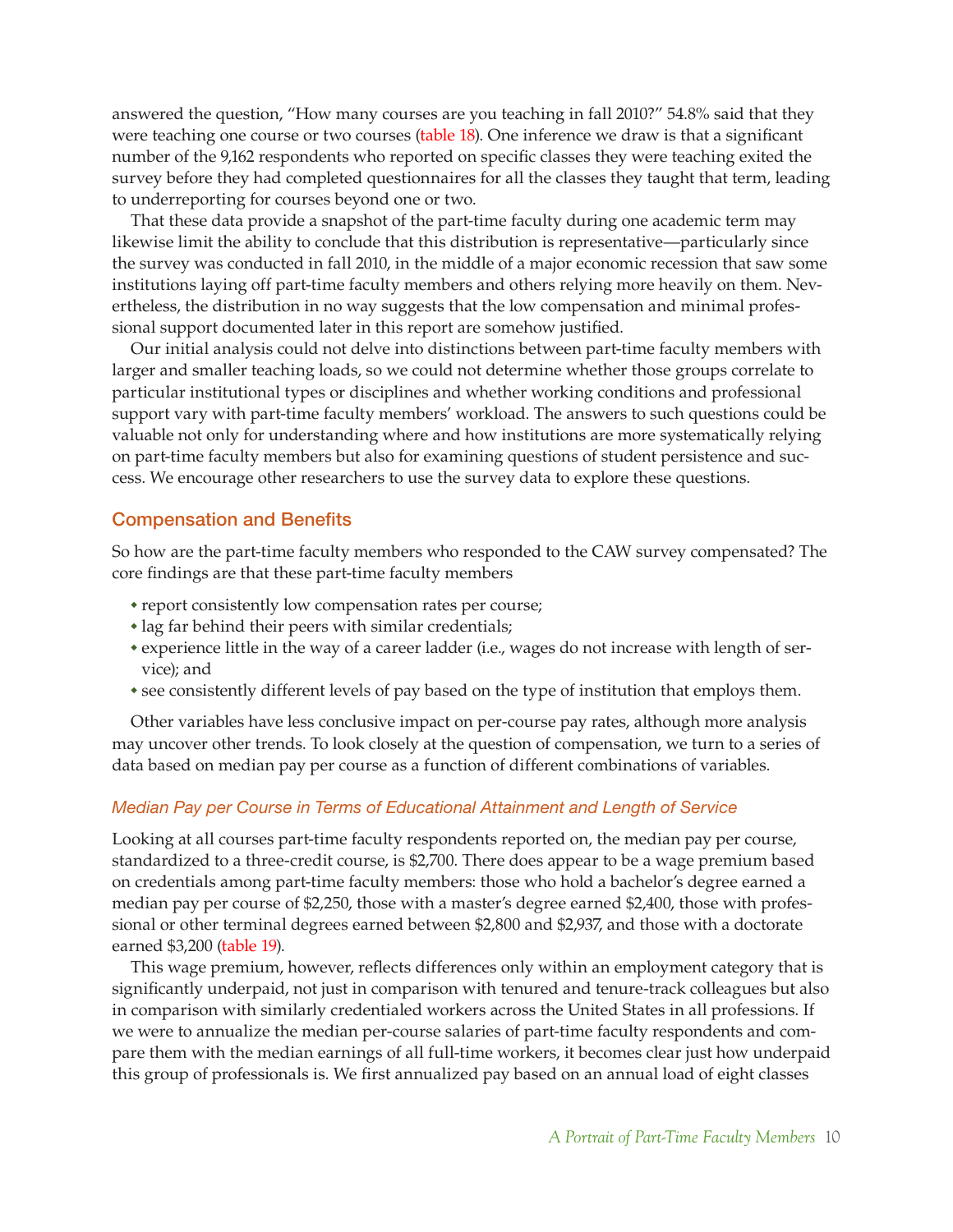that might be configured in more than one way (i.e., four courses in each of two terms during the traditional academic year, or three courses in fall and spring and two courses in the summer [\[table 20](#page-31-0)]). The gap between what a part-time faculty member earns and the median earnings of full-time, year-round workers of equivalent educational attainment is staggering and becomes more dramatic as the level of credential rises.

Some would assert that while eight courses per academic year might be considered a full load for full-time tenure-track faculty members, such a teaching load without any research or service requirements does not truly represent the work of a full-time faculty member. Others would assert that, regardless of outside work, an annual course load of eight courses does not reflect fulltime employment. Even if we annualize salaries using an extreme model of a teaching load of five courses in each of three terms during a year, however, we find that the annualized earnings of a part-time faculty member are still dramatically below that of professionals with similar credentials [\(table 20\)](#page-31-0).

For most Americans, higher educational attainment regularly and predictably leads to higher earnings. The wage premium for an advanced degree for part-time faculty members who responded to this survey, however, is minimal and comparatively lower than the median earnings of other professionals with the same level of education.

Like credentials, length of service often leads to higher earnings for professionals, but not for the part-time faculty members who responded to the CAW survey. Moving from those who have taught only one term to those who have taught thirty or more terms, one sees median pay per course range from a low of \$2,679 per course (for those who have taught twelve to fourteen terms) to \$3,000 per course (for those who have taught twenty terms or more [\[table 21](#page-32-0)]). In short, little economic benefit accrues with part-time faculty members' experience in the classroom.

### *Median Pay per Course in Terms of Institutional Type, Control, and Location*

The variable with the clearest correlation to per-course pay rates is institutional type. The lowest pay was at the two-year-college level, where respondents reported a median per-course pay of \$2,235, and the highest was at four-year doctoral and research universities, where respondents reported a median per-course pay of \$3,400 [\(table 22](#page-33-0)).

This correlation also holds true when one looks at public institutions versus private not-forprofit institutions. With one exception, pay increases by institutional type within each sector. One clear deviation from that pattern is the pay per course in for-profit institutions, which is significantly lower than pay per course in not-for-profit institutions, public or private. The median pay per course in the for-profit institutions was a mere \$1,560, with little variation by Carnegie institutional type.

The relation of geographic location to pay is an area that deserves further analysis [\(table 23](#page-34-0) and [table 24](#page-35-0)), by institutional type, discipline, educational attainment, and state.

### *Median Pay per Course in Terms of Union Status*

<span id="page-11-0"></span>The presence of a union on campus also appears to have a positive impact on wages for faculty members employed part-time. The median pay per course at institutions where part-time faculty respondents were not represented by a union was \$2,475, as compared with \$3,100 at institutions with union representation [\(table 25](#page-36-0)). This union wage premium is also reflected across institutional types with the exception of the baccalaureate colleges, where median wages were slightly higher for courses where part-time faculty respondents were not represented by a union.<sup>[8](#page-16-3)</sup>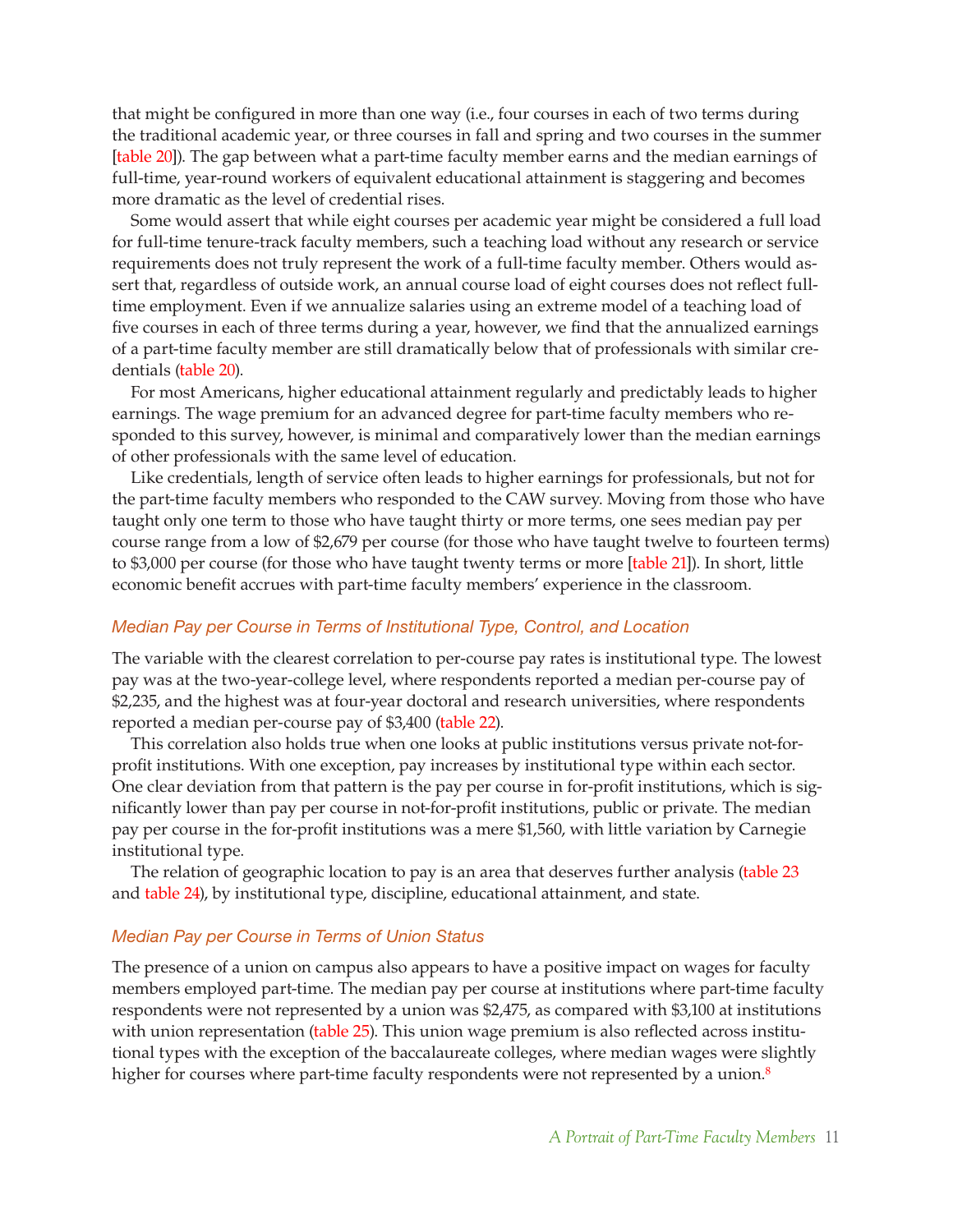### *Median Pay per Course in Terms of Discipline*

Responses to the survey show median pay per course for most disciplines hovering around the median pay for all courses (\$2,700), although pay in some disciplines varies considerably from the overall median [\(table 26\)](#page-37-0). On the high end, engineering has a median pay of \$4,000 per course; on the low end, a few disciplines, including mathematics and developmental education, have a median per-course pay closer to \$2,000. Once the data are aggregated into broad disciplinary clusters, the median pay is consistently around \$2,700 (table  $27$ ).<sup>9</sup>

### <span id="page-12-0"></span>*Median Pay per Course in Terms of Course Level and Delivery Mode*

Pay per course varied by course level and delivery mode. The median per-course pay was lowest for developmental courses, at \$2,250 [\(table 28](#page-39-0)). Pay per course then increased incrementally as course level increased, with graduate courses taught by part-time faculty members having the highest median rate at \$3,375. As for mode of delivery, respondents teaching on-site courses reported median pay per course of \$2,850, those teaching courses online reported \$2,250, and those teaching hybrid courses reported \$2,462 [\(table 29](#page-39-0)).

### *Median Pay per Course in Terms of Gender and Race*

Survey responses indicated only a slight variation in median pay by gender: women reported a median per-course pay of \$2,700, while men reported earning slightly more, at a median percourse pay of \$2,780 [\(table 30\)](#page-40-0).

There is even less variation in pay between men and women when we account for institutional type. The median pay per course reported by female and by male respondents is basically identical in two-year institutions, master's institutions, doctoral and research institutions, and special focus institutions. Of those respondents for whom the Carnegie institutional type could be determined, only those teaching in baccalaureate institutions reveal any disparity in per-course pay by gender—\$2,700 for men, as compared with \$2,800 for women [\(table 30](#page-40-0)).

Broken down by race or ethnicity, the data suggest that part-time faculty respondents who identified themselves as black (not of Hispanic origin) earn significantly less than other racial and ethnic groups at a median per-course pay of \$2,083 [\(table 31](#page-41-0)). By comparison, median pay ranged from \$2,500 per course for Hispanic or Latino or multiracial respondents to \$2,925 for Asian or Pacific Islander respondents.

Pay rates for part-time faculty respondents who identified themselves as black (not of Hispanic origin) appear to be generally lower even when the type of institution is included in the analysis. Yet the number of respondents in this category is small. Our analysis indicates that black non-Hispanic respondents, relative to other groups of survey respondents, were somewhat overrepresented at two-year colleges and (probably more important) underrepresented at doctoral universities. They were also more likely to be employed in the southeastern United States, where pay rates are generally lower. Further analysis of the difference in pay rates by race may yield a better understanding of the situation, although, given the small number of African American respondents to the CAW survey, it would be important to collect more data, focusing specifically on this question.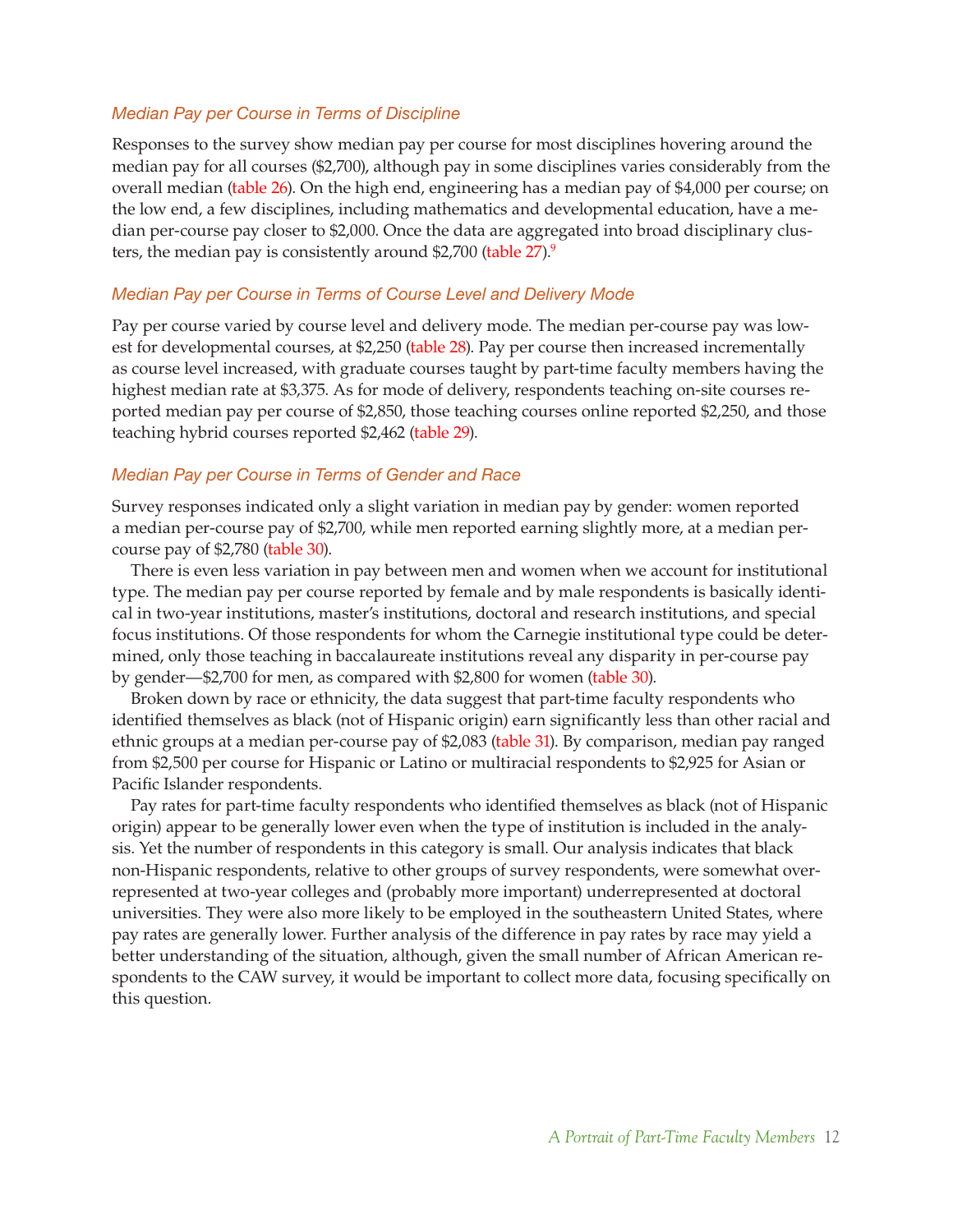### *Benefits*

<span id="page-13-0"></span>In addition to collecting data on pay per course, the survey prompted respondents for information about benefits they receive through their employer, including health and retirement[.10](#page-16-5) Most part-time faculty respondents who had health benefits from any source received them from a source other than their academic employer: 17.5% from a primary employer other than their academic employer, and 37.3% from a spouse's or partner's employer [\(table 32\)](#page-42-0). Only 22.6% indicated they had access to health benefits through their academic employer; among those respondents 4.3% indicated that the college or university paid for health care, 14.6% that the cost for health benefits was shared by the employee and employer, and 3.6% that health benefits were provided through the employer but that the total cost was borne by the employee.

In contrast to health benefits, a higher percentage of part-time faculty reported having access to retirement benefits in some form through their academic employer [\(table 33\)](#page-43-0). More than 40% of part-time faculty respondents indicated they had access to retirement benefits through their academic employer; 5.3% indicated that the employer paid for retirement, 26.9% that the cost of retirement benefits was shared by the employee and employer, and 9.2% that retirement benefits were available through the employer but that the total cost was borne by the employee. The percentage of part-time faculty respondents receiving retirement benefits from a primary employer other than their academic employer was nearly identical to the percentage receiving retirement benefits from a spouse's or partner's employer (16.8% and 17.3%, respectively).

Both types of benefits appear to be more prevalent at public institutions: 23.4% of part-time faculty respondents in public institutions indicated that they had access to health benefits, and 46.9% indicated they had access to retirement benefits, as compared with 16.0% and 20.6% with access to health and retirement benefits, respectively, in private not-for-profit institutions [\(table 34](#page-44-0), [table 35](#page-45-0)).

This difference may be due to the far greater presence of unions in the public sector, since part-time faculty respondents who identified having union representation also reported having greater access to both health and retirement benefits [\(table 36](#page-46-0), [table 37](#page-47-0)). Of the part-time faculty respondents who reported having no union on campus, only 13.8% indicated they had access to health benefits through their academic employer, and 27.5% reported access to retirement benefits through their academic employer. By comparison, 34.3% of the respondents covered by at least one union indicated they had access to health benefits through their academic employer, and 60.1% indicated having access to retirement benefits through their academic employer.

### Institutional Support

The survey also asked respondents about various forms of support provided by their employers. Access to such resources and benefits is a good indicator of the level of commitment an institution has toward part-time faculty members and the extent to which the institutions treat parttime faculty members as integral parts of the instructional staff who must be engaged in the life of the institution.

The respondents paint a dismal picture, one that clearly demonstrates how little professional commitment and support part-time faculty members receive from their institutions for anything that costs money and is not related to preparing and delivering discrete course materials. The findings also reflect a lack of processes and resources to include part-time faculty members in the academic community of the college or university.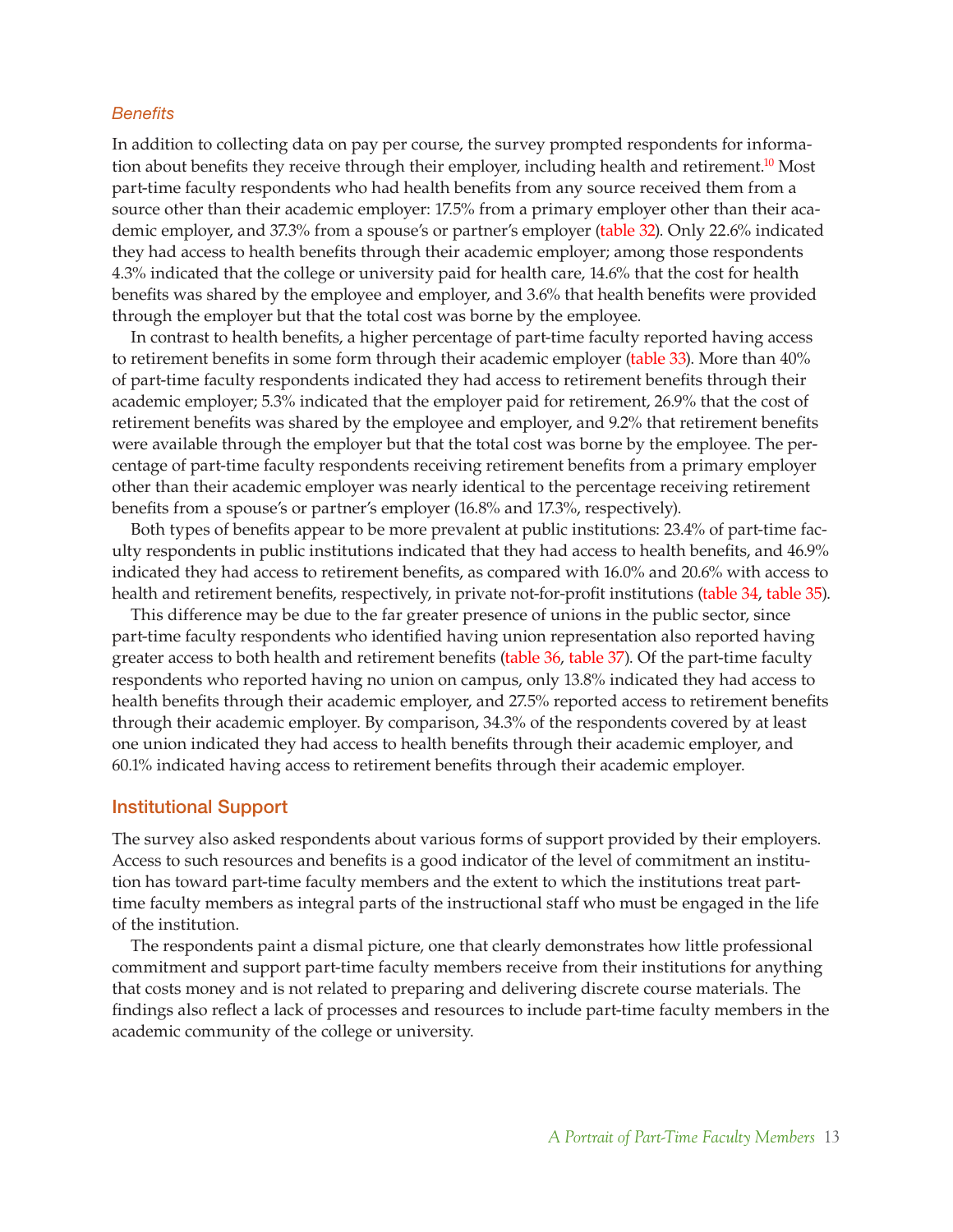Available resources and support differ modestly by institutional type. Interestingly, respondents indicate that most forms of support are offered more commonly at two-year institutions than at four-year institutions [\(table 38\)](#page-48-0). This difference may be due to the heavy reliance on parttime faculty in two-year institutions, resulting in more attention to these issues, or it could be due to the higher rate of unionization in this sector, since that variable also correlates with an increased availability of resources and support [\(table 39\)](#page-49-0).

Respondents who reported the presence of a union on at least one of the campuses where they teach were consistently more likely to receive resources and support, particularly on matters of compensation [\(table 39](#page-49-0)). Respondents with a union present on at least one campus where they taught indicated the following levels of support:

- ◆ 17.9% indicated they are paid for class cancellations, as opposed to only 9.9% of respondents without a union present.
- ◆ 9.7% indicated being paid for attending departmental meetings, as opposed to only 5.4% of respondents without a union present.
- ◆ 14.5% indicated being paid for office hours, as opposed to only 3.8% of respondents without a union present.
- ◆ 33.9% indicated receiving regular salary increases, as opposed to only 12.1% of respondents without a union present.
- ◆ 19.4% indicated having job security, as opposed to only 3.9% of respondents without a union present.

Support for professional-development activities was also reported more frequently by respondents teaching on at least one campus where a union was present. Yet the overall low percentage of institutions providing such support represents another indicator that institutions are not investing in maintaining and improving the quality of instruction. Respondents teaching on at least one campus where a union was present reported greater access to various kinds of administrative support as well, but the difference between unionized and nonunionized settings was not as great on these items as on other forms of workplace support.

The data on professional support gathered in this survey imply an institutional assumption that part-time faculty members will for the most part appear on campus only to deliver a discrete course and not to participate with students or colleagues in any other structurally supported way.

### **CONCLUSIONS**

Part-time faculty members' responses to the CAW survey confirm much of what has been reported anecdotally. Part-time faculty members demonstrate a level of commitment to teaching and to the institutions that employ them, but this commitment is not reciprocated by those institutions in terms of compensation or other types of professional support. Pay per course is strikingly low, especially in the light of the professional credentials and length of service of many of these faculty members. It is therefore not surprising that more than half of part-time faculty respondents reported an annual personal income of less than \$35,000, and two-thirds reported an annual income of less than \$45,000 [\(table 40](#page-50-0)). A significant number of these faculty members were part of a household that fell below the 2009 median household income in the United States: 21.6% reported a household income under \$35,000, and 30.2% reported a household income under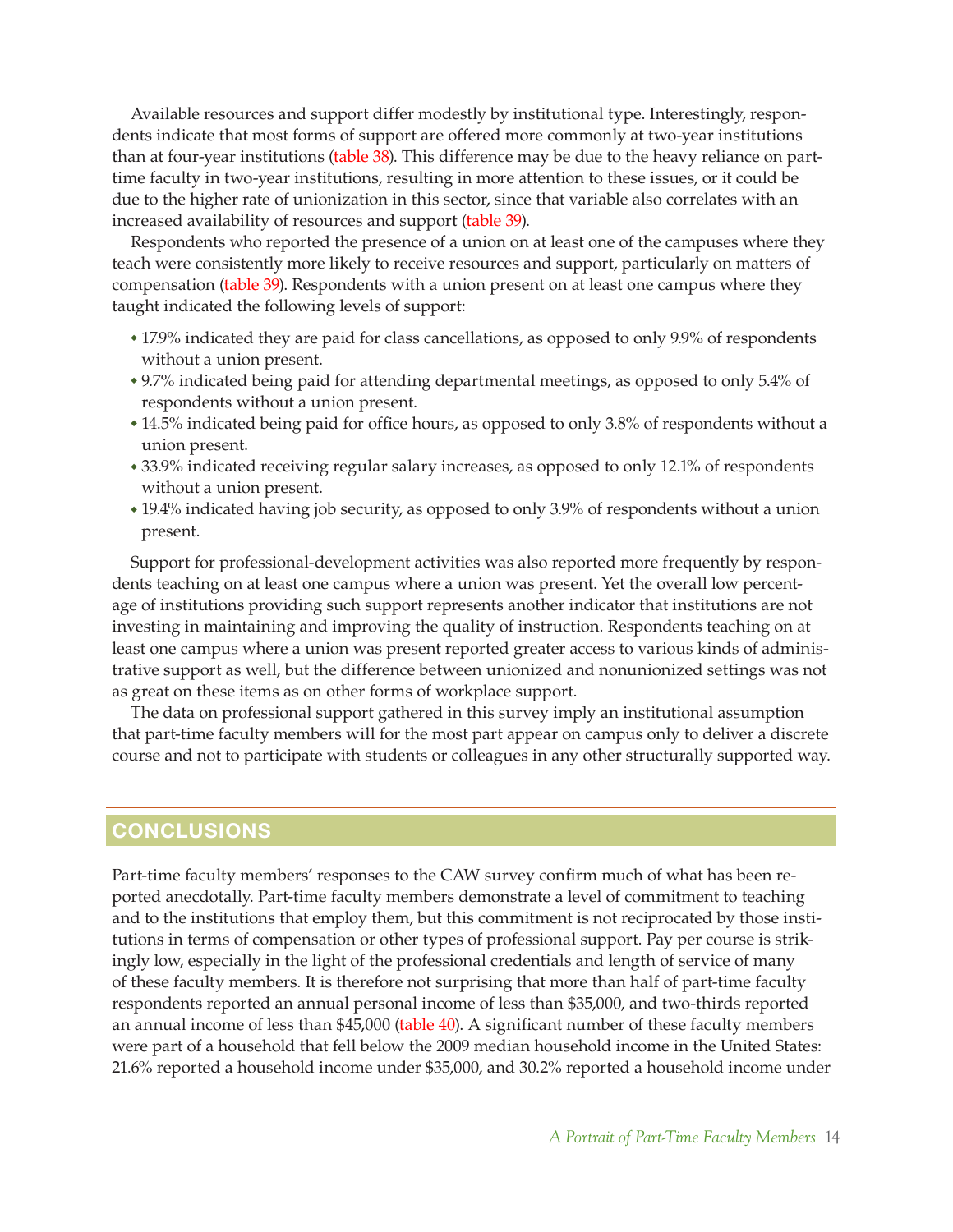\$45,000. That said, household income for part-time faculty respondents was fairly evenly distributed from under \$25,000 to over \$150,000.

The income distribution reported by CAW survey respondents might seem to suggest that most part-time faculty members regard income from their academic employment as a nonessential subsidy to their household income. But most respondents—particularly those who had household incomes under \$65,000—reported that the pay received for part-time teaching was essential to their total income [\(table 41](#page-51-0)). And regardless of the significance of such income to the employee, the low compensation levels and absence of professional support stand in stark contradiction to higher education's claims about the value—including the economic value—accruing to both individuals and the wider society from more advanced educational attainment. Rather, the levels of compensation and support reflect short-sighted employment practices in a labor market where colleges and universities are able to find qualified professionals and pay them significantly lower wages than their credentials and training warrant.

That course of action may make sense for institutions as a short-term economic calculation; it allows states to continue cutting support for public higher education and institutions to continue making undergraduate instruction a low priority. As a coalition, however, CAW does not believe current institutional practice for the employment of part-time faculty members represents good education policy. CAW believes that it is time for institutions to turn their attention to those who work day in and day out to ensure that students succeed—to give the highest priority to investment in the members of higher education's academic workforce, across all segments and statuses. As the conclusion of the CAW issue brief *One Faculty Serving All Students* states:

There is much debate about the current state and future of higher education in the United States. A major focus of that debate is whether the system we now have is helping enough students attain their goals, which may be an academic degree, employment, retraining, or the advancement of knowledge. That debate must include the very people most responsible for helping students achieve their goals: the faculty. If we are to maintain a world-class system of higher education and help all students achieve success, we must have a strong faculty with the support necessary to carry out its professional responsibilities. (5)

Having a strong faculty, in turn, will require that our higher education institutions address the weak institutional support for part-time faculty members so clearly indicated by the findings presented in this report.

### <span id="page-15-0"></span>**Notes**

[1.](#page-4-0) The National Center for Education Statistics reports, "Enrollment in degree-granting postsecondary institutions increased by 9 percent between 1989 and 1999. Between 1999 and 2009, enrollment increased 38 percent, from 14.8 million to 20.4 million" ("Fast Facts").

<span id="page-15-1"></span>[2.](#page-4-1) According to the American Association of State Colleges and Universities, 2011 marked "a new low point in state funding for public colleges and universities. Hundreds of millions of dollars in funding cuts, combined with increasing student enrollments, resulted in per-student funding reaching a 30-year low. . . . For many, 2011 seemed to have marked a somber turning point in which the major stock owner of the American public university switched hands—from that of the collective taxpayer, through funding allocated by the state, to that of students and their families, through funding paid for via tuition payments" (*Top Ten Higher Education State Policy Issues* 1).

<span id="page-15-3"></span><span id="page-15-2"></span>[3.](#page-5-0) A copy of the survey instrument can be found on the [CAW Web site](http://www.academicworkforce.org/CAW_survey_questions.pdf).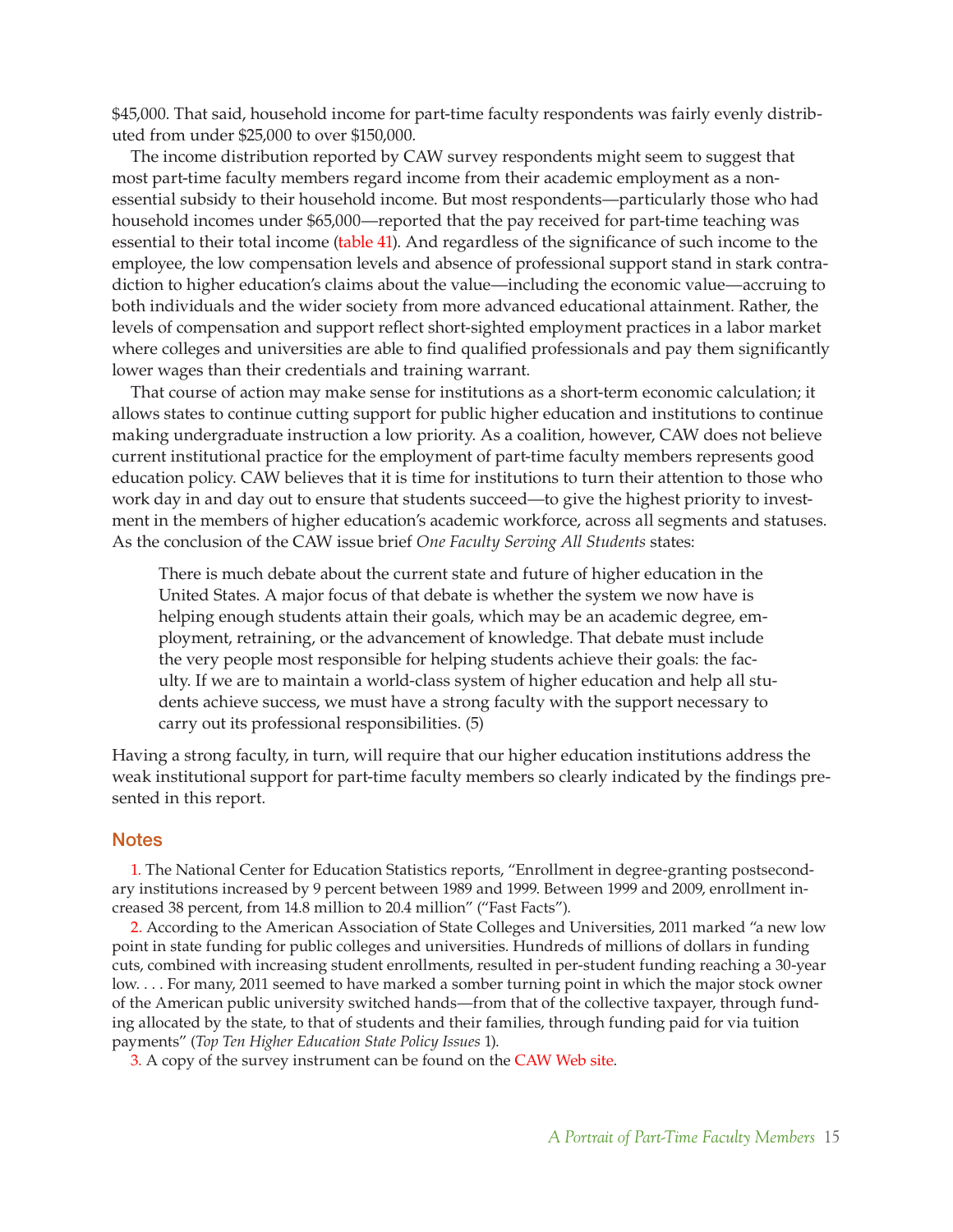[4.](#page-6-0) This uneven distribution is certainly due, in part, to the makeup of CAW. While the survey was not limited to members of CAW organizations, those organizations were the most active in publicizing the survey. Thus the disciplines represented by CAW and the geographic areas where CAW organizations' members are concentrated are most frequently represented in the universe of responses.

<span id="page-16-0"></span>[5.](#page-6-1) While the responses in the open comment fields informed this report, they were not formally coded or analyzed; these passionate and descriptive comments remain a rich area for exploration. Interestingly, one of the most frequent comments on the surveys not related to working conditions was "thank you," since many respondents recognized the tremendous information and data gap that exists about the working conditions of contingent faculty members.

<span id="page-16-1"></span>[6.](#page-8-0) The taxonomy of disciplines used in the survey is based on the "principal field of teaching" categories developed for the 1988 National Study of Postsecondary Faculty (NSOPF). Respondents were allowed to categorize both their area of education and specific teaching subjects into either a broad field (e.g., humanities, social sciences) or into a specific category (e.g., English language and literature, sociology). A few additional categories were added to the taxonomy, such as anthropology, art history, and teaching English to speakers of foreign languages.

<span id="page-16-3"></span><span id="page-16-2"></span>[7.](#page-8-1) This category includes respondents who reported holding an MFA or MLS as well as those who reported holding a JD, MD, or MBA.

<span id="page-16-4"></span>[8.](#page-11-0) The number of courses reported from baccalaureate colleges where part-time faculty members are represented by unions is very low, so this result may be an anomaly.

[9.](#page-12-0) The median per-course pay reported for mathematics is \$2,200, significantly lower than the \$2,700 median per-course pay across all disciplines. It would be valuable to explore the data to determine if course level, institutional type, or a series of other variables are creating that difference or if, in fact, mathematics as a field pays a lower rate per course.

<span id="page-16-5"></span>[10.](#page-13-0) The survey asked respondents about benefits in two different ways. Respondents were asked about benefits in general, which is what is reported here. Respondents were also asked about benefits from the institution for each course they reported on. Those data were fairly consistent with the overall benefits data, although this report does not delve into the course-level benefit data. In addition, the survey included questions about life insurance, child care, and social security that are not reported on here. Consequently, access to benefits is an area open for considerably more research.

### Works Cited

- Baum, Sandy, Jennifer Ma, and Kathleen Payea. *Education Pays 2010: The Benefits of Higher Education for Individuals and Society*. *Trends in Higher Education*. Coll. Board, 2010. Web. 24 Apr. 2012.
- "Fast Facts: Enrollment." *National Center for Education Statistics*. Natl. Center for Educ. Statistics, Dept. of Educ., n.d. Web. 24 Apr. 2012.

Gonzalez, Jennifer. "Bachelor's Degree Is Still Best Path to Middle-Class Jobs and Earnings, Report Says." *Chronicle of Higher Education*. Chronicle of Higher Educ., 14 Nov. 2011. Web. 24 Apr. 2012.

- Knapp, Laura G., Janice E. Kelly-Reid, and Scott A. Ginder. *Employees in Postsecondary Institutions, Fall 2009, and Salaries of Full-Time Instructional Staff, 2009–10*. NCES 2011-150. *National Center for Education Statistics*. Natl. Center for Educ. Statistics, Dept. of Educ., Nov. 2010. Web. 24 Apr. 2012.
- *One Faculty Serving All Students*. *Coalition on the Academic Workforce*. Coalition on the Acad. Workforce, Feb. 2010. Web. 24 Apr. 2012.
- *Reversing Course: The Troubled State of Academic Staffing and a Path Forward*. 36-08001. *American Federation of Teachers*. Amer. Federation of Teachers, 2 Dec. 2008. Web. 24 Apr. 2012.
- *Top Ten Higher Education State Policy Issues for 2012*. *Policy Matters*. Assn. of State Colls. and Univs., Jan. 2012. Web. 24 Apr. 2012.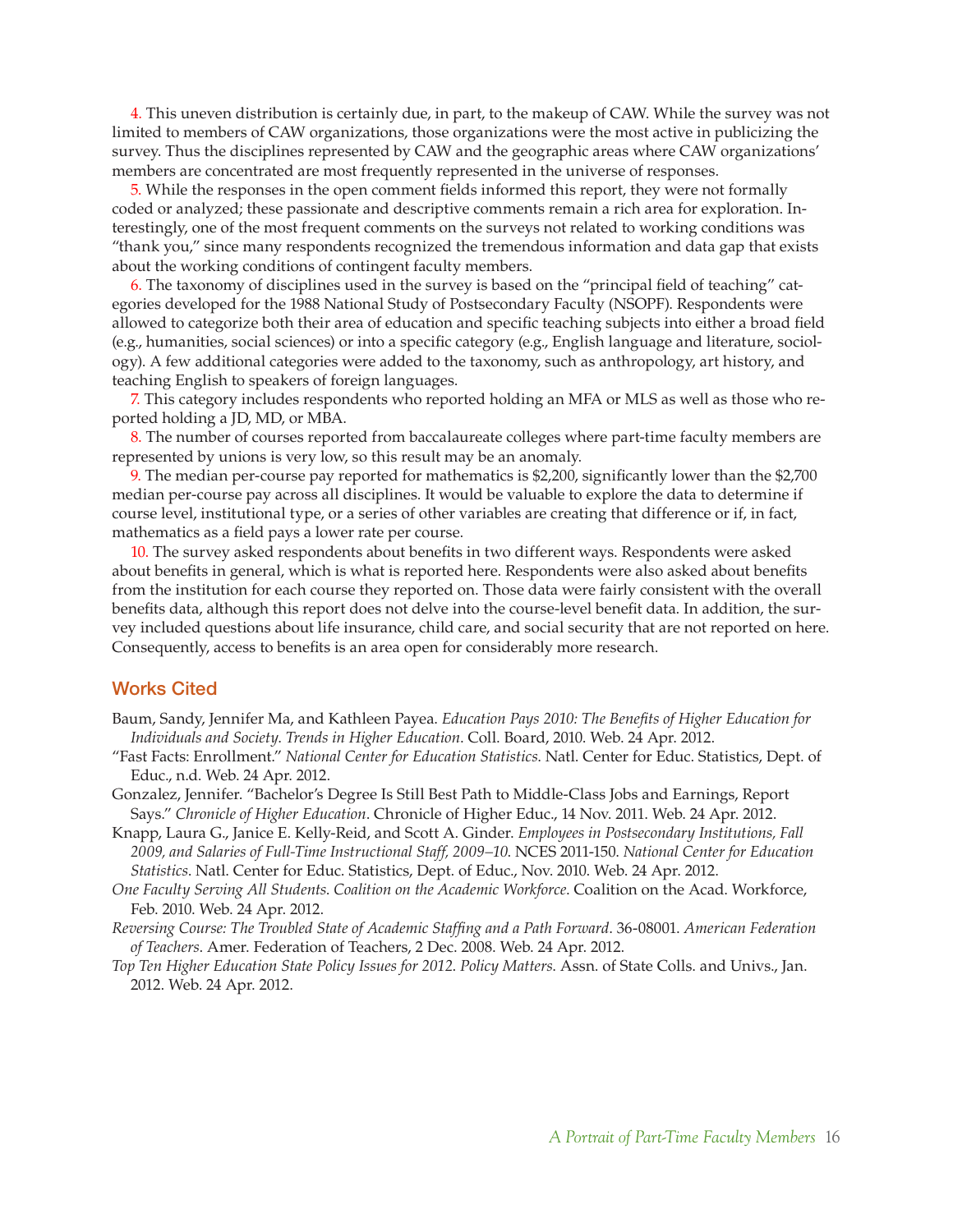### **Methodology**

The coalition organized the survey to draw information directly from academics employed in various types of contingent appointments. A subcommittee of seven organizational representatives (Kathleen Terry-Sharp, American Anthropological Association; John Curtis, American Association of University Professors; Craig Smith, American Federation of Teachers; Robert B. Townsend, American Historical Association; David Laurence, Modern Language Association; and Kent Richards and Charles Haws, Society of Biblical Literature) drafted the questionnaire, which was then reviewed by all members of the coalition and tested by the relevant committees on the contingent faculty in each of the sponsoring organizations.

The [survey questionnaire](http://www.academicworkforce.org/CAW_survey_questions.pdf  ) ran to almost 160 questions and was administered in *Survey Monkey*. Within the limitations of the *Survey Monkey* software, survey respondents were channeled into separate sets of questions, depending on whether they were teaching a credit-bearing course in fall 2010 and on their current category of employment ("employed part-time at one or more institutions," "employed full-time off the tenure track at one institution," "employed full-time at one institution and part-time at another," "graduate student instructor or teaching assistant," "postdoctoral fellowship," and "employed full-time with tenure or on the tenure track"). The [survey path](http://www.academicworkforce.org/CAW_survey_pathways.pdf ) shows how these categories directed the respondents into different paths of questions intended to parse out their particular work patterns and working conditions. For instance, faculty members employed part-time at one or more institutions were taken into a loop that allowed detailed responses about as many as six courses. Faculty members employed only in research positions or in tenured or tenure-track positions were asked only a few demographic questions.

Reaching out to colleagues in the contingent academic workforce presented significant challenges, since the contingency of their employment and their status within the disciplines made it impossible to precisely define the population or create a strictly representative sample of our intended subjects. The CAW organizations e-mailed their members classified as working in part-time and adjunct positions and also distributed links to the survey through a wide variety of social media and print advertisements.

In the end, 28,974 individuals responded to the survey. Of those, 3,762 did not adequately identify their position as a faculty member or instructor, leaving 25,212 valid responses. In addition, 4,292 of the respondents identified themselves as full-time tenured or tenure-track faculty members, leaving 20,920 responses from academics in contingent positions as the base set of data for analysis. The data were then reviewed by the members of the subcommittee and prepared for analysis. A particular challenge arose in coding institution-specific responses. Because of the limitations of the software used, respondents entered institution names in open text fields. These entries were coded by the subcommittee using United States Department of Education ID codes, which were then matched with institutional characteristics data collected through the Integrated Postsecondary Education Data System. Before the data set is released for further analysis, institutional names and ID codes will be removed to protect the identity of respondents. Researchers interested in pursuing further analysis of the CAW data set are encouraged to e-mail the coalition [\(contact@academicworkforce.org](mailto:contact%40academicworkforce.org?subject=)) for more information about the data usage agreement and confidentiality protections.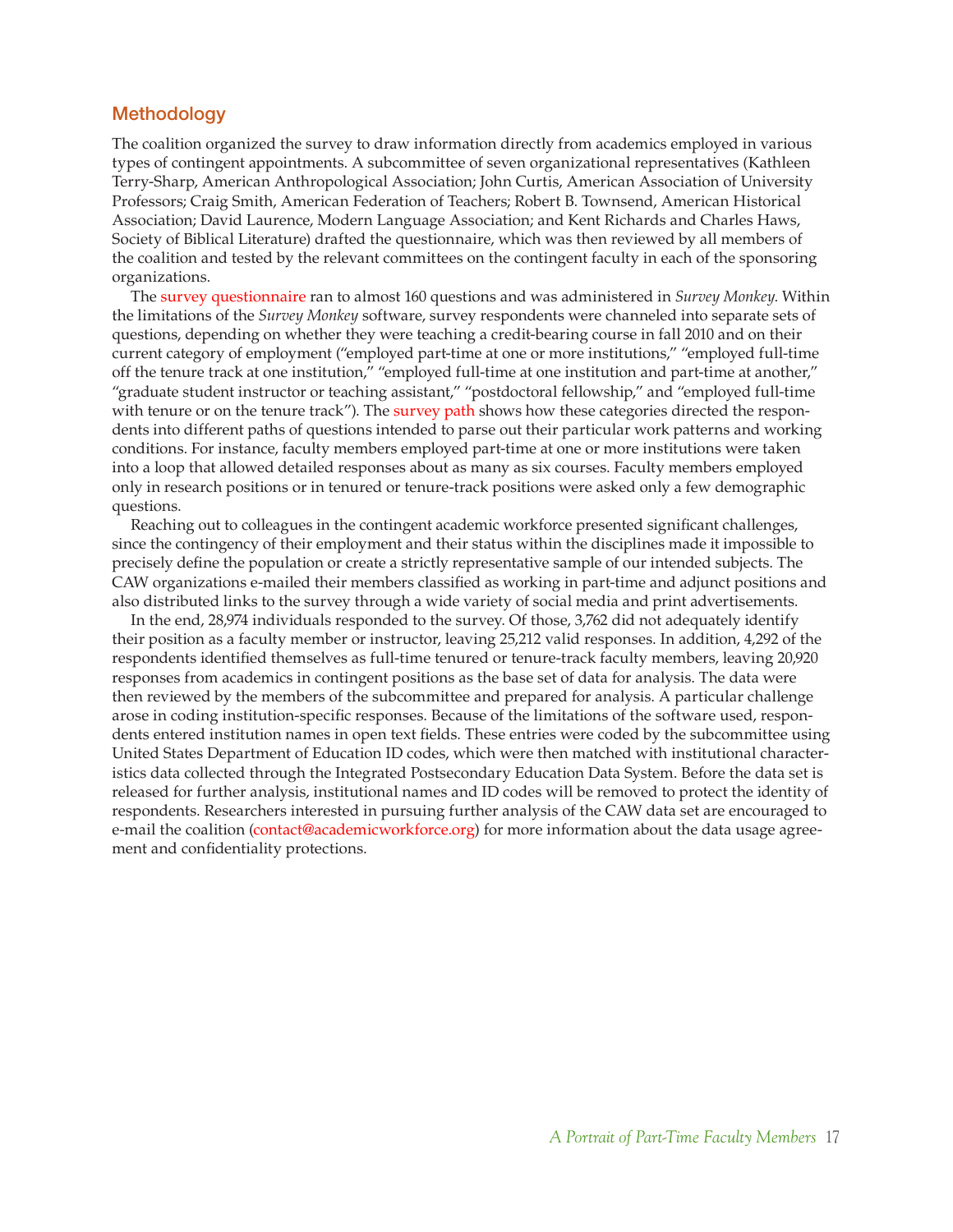|                                           | Number of<br>Respondents |
|-------------------------------------------|--------------------------|
| Part-time faculty                         | 10,331                   |
| Full-time non-tenure-track faculty        | 7,533                    |
| Graduate student employees (teaching)     | 1,797                    |
| Postdoctoral employees (research)         | 501                      |
| <b>Full-time researchers</b>              | 332                      |
| Graduate student employees (research)     | 237                      |
| Postdoctoral employees (teaching)         | 189                      |
| Subtotal contingent academics             | 20,920                   |
| Full-time tenured or tenure-track faculty | 4,292                    |
| Unclassified                              | 3,762                    |
| <b>Total respondents</b>                  | 28,974                   |

<span id="page-18-0"></span>**Survey Respondents, by Primary Employment Status**

### **Table 2**

### **Part‐Time Faculty Respondents, by Gender**

|                          |        | 2010 CAW Survey |         | 2009 Fall Staff Survey |
|--------------------------|--------|-----------------|---------|------------------------|
|                          | Number | Percentage      | Number  | Percentage             |
| Female                   | 5,233  | 61.9            | 375,335 | 51.6                   |
| Male                     | 3,216  | 38.0            | 351,763 | 48.4                   |
| Other                    | 9      | 0.1             |         |                        |
| Valid responses          | 8,458  | 100.0           | 727,098 | 100.0                  |
| <b>Missing</b>           |        |                 |         |                        |
| Prefer not to answer     | 144    |                 |         |                        |
| No response              | 1,729  |                 |         |                        |
| <b>Total missing</b>     | 1,873  |                 |         |                        |
| <b>Total respondents</b> | 10,331 |                 |         |                        |
|                          |        |                 |         |                        |

Note:

Figures for the 2009 Fall Staff Survey are from table 8 of the IPEDS Winter 2009 Compendium Tables.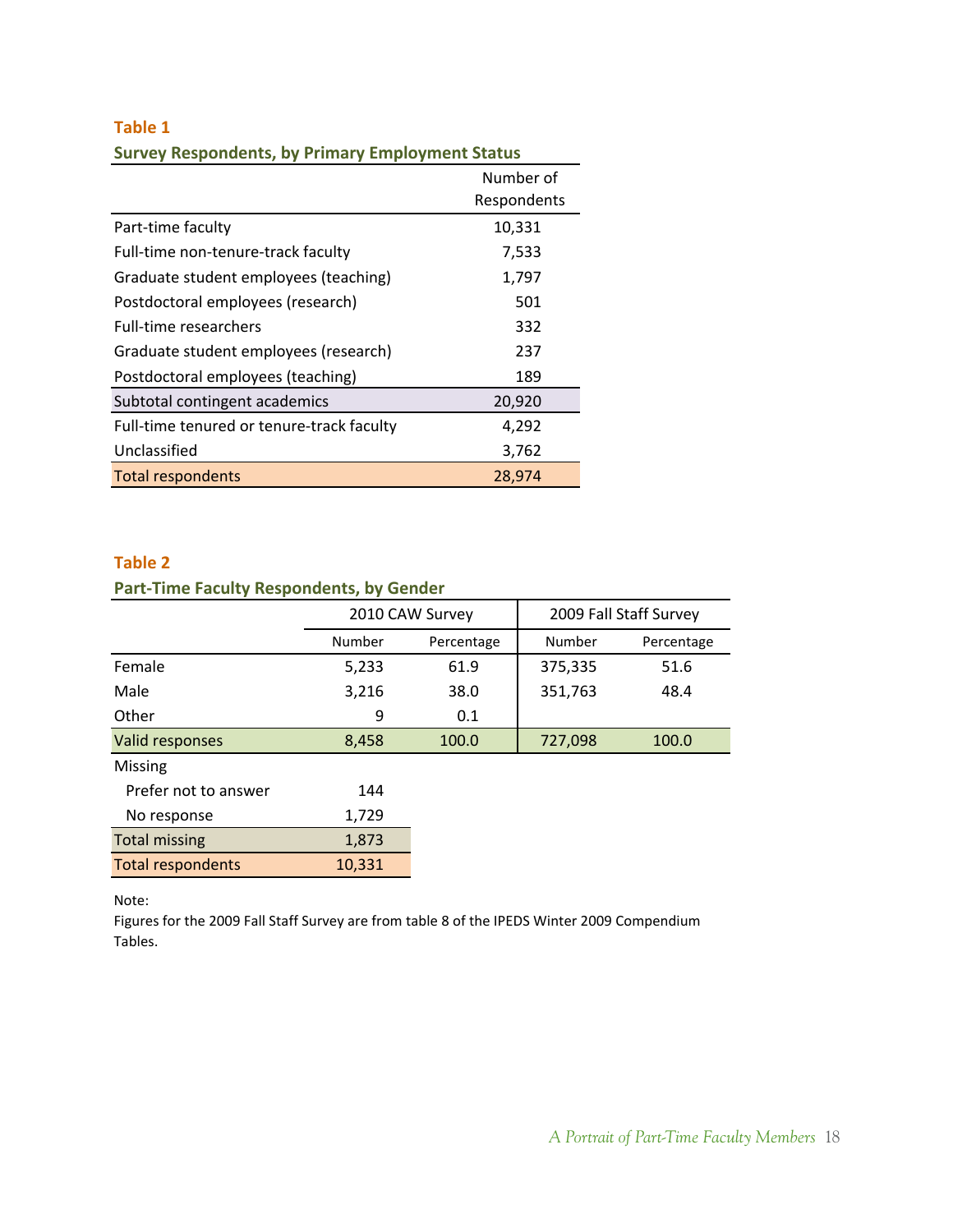| Part-Time Faculty Respondents, by Race and Ethnicity |        |                 |         |                        |
|------------------------------------------------------|--------|-----------------|---------|------------------------|
|                                                      |        | 2010 CAW Survey |         | 2009 Fall Staff Survey |
|                                                      | Number | Percentage      | Number  | Percenta               |
| White (not of Hispanic origin)                       | 7.220  | 89.5            | 527.818 | 81.9                   |
| Hispanic or Latino                                   | 236    | 2.9             | 29,784  | 4.6                    |

<span id="page-19-0"></span>**Part‐Time Faculty Respondents, by Race and Ethnicity**

Black (not of Hispanic origin) 216 2.7 35,441 8.6 Asian or Pacific Islander 183 2.3 2.674 4.1 Multiracial 178 2.2 1,350 0.2 Native American / First Nations 38 0.5 3,622 0.6 Valid responses 6 100.0 100.0 100.0 100.0 100.0 100.0 100.0 100.0 100.0 100.0 100.0 100.0 100.0 100.0 100.0 10 Missing Prefer not to answer 536 No response 66,330 Total missing 2,260 66,330 Total part-time faculty members 10,331 711,019

Notes:

Percentages may not add to 100 because of rounding.

Figures for the 2009 Fall Staff Survey data are from table 13 and table 16 of the IPEDS Winter 2009 Compendium Tables. The number of part‐time faculty members is calculated as the difference between the number of total faculty members (table 13) and the number of full-time faculty members (table 16).

### **Table 4 Part‐Time Faculty Respondents, by Age**

| Part-Time Faculty Respondents, by Age |        |            |
|---------------------------------------|--------|------------|
|                                       | Number | Percentage |
| 25 or under                           | 82     | 1.0        |
| $26 - 35$                             | 1,649  | 19.3       |
| $36 - 45$                             | 1,854  | 21.7       |
| $46 - 55$                             | 1,992  | 23.3       |
| $56 - 65$                             | 2,205  | 25.8       |
| $66 - 75$                             | 676    | 7.9        |
| 76 and over                           | 102    | 1.2        |
| Valid responses                       | 8,560  | 100.2      |
| <b>Missing</b>                        |        |            |
| Prefer not to answer                  | 107    |            |
| No response                           | 1,664  |            |
| <b>Total missing</b>                  | 1,771  |            |
| <b>Total respondents</b>              | 10,331 |            |

Note:

Percentages may not add to 100 because of rounding.

Percentage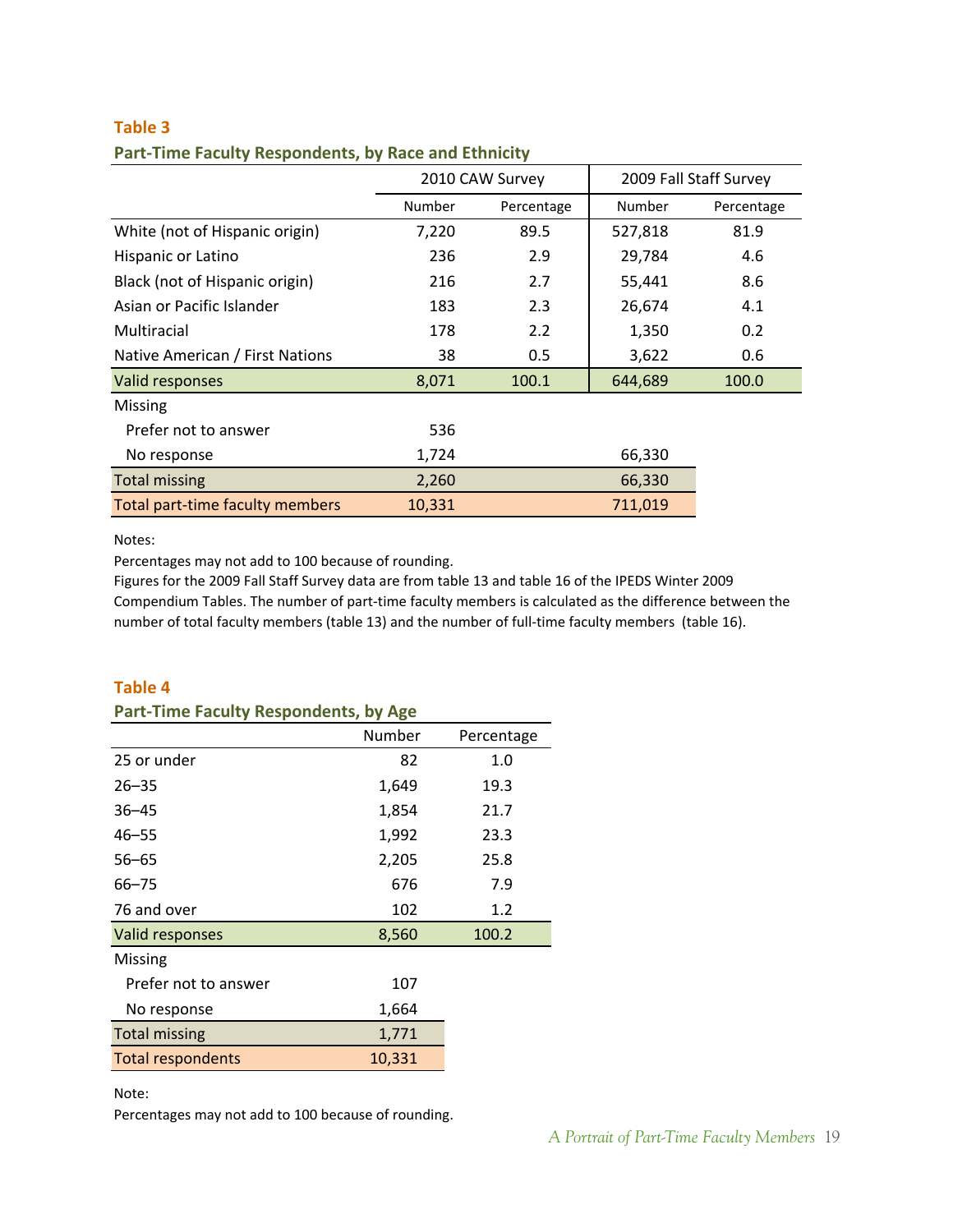| r |  |
|---|--|
|   |  |
| ٠ |  |
|   |  |

| ſ                                                     |  |
|-------------------------------------------------------|--|
| J                                                     |  |
| Į<br>ļ<br>ı<br>ſ<br>١<br>ś<br>ſ                       |  |
| ŗ<br>Ċ<br>Ó<br>ľ                                      |  |
| d<br>ſ<br>ľ<br>ŗ<br>j<br>ŗ<br>C<br>¢                  |  |
| C<br>i<br>ſ<br>d<br>ī<br>ł                            |  |
| ś<br>ı<br>Ç<br>Ó<br>ī<br>ŗ<br>Ó<br>ţ                  |  |
| í<br>Ï<br>ſ<br>j<br>Ē<br>J<br>0<br>ī<br>j             |  |
| ſ<br>ı<br>ı<br>I<br>Ì,<br>d<br>j<br>l                 |  |
| ŗ<br>ľ<br>l<br>J<br>ļ<br>ĵ<br>j<br>֡֡֡֡֡֡֡֡<br>ī<br>ſ |  |
| Ċ<br>J<br>urs<br>b<br>Ō<br>j<br>J<br>٢                |  |

<span id="page-20-0"></span>

|                         |        | All Institutions                     |        | Public                                  |                                      |                | Private Not-for-Profit                                     |                                     |                | Private For-Profit                                     |                                     |
|-------------------------|--------|--------------------------------------|--------|-----------------------------------------|--------------------------------------|----------------|------------------------------------------------------------|-------------------------------------|----------------|--------------------------------------------------------|-------------------------------------|
|                         | Number | Percentage<br>Institutions<br>at All | Number | Percentage<br>Institutions<br>at Public | Percentage<br>Institutions<br>at All | Number         | Not-for-Profit<br>Institutions<br>Percentage<br>at Private | nstitutions<br>Percentage<br>at All | Number         | Percentage<br>Institutions<br>at Private<br>For-Profit | Percentage<br>nstitutions<br>at All |
| Associate's             | 7,111  | 38.5                                 | 7,033  | 52.1                                    | 38.1                                 | $\frac{30}{5}$ | 0.7                                                        | $\overline{0}$ .                    | $\frac{8}{3}$  | 8.8                                                    | $\frac{3}{2}$                       |
| <b>Baccalaureate</b>    | 1,267  | 6.9                                  | 379    | 2.8                                     | 2.1                                  | 830            | 18.8                                                       | 4.5                                 | 58             | 10.7                                                   | $0.\overline{3}$                    |
| Master's                | 5,381  | 29.2                                 | 3,202  | 23.7                                    | 17.4                                 | 1,936          | 43.9                                                       | 10.5                                | 243            | 44.7                                                   | 1.3                                 |
| Doctoral and research   | 4,119  | 22.3                                 | 2,855  | 21.2                                    | 15.5                                 | 1,224          | 27.8                                                       | <u>م.</u>                           | $\overline{a}$ | 7.4                                                    | 0.2                                 |
| Special focus           | 571    | $\frac{1}{3}$                        | 26     | 0.2                                     | 0.1                                  | 390            | $\frac{8}{8}$                                              | 2.1                                 | 155            | 28.5                                                   | $\frac{8}{2}$                       |
| valid responses         | 18,449 | 100.0                                | 13,495 | 100.0                                   | 73.1                                 | 4,410          | 100.0                                                      | 23.9                                | 544            | 100.1                                                  | 2.9                                 |
| Aissing (not available) | 1,166  |                                      |        |                                         |                                      |                |                                                            |                                     |                |                                                        |                                     |
| Total courses           | 19,615 |                                      |        |                                         |                                      |                |                                                            |                                     |                |                                                        |                                     |

Note:<br>Percentages may not add to 100 because of rounding. Percentages may not add to 100 because of rounding.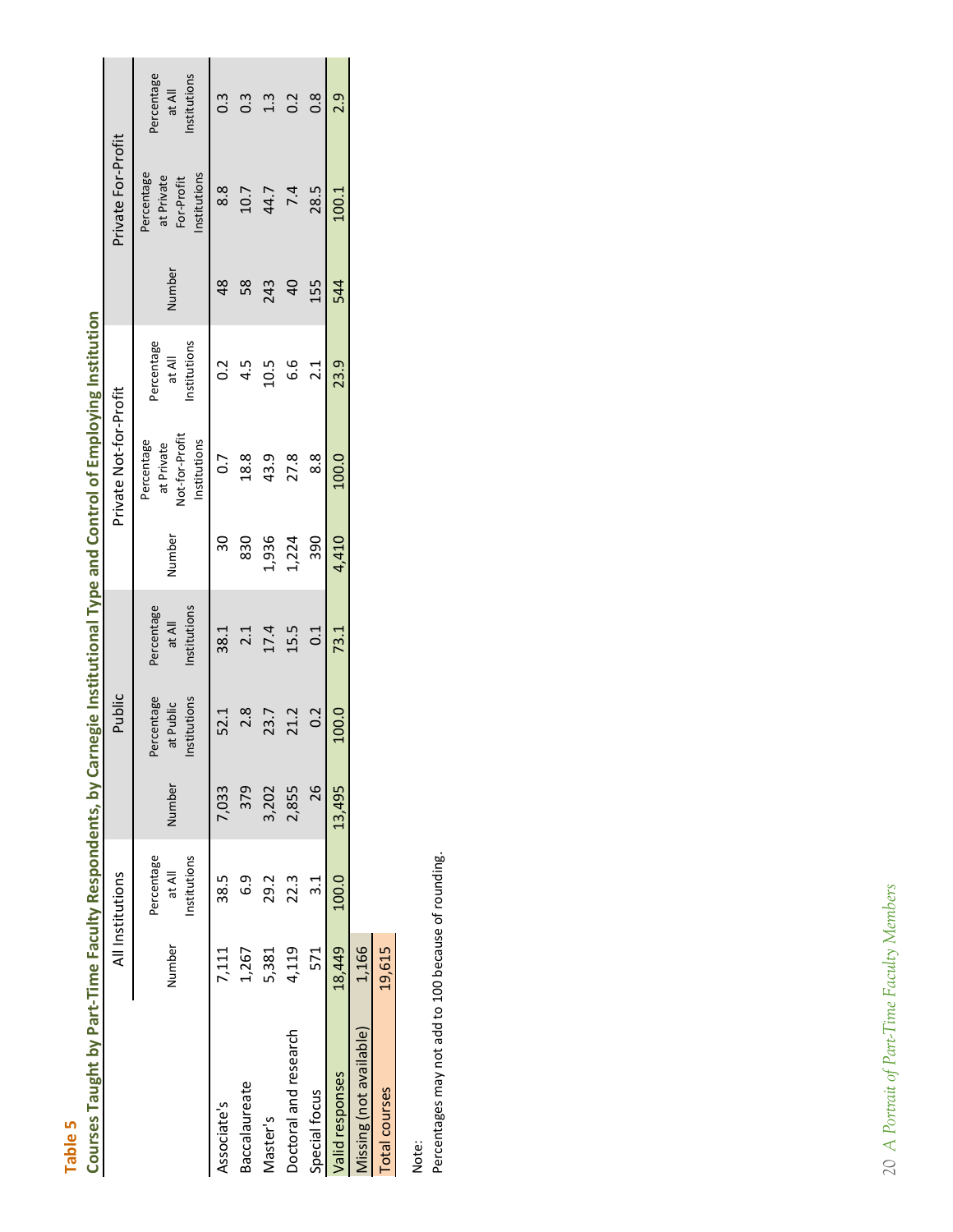<span id="page-21-0"></span>**Part‐Time Faculty Respondents, by Primary Academic Specialization**

|                                                     | Number | Percentage |
|-----------------------------------------------------|--------|------------|
| Agriculture and home economics                      | 19     | 0.2        |
| Anthropology                                        | 423    | 4.1        |
| Art education                                       | 149    | 1.5        |
| Art history                                         | 362    | 3.5        |
| <b>Biological sciences</b>                          | 308    | 3.0        |
| <b>Business</b>                                     | 491    | 4.8        |
| Communications                                      | 321    | 3.1        |
| Computer sciences                                   | 176    | 1.7        |
| Developmental education                             | 115    | 1.1        |
| Economics                                           | 69     | 0.7        |
| Education                                           | 406    | 4.0        |
| Engineering                                         | 93     | 0.9        |
| English language and literature                     | 1,678  | 16.4       |
| First-professional health sciences                  | 47     | 0.5        |
| Health sciences, other                              | 151    | 1.5        |
| History                                             | 682    | 6.6        |
| Humanities                                          | 187    | 1.8        |
| Law                                                 | 107    | 1.0        |
| Mathematics                                         | 409    | 4.0        |
| Modern languages and literatures other than English | 547    | 5.3        |
| <b>Nursing</b>                                      | 112    | 1.1        |
| Philosophy and religion                             | 496    | 4.8        |
| Physical sciences                                   | 308    | 3.0        |
| Political science                                   | 140    | 1.4        |
| <b>Professional fields</b>                          | 110    | 1.1        |
| Psychology                                          | 298    | 2.9        |
| <b>Sciences</b>                                     | 28     | 0.3        |
| Social sciences                                     | 68     | 0.7        |
| Social sciences, other                              | 131    | 1.3        |
| Sociology                                           | 202    | 2.0        |
| Studio art and design                               | 591    | 5.8        |
| Teaching English to speakers of foreign languages   | 241    | 2.3        |
| Occupationally specific programs                    | 167    | 1.6        |
| All other programs                                  | 628    | 6.1        |
| Valid responses                                     | 10,260 | 100.1      |
| Missing (no response)                               | 71     |            |
| <b>Total respondents</b>                            | 10,331 |            |

Note:

Percentages may not add to 100 because of rounding.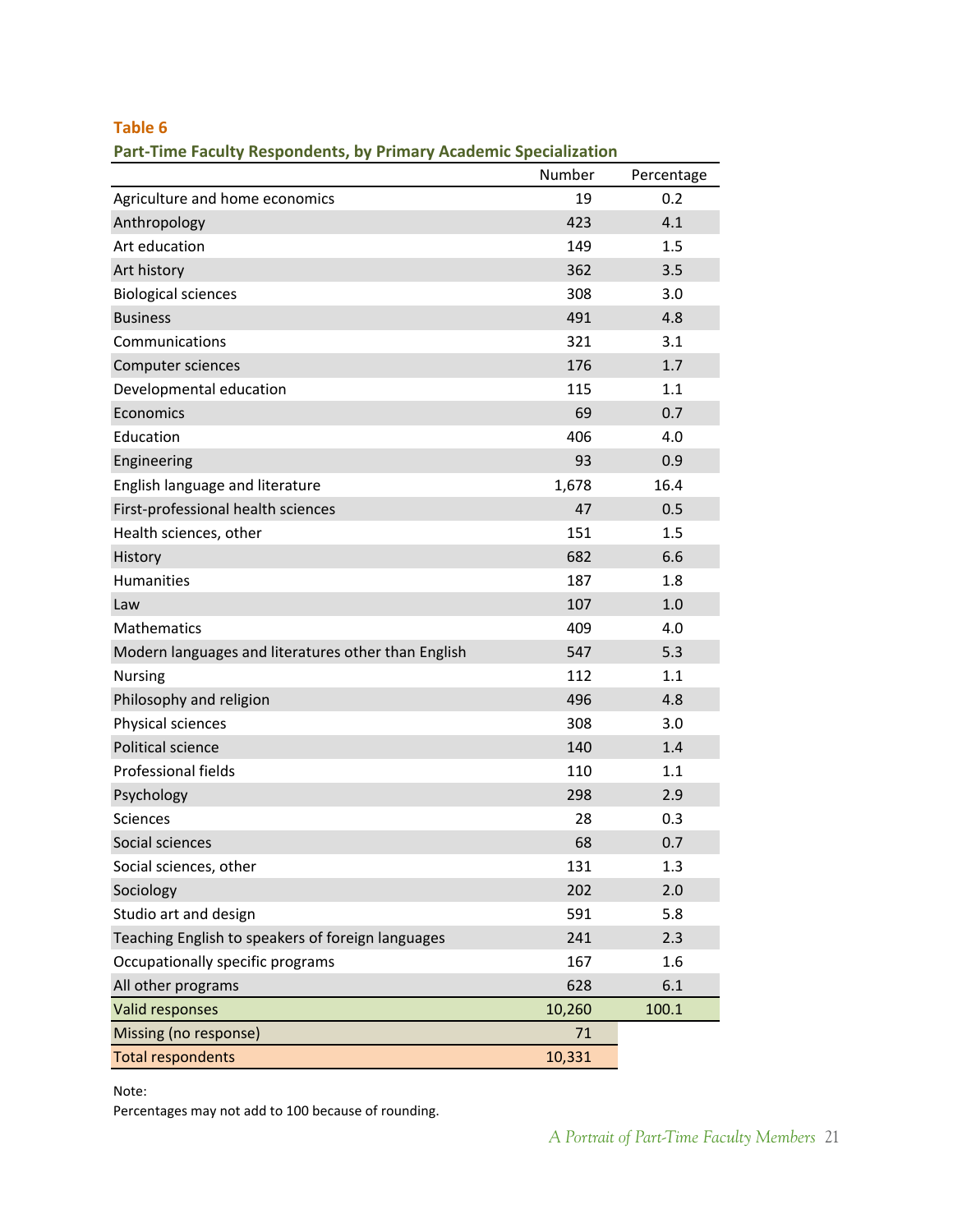### <span id="page-22-0"></span>**Part‐Time Faculty Respondents, by Discipline Cluster**

|                                  | Number | Percentage |
|----------------------------------|--------|------------|
| <b>Humanities</b>                | 4,342  | 42.3       |
| Professional fields              | 2,253  | 22.0       |
| <b>Sciences</b>                  | 1,539  | 15.0       |
| Social sciences                  | 1,331  | 13.0       |
| Occupationally specific programs | 167    | 1.6        |
| All other programs               | 628    | 6.1        |
| Valid responses                  | 10,260 | 100.0      |
| Missing (no response)            | 71     |            |
| <b>Total respondents</b>         | 10,331 |            |

### **Table 8**

**Courses Taught by Part‐Time Faculty Respondents, by Discipline Cluster**

|                                  | Number | Percentage |
|----------------------------------|--------|------------|
| <b>Humanities</b>                | 8,593  | 44.0       |
| Professional fields              | 4,011  | 20.5       |
| <b>Sciences</b>                  | 2,758  | 14.1       |
| Social sciences                  | 2,686  | 13.8       |
| Occupationally specific programs | 279    | 1.4        |
| All other programs               | 1,205  | 6.2        |
| Valid responses                  | 19,532 | 100.0      |
| Missing (no response)            | 83     |            |
| <b>Total courses</b>             | 19,615 |            |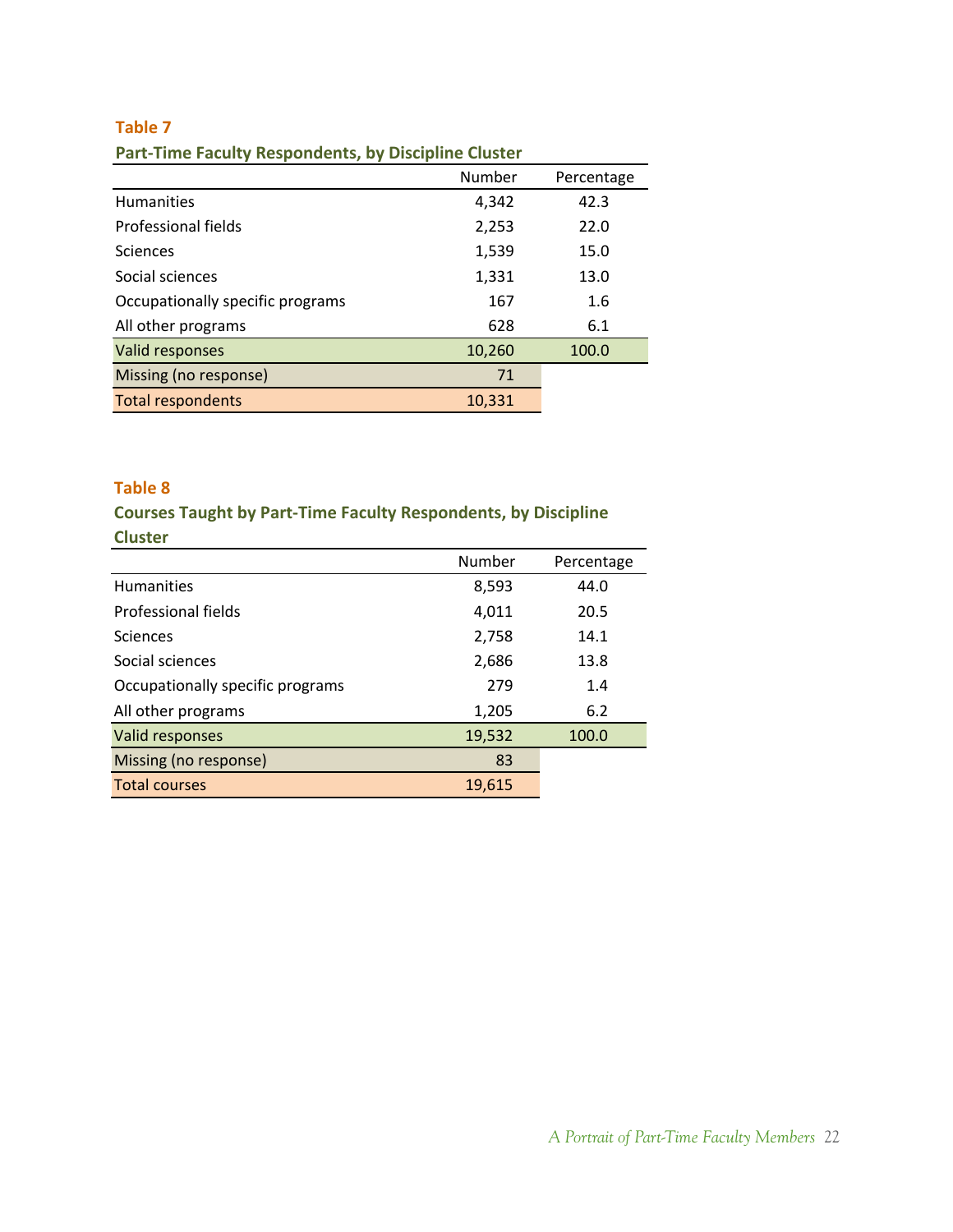| --------<br>$\cdots$ $\cdots$ $\cdots$ $\cdots$ $\cdots$ $\cdots$ $\cdots$ |        |            |
|----------------------------------------------------------------------------|--------|------------|
|                                                                            | Number | Percentage |
| Less than baccalaureate                                                    | 52     | 0.6        |
| <b>Baccalaureate</b>                                                       | 386    | 4.5        |
| Certification or licensure                                                 | 49     | 0.6        |
| Master's                                                                   | 3,487  | 40.2       |
| MFA or MLS                                                                 | 872    | 10.1       |
| JD, MD, or MBA                                                             | 572    | 6.6        |
| ABD <sup>1</sup>                                                           | 606    | 7.0        |
| Doctorate                                                                  | 2,638  | 30.4       |
| Other                                                                      | 12     | 0.1        |
| Valid responses                                                            | 8,674  | 100.1      |
| Missing (no response)                                                      | 1,657  |            |
| <b>Total respondents</b>                                                   | 10,331 |            |

<span id="page-23-0"></span>**Part‐Time Faculty Respondents, by Educational Attainment**

Notes:

Institutional types refer to the Carnegie 2010 basic classification.

Percentages may not add to 100 because of rounding.

1. "ABD" is a candidate for a doctorate who has completed "all but dissertation."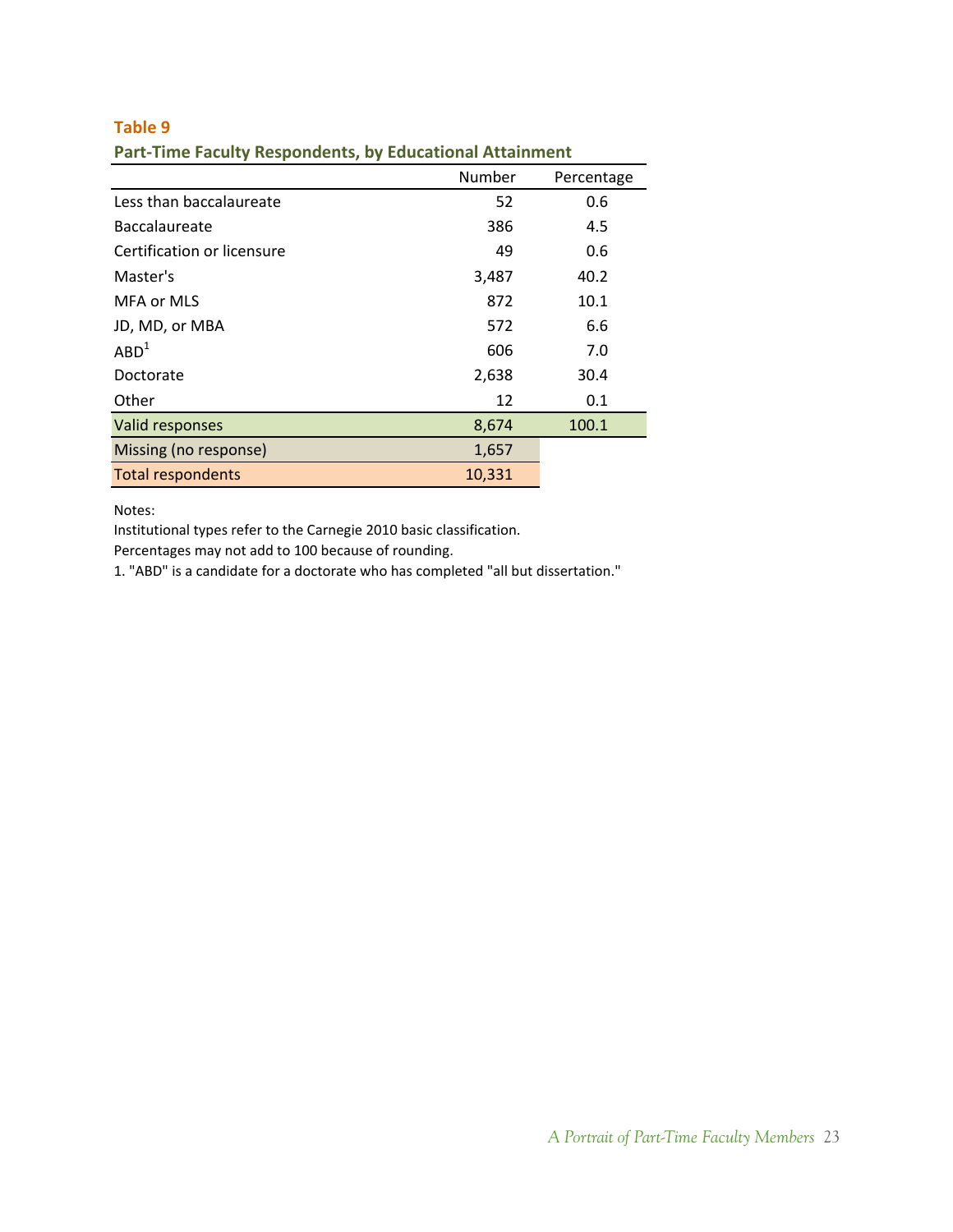| ı<br>ı |  |
|--------|--|
| г      |  |
| ÷      |  |
| ٠      |  |
|        |  |

| ī                    |
|----------------------|
| ١                    |
|                      |
| j<br>i               |
| I<br>֠<br>ı          |
| ī,<br>j              |
| S<br>֡֡֡֡֡           |
|                      |
| i<br>I               |
| ř<br>ſ               |
| ֚֚֡<br>۱             |
| ۱<br>ׇ֪֪֪֪֚֬֝֬֝֬֝֬֝֬ |
| í<br>í<br>۱          |
| Ì<br>ſ               |
| ī<br>i               |
| ä<br>J               |
| b<br>֦               |
|                      |
|                      |
|                      |
|                      |
| I                    |
| ſ<br>۱               |
|                      |
| I                    |
|                      |
| ≘                    |
| l<br>J<br>ŗ          |
| ſ                    |
| í                    |
| J                    |
| ı                    |
| ١                    |
| I                    |
| ı                    |
|                      |
| ì<br>١               |
| i                    |
| i<br>d<br>١          |
|                      |
| j                    |
| ſ                    |
|                      |
|                      |
| ä<br>֚               |
|                      |
| Ó<br>ı<br>I          |
|                      |
| ĺ                    |
|                      |
|                      |
| İ                    |
|                      |
|                      |
| j<br>١               |
| ś<br>Ē               |
| ś                    |
| .<br>قا<br>j         |
| í                    |
| I                    |
| ī                    |
| d                    |
| í<br>١               |
|                      |
|                      |
|                      |
|                      |
|                      |
| ׇ֘֝<br>j<br>l        |
| Ś                    |
| ē<br>ſ               |
| ij<br>C              |

<span id="page-24-0"></span>

| Two-Year Only                   |  | Four-Year Only |                  |        | Two-Year and<br>Four-Year |                | Institutions <sup>1</sup><br>Specialized |               | Multiple Types <sup>2</sup> |                | Not Specified    | Total          |
|---------------------------------|--|----------------|------------------|--------|---------------------------|----------------|------------------------------------------|---------------|-----------------------------|----------------|------------------|----------------|
| Number<br>Percentage<br>Number  |  |                | Percentage       | Number | Percentage                | Number         | Percentage                               | Number        | Percentage                  | Number         | Percentage       |                |
| $\vec{A}$<br>77                 |  |                | 0.3              |        | $\frac{3}{2}$             |                | $0.\overline{3}$                         |               | $\overline{0}$              |                | 0.0              | 52             |
| 57<br>7.3<br>$\overline{0}$     |  |                | $\overline{3.4}$ |        | $\frac{1}{1}$             |                | 4.7                                      |               | ိ                           | $\overline{4}$ | 3.9              | 386            |
| 8<br>O                          |  |                | 0.5              |        | <b>9.0</b>                |                | 0.3                                      |               | 0.0                         |                | $0.\overline{3}$ | $\overline{6}$ |
| 1,571<br>53.6<br>1,388          |  |                | 34.0             | 325    | 47.7                      | 66             | 20.5                                     | 33            | 35.1                        | $\overline{5}$ | 29.3             | 3,487          |
| 412<br>77<br>199                |  |                | 8.9              | 80     | 11.7                      | 129            | 40.1                                     | $\frac{8}{1}$ | $\frac{19.1}{2}$            | 34             | 9.6              | 872            |
| 316<br>9.7<br>98                |  |                | 6.8              | 30     | 4.4                       | ဖ              | $\frac{1}{2}$                            |               | 3.2                         | $\overline{a}$ | 5.4              | 572            |
| 353<br>5.8<br>149               |  |                | 9.6              | 54     | 7.9                       | $\frac{6}{1}$  | 5.0                                      |               | 53                          | 29             | 8.2              | 606            |
| 1,776<br>15.7<br>408            |  |                | 38.5             | 177    | 26.0                      | 88             | 27.3                                     | 35            | 37.2                        | 154            | 43.4             | 2,638          |
| 100.0<br>4,618<br>99.9<br>2,591 |  |                |                  | 682    | 100.1                     | 322            | 100.1                                    | 94            | 99.9                        | 355            | 100.1            | 8,662          |
| 235<br>207                      |  |                |                  | 30     |                           | $\overline{c}$ |                                          | S             |                             | 1,171          |                  | 1,669          |
| 4,853<br>2,798                  |  |                |                  | 712    |                           | 343            |                                          | 99            |                             | 1,526          |                  | 10,331         |
|                                 |  |                |                  |        |                           |                |                                          |               |                             |                |                  |                |

Notes:

Institutional types refer to the Carnegie 2010 basic classification. Institutional types refer to the Carnegie 2010 basic classification.

Percentages may not add to 100 because of rounding. Percentages may not add to 100 because of rounding.

1. "Specialized institutions" are those classified by Carnegie as "special focus" and include all combinations with other types.<br>2. "Multiple types" indicates that the respondent taught at three or four different instituti 1. "Specialized institutions" are those classified by Carnegie as "special focus" and include all combinations with other types.

2. "Multiple types" indicates that the respondent taught at three or four different institutional types.

3. "ABD" is a candidate for a doctorate who has completed "all but dissertation."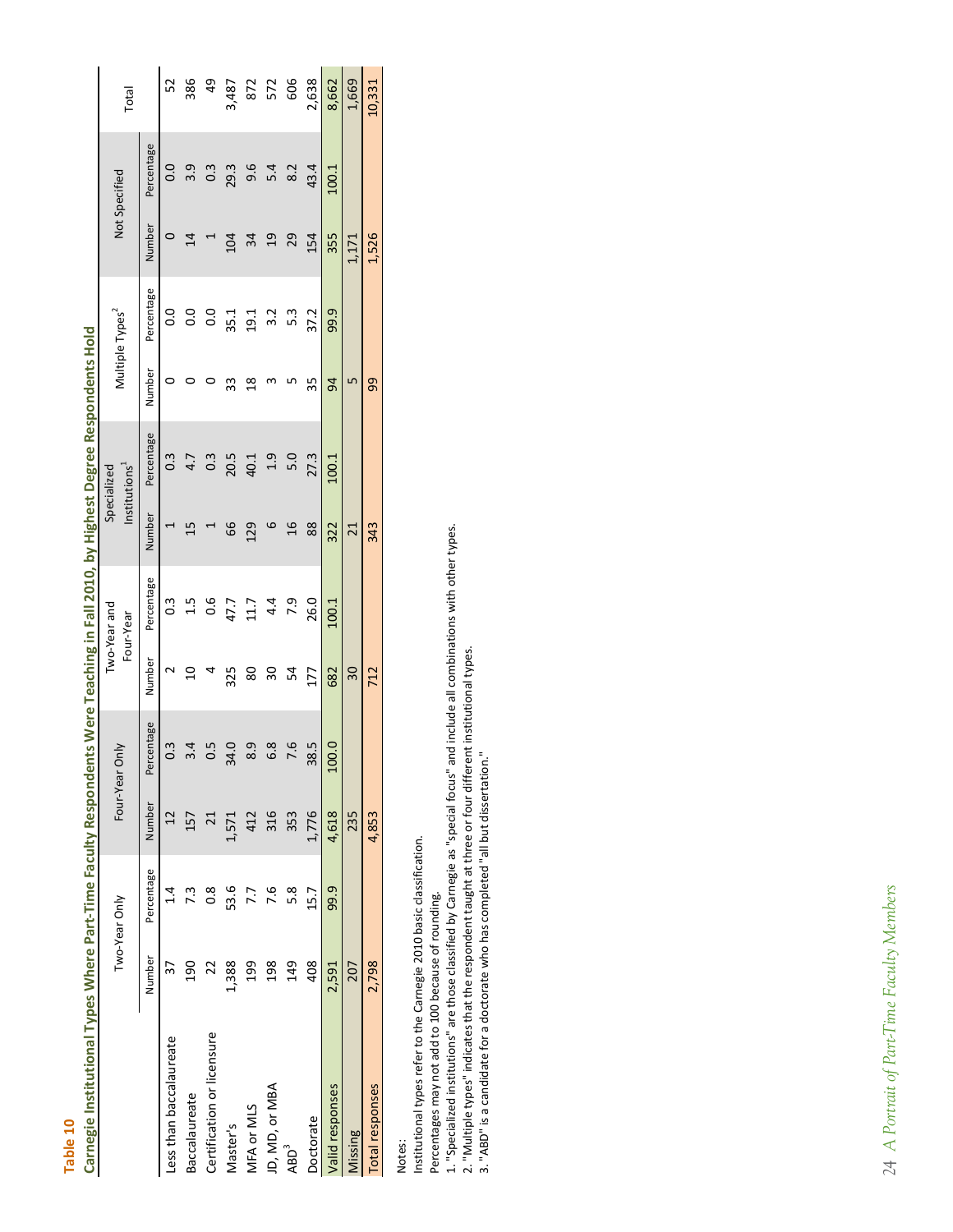### <span id="page-25-0"></span>**Part‐Time Faculty Respondents, by Years Teaching as a Contingent Faculty Member**

|                          | Number | Percentage |
|--------------------------|--------|------------|
| Less than a year         | 744    | 7.3        |
| $1-2$ years              | 1,171  | 11.5       |
| 3-5 years                | 2,513  | 24.7       |
| $6-10$ years             | 2,468  | 24.2       |
| $10 - 20$ years          | 2,198  | 21.6       |
| More than 20 years       | 1,093  | 10.7       |
| Valid responses          | 10,187 | 100.0      |
| Missing (no response)    | 144    |            |
| <b>Total respondents</b> | 10,331 |            |

### Note:

The response categories reflected in this table are those provided in the questionnaire.

### **Table 12**

| <b>Part-Time Faculty Respondents, by Primary Occupation</b> |        |            |
|-------------------------------------------------------------|--------|------------|
|                                                             | Number | Percentage |
| Contingent teaching                                         | 7,449  | 73.3       |
| Other                                                       | 2,714  | 26.7       |
| Valid responses                                             | 10,163 | 100.0      |
| Missing (no response)                                       | 168    |            |
| <b>Total respondents</b>                                    | 10,331 |            |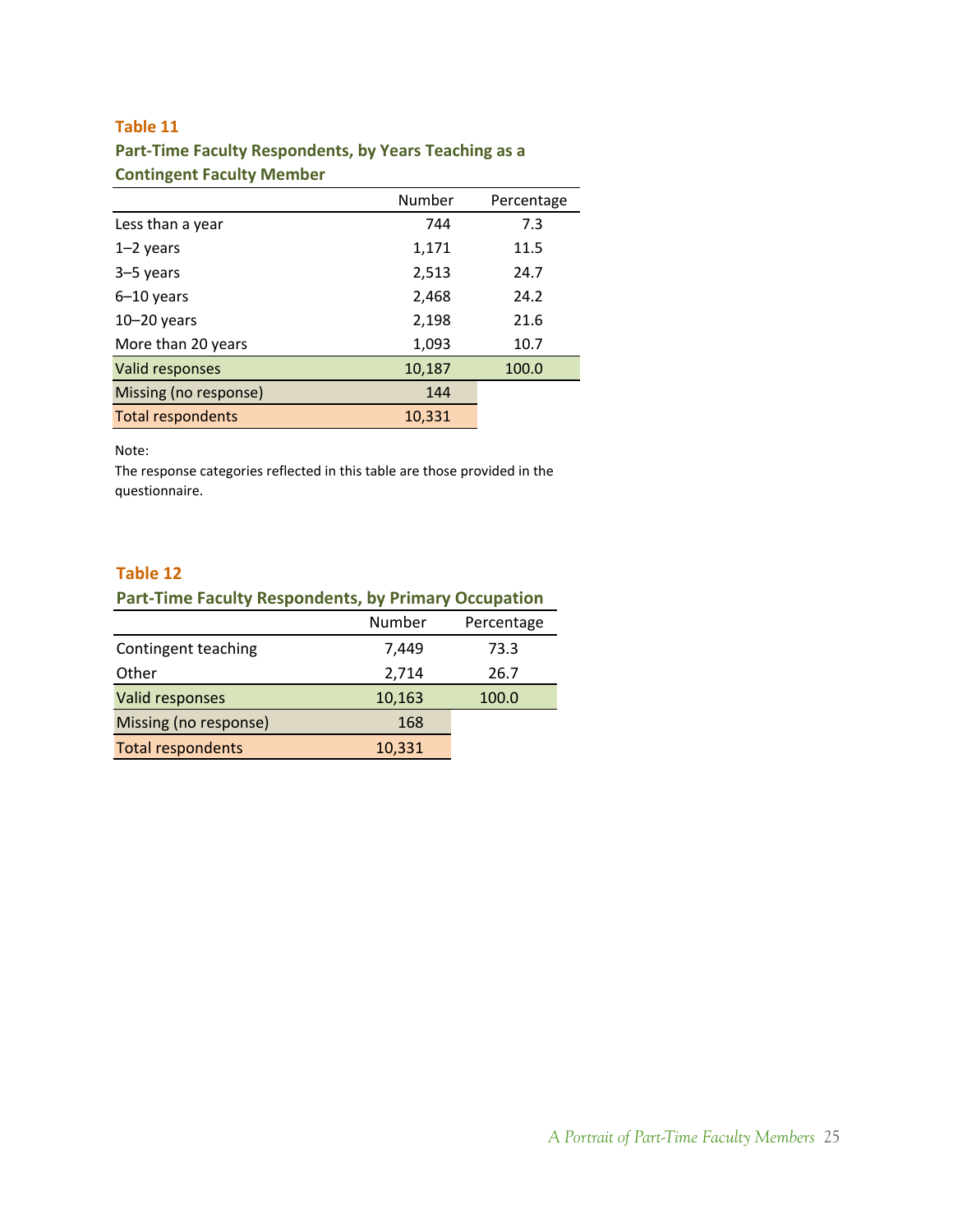### <span id="page-26-0"></span>**Part‐Time Faculty Respondents, by Greatest Number of Terms Teaching a Course**

|                             | Number | Percentage |
|-----------------------------|--------|------------|
| Zero terms                  | 118    | 1.3        |
| One term                    | 1,280  | 14.0       |
| Two terms                   | 707    | 7.8        |
| Three terms                 | 798    | 8.8        |
| Four terms                  | 653    | 7.2        |
| Five terms                  | 587    | 6.4        |
| Six terms                   | 622    | 6.8        |
| Seven to nine terms         | 988    | 10.8       |
| Ten to eleven terms         | 662    | 7.3        |
| Twelve to fourteen terms    | 537    | 5.9        |
| Fifteen to nineteen terms   | 611    | 6.7        |
| Twenty to twenty-nine terms | 805    | 8.8        |
| Thirty or more terms        | 752    | 8.2        |
| Valid responses             | 9,120  | 100.0      |
| Missing (no response)       | 1,211  |            |
| <b>Total respondents</b>    | 10,331 |            |

### Notes:

For each course reported, the respondent was asked to provide "number of terms you have taught this course at this institution." Unfortunately, because the word "previously" was omitted from the question, it is unclear whether the responses refer to previous or total terms.

Respondents were asked to complete a separate questionnaire for each course they were teaching. The responses as categorized in the table are based on the one course with the highest number of terms; they are not an average high across all courses a respondent answered about.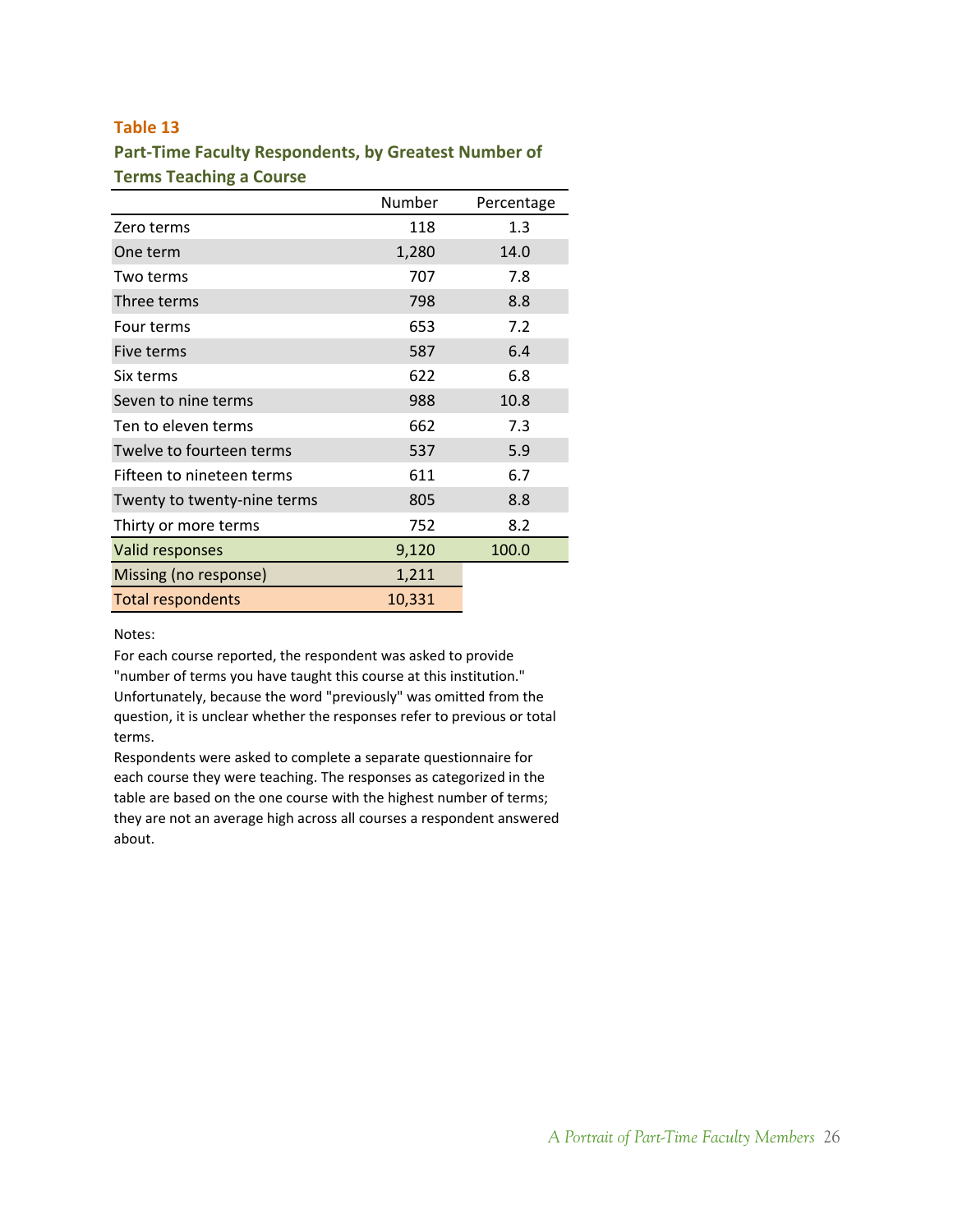| <u>. With the company throughout world and company with the company through the control of</u> |        |            |
|------------------------------------------------------------------------------------------------|--------|------------|
|                                                                                                | Number | Percentage |
| No, but I have sought such a position in the past.                                             | 2,618  | 26.0       |
| No, but I intend to seek such a position in the future.                                        | 2,031  | 20.1       |
| No, I prefer part-time non-tenure-track employment.                                            | 2,447  | 24.3       |
| Yes, I am currently seeking such a position.                                                   | 2,984  | 29.6       |
| Valid responses                                                                                | 10,080 | 100.0      |
| Missing (no response)                                                                          | 251    |            |
| <b>Total respondents</b>                                                                       | 10,331 |            |

### <span id="page-27-0"></span>**Part‐Time Faculty Respondents Seeking a Full‐Time Tenure‐Track Position**

### **Table 15**

### **Part‐Time Faculty Respondents' Interest in Accepting a Full‐Time Tenure‐Track Position**

|                            | Number | Percentage |
|----------------------------|--------|------------|
| Yes, definitely interested | 5,274  | 51.9       |
| Probably interested        | 2,218  | 21.8       |
| Probably not interested    | 1,163  | 11.4       |
| Definitely not interested  | 828    | 8.1        |
| Unsure                     | 688    | 6.8        |
| Valid responses            | 10,171 | 100.0      |
| Missing (no response)      | 160    |            |
| <b>Total respondents</b>   | 10,331 |            |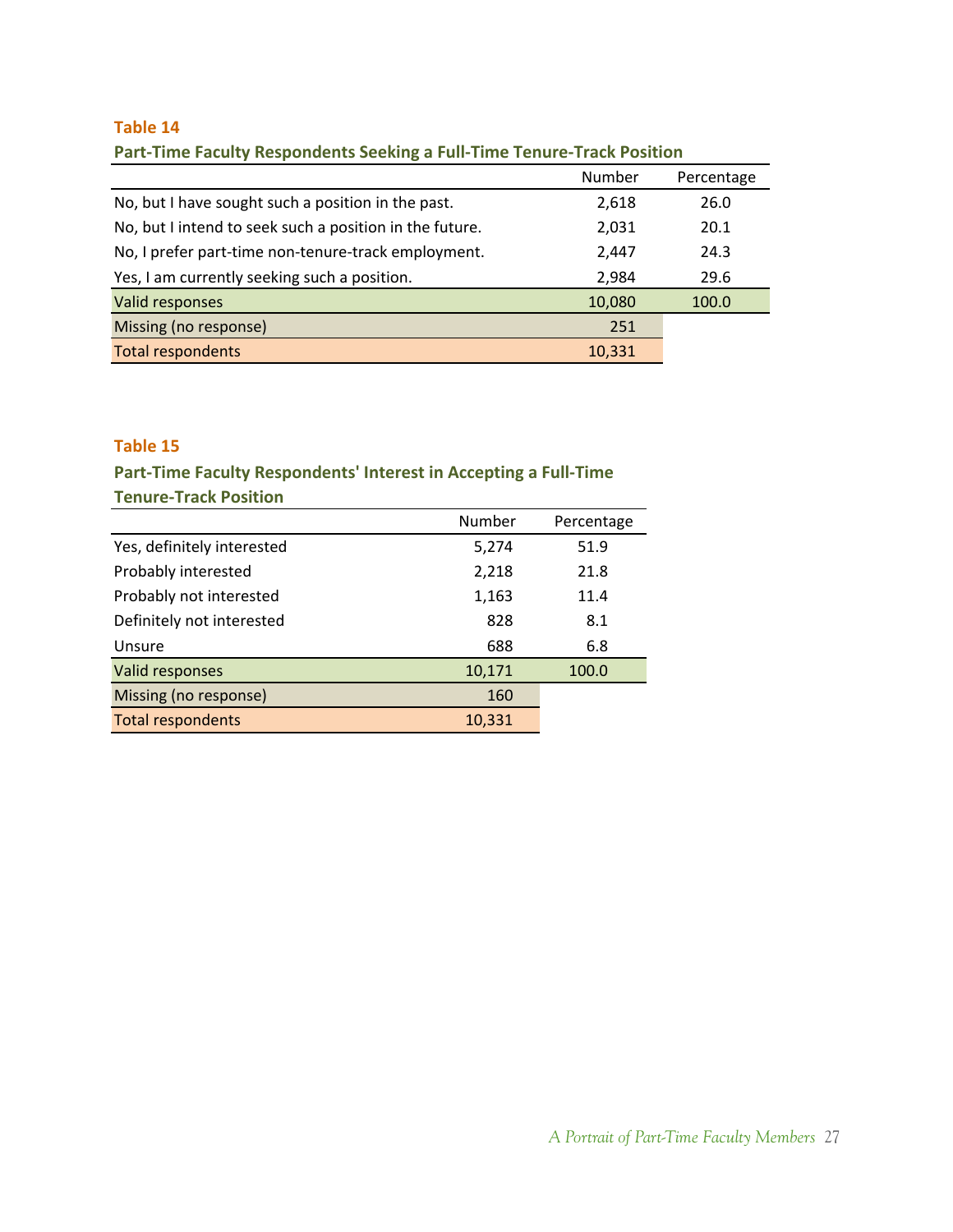|                          | Number | Percentage |
|--------------------------|--------|------------|
| One course               | 3,960  | 43.2       |
| Two courses              | 2,522  | 27.5       |
| Three courses            | 1,421  | 15.5       |
| Four courses             | 647    | 7.1        |
| Five courses             | 330    | 3.6        |
| Six courses              | 282    | 3.1        |
| Valid responses          | 9,162  | 100.0      |
| Missing (no response)    | 1,169  |            |
| <b>Total respondents</b> | 10,331 |            |

<span id="page-28-0"></span>**Part‐Time Faculty Respondents, by Number of Courses Reported for Fall 2010**

Note:

Percentages in this table and in table 17 are based on aggregate analysis of the reports respondents gave on individual courses taught in fall 2010. Percentages in table 18 reflect answers respondents provided to a direct question, "How many courses are you teaching in fall 2010?"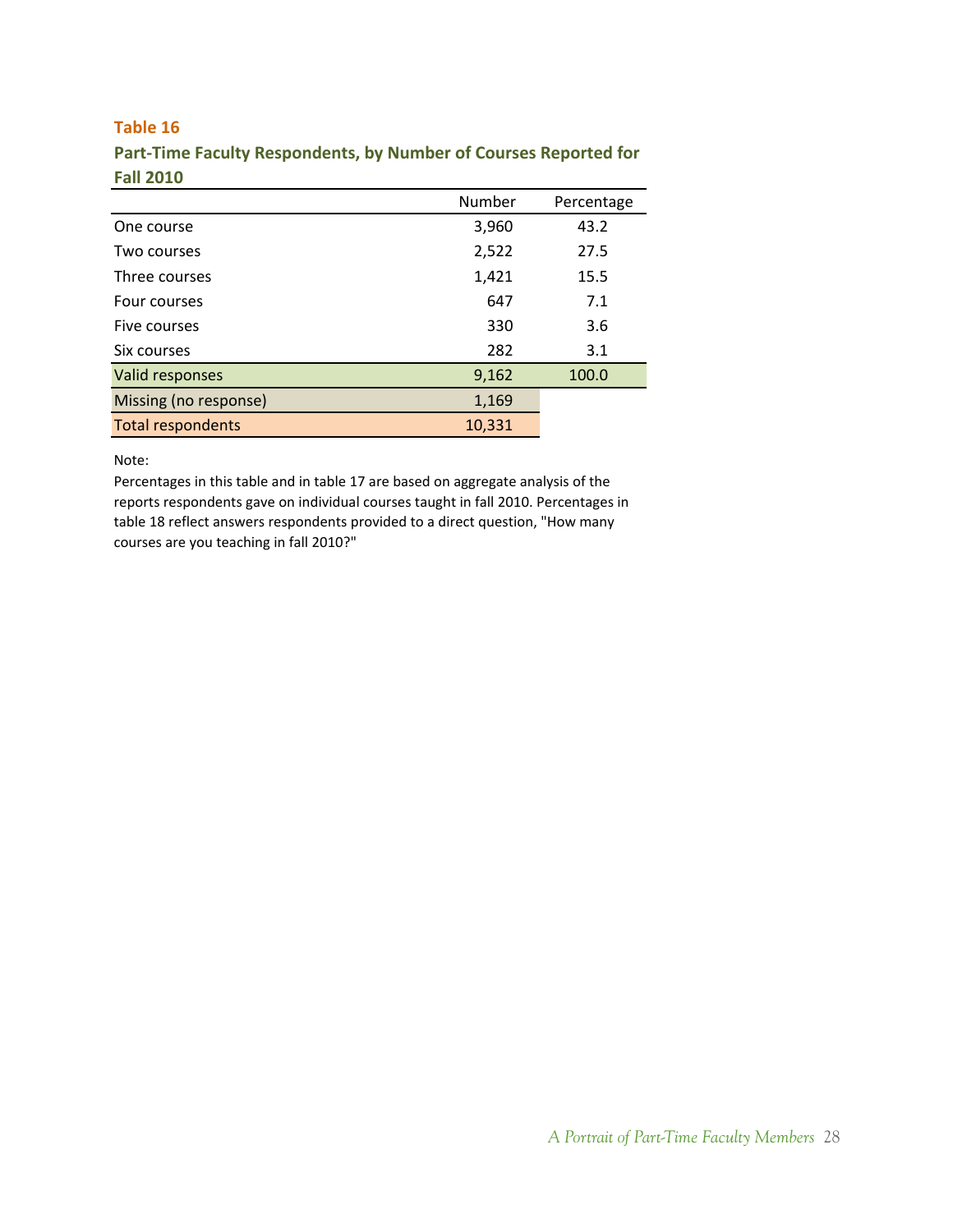| $\sim$                                                                                                                       |
|------------------------------------------------------------------------------------------------------------------------------|
| -                                                                                                                            |
|                                                                                                                              |
| ٠<br>$\mathcal{L}(\mathcal{L})$ and $\mathcal{L}(\mathcal{L})$ and $\mathcal{L}(\mathcal{L})$ and $\mathcal{L}(\mathcal{L})$ |

| l<br>ı           |
|------------------|
| Ι<br>Ī           |
| ı                |
| ตี้              |
| Г<br>ŗ<br>J      |
| ē<br>١<br>j      |
| j                |
| Ī                |
| ì<br>١           |
| ŗ<br>í<br>C<br>J |
| í<br>ſ           |
| ì<br>G<br>J      |
| j<br>ļ           |
| j<br>Ċ           |
| ſ<br>J           |
| O<br>١           |
| Φ                |
| Ż                |
| j                |
| í                |
| į<br>ŗ           |
| ł                |
| O<br>١<br>ç      |
| l<br>١           |
| j                |
|                  |
|                  |
| í<br>ŧ<br>١      |
| Ù                |
| Ó<br>J<br>ı      |
| ì                |
|                  |
| Ź<br>j           |
| J<br>S           |
| ſ<br>١           |
| ī                |
|                  |
| Ô                |
| ĵ<br>j           |
|                  |
| dCh.<br>စ္မ      |
| ľ                |
| ١<br>₫           |
| Ξā               |
| nd               |
| ā                |
|                  |
| <b>Resp</b>      |
|                  |
| e<br>C           |
| -<br>Ę<br>ï      |
|                  |
|                  |
| Part-            |

<span id="page-29-0"></span>

|                       |        | Any Number of |        | <b>One</b>  |       | Two                  |      | Three to Six      |
|-----------------------|--------|---------------|--------|-------------|-------|----------------------|------|-------------------|
|                       |        | Institutions  |        | Institution |       | Institutions         |      | Institutions      |
|                       | Number | Percentage    | Number | Percentage  |       | Number<br>Percentage |      | Number Percentage |
| One course            | 3,785  | 42.6          | 3,785  | 42.6        |       |                      |      |                   |
| wo courses            | 2,470  | 27.8          | 1,910  | 21.5        | 560   | $6.\overline{3}$     |      |                   |
| hree or more courses  | 2,634  | 29.6          | 1,233  | 13.9        | 1,031 | 11.6                 | 370  | 4.2               |
| Valid responses       | 8,889  | 100.0         | 6,928  | 77.9        | 1,591 | 17.9                 | -370 | 4.2               |
| Aissing (no response) | 1,442  |               |        |             |       |                      |      |                   |
| Total respondents     | 10,331 |               |        |             |       |                      |      |                   |

Notes:

The basis for all percentages is the total number of valid responses (8,889). The basis for all percentages is the total number of valid responses (8,889).

Percentages in this table and in table 16 are based on aggregate analysis of the reports respondents gave on individual courses taught in fall 2010.<br>Percentages in table 18 reflect answers respondents provided to a direct Percentages in this table and in table 16 are based on aggregate analysis of the reports respondents gave on individual courses taught in fall 2010. Percentages in table 18 reflect answers respondents provided to a direct question, "How many courses are you teaching in fall 2010?"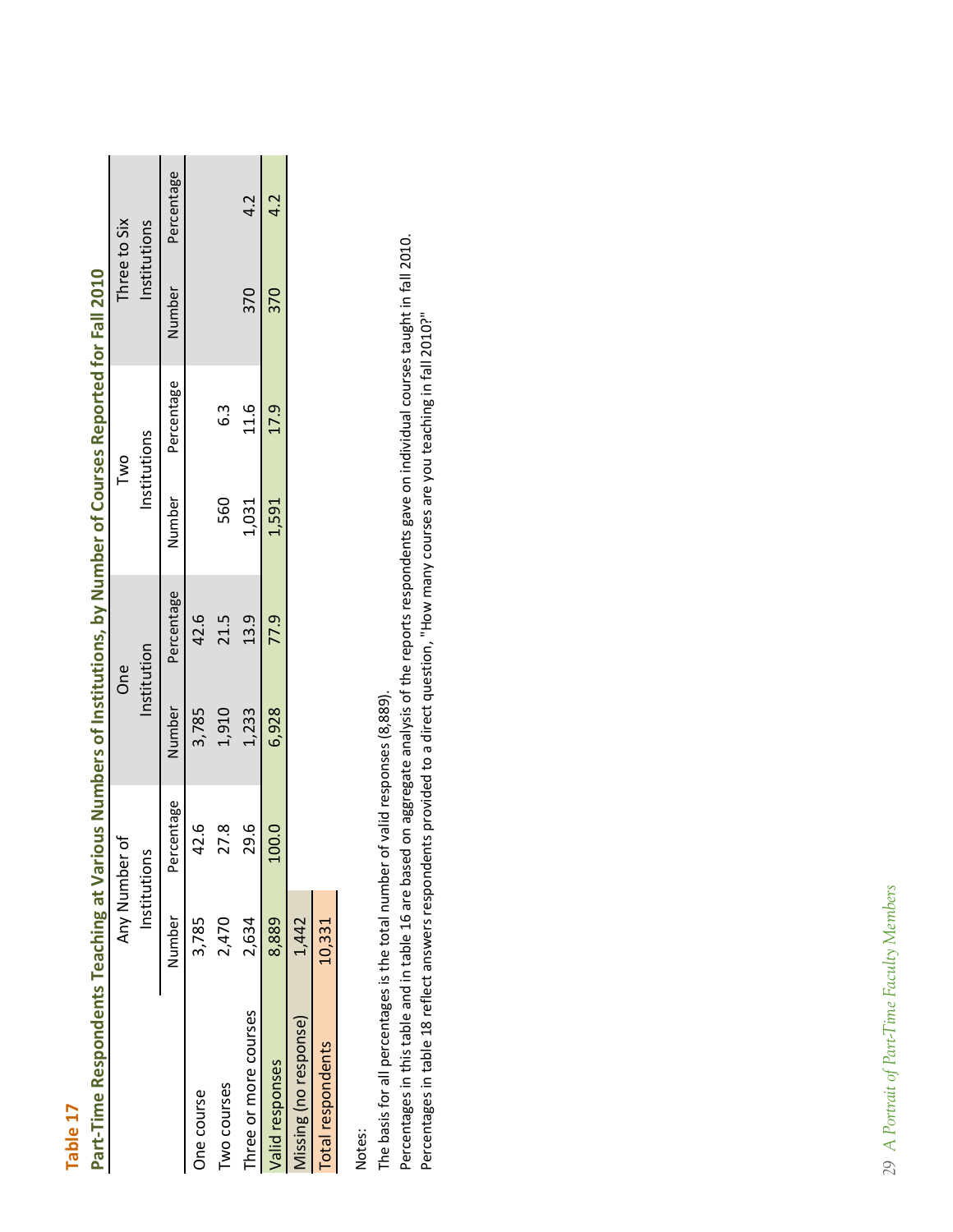### <span id="page-30-0"></span>**Part‐Time Faculty Respondents, by Number of Courses Taught in Fall 2010**

|                          | Number | Percentage |
|--------------------------|--------|------------|
| No courses               | 42     | 0.4        |
| One course               | 2,486  | 24.8       |
| Two courses              | 3,006  | 30.0       |
| Three courses            | 1,949  | 19.4       |
| Four courses             | 1,158  | 11.5       |
| Five courses             | 591    | 5.9        |
| Six courses              | 347    | 3.5        |
| Seven or more courses    | 447    | 4.5        |
| Valid responses          | 10,026 | 100.0      |
| Missing (no response)    | 305    |            |
| <b>Total respondents</b> | 10,331 |            |

Note:

Percentages in this table reflect answers respondents provided to a direct question, "How many courses are you teaching in fall 2010?" Percentages in table 16 and table 17 are based on aggregate analysis of the reports respondents gave on individual courses taught in fall 2010.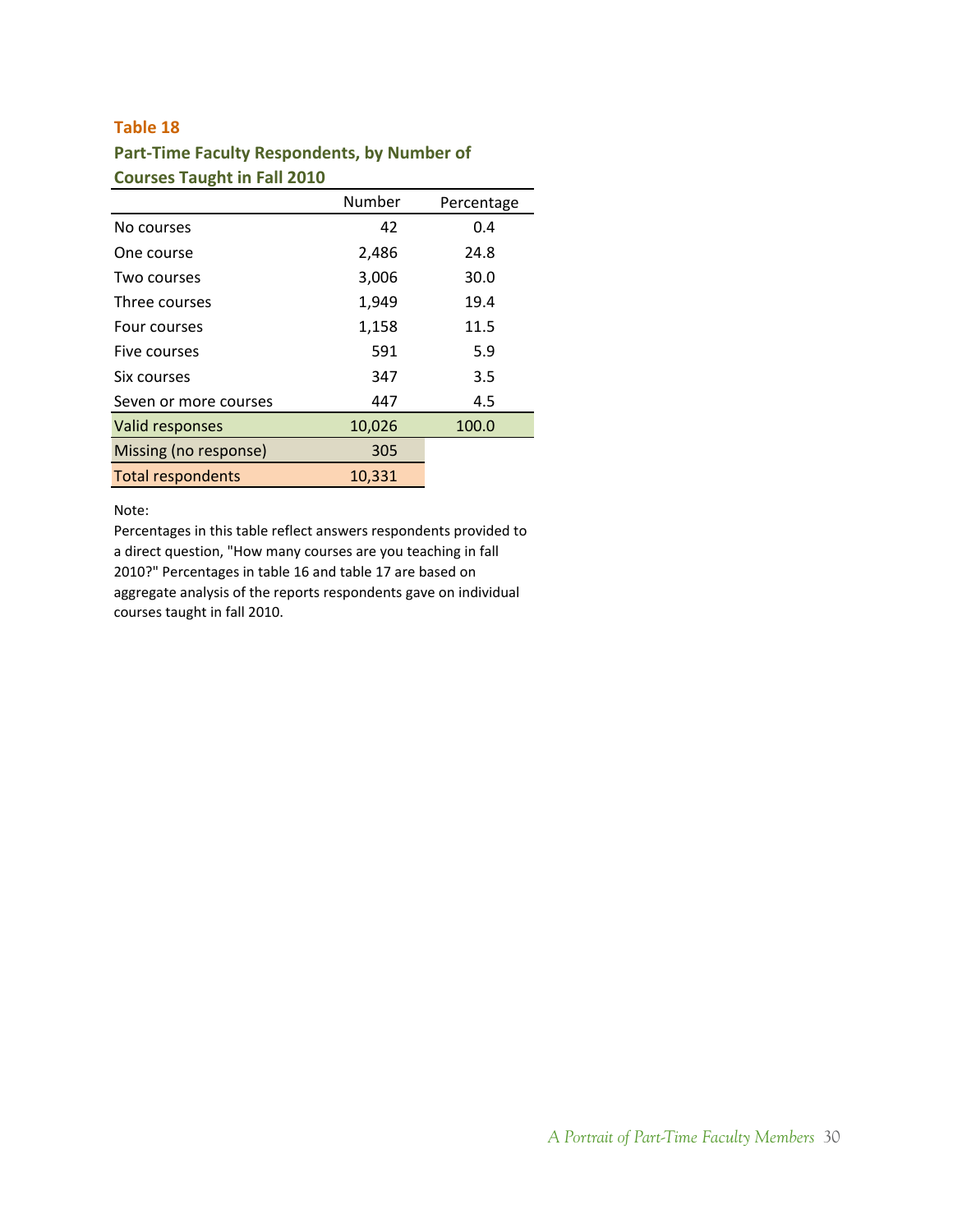|                                     | Median Pay per | Number of |
|-------------------------------------|----------------|-----------|
|                                     | Course         | Courses   |
| Less than baccalaureate             | \$2,500        | 63        |
| <b>Baccalaureate</b>                | \$2,250        | 540       |
| Certification or licensure          | \$2,438        | 78        |
| Master's                            | \$2,400        | 6,620     |
| MFA or MLS                          | \$2,937        | 1,830     |
| JD, MD, or MBA                      | \$2,800        | 953       |
| ABD <sup>1</sup>                    | \$2,805        | 1,248     |
| Doctorate                           | \$3,200        | 4,845     |
| Other                               | \$2,085        | 19        |
| Educational attainment not provided | \$2,700        | 839       |
| All courses                         | \$2,700        | 17,035    |
| Pay not specified in response       |                | 2,580     |
| <b>Total courses</b>                |                | 19,615    |

<span id="page-31-0"></span>**Median Pay per Course, by Educational Attainment of Respondent**

Note:

1. "ABD" is a candidate for a doctorate who has completed "all but dissertation."

### **Table 20**

**Earnings for Part‐Time Faculty Members, Annualized, and Median Annual Earnings of Full‐ Time Workers in All Occupations, by Employee Educational Attainment and Teaching Load**

|               | Part-Time Faculty, | <b>Full-Time Year-Round</b> | Difference in Terms of |
|---------------|--------------------|-----------------------------|------------------------|
|               | Median Pay         | Workers Ages 25 and Older   | Dollars (and as a      |
|               | (Fall 2010)        | (2008)                      | Percentage)            |
| Baccalaureate |                    |                             |                        |
| 8 courses     | \$18,000           | \$55,700                    | \$37,700 (209%)        |
| 15 courses    | \$33,750           | \$55,700                    | \$21,950 (65%)         |
| Master's      |                    |                             |                        |
| 8 courses     | \$19,200           | \$67,300                    | \$48,100 (251%)        |
| 15 courses    | \$36,000           | \$67,300                    | (87%)<br>\$31,300      |
| Doctorate     |                    |                             |                        |
| 8 courses     | \$22,400           | \$91,900                    | \$69,500 (310%)        |
| 15 courses    | \$48,000           | \$91,900                    | (91%)<br>\$43,900      |

Note:

Median annual earnings for full‐time workers in all occupations are from Baum, Ma, and Payea 11.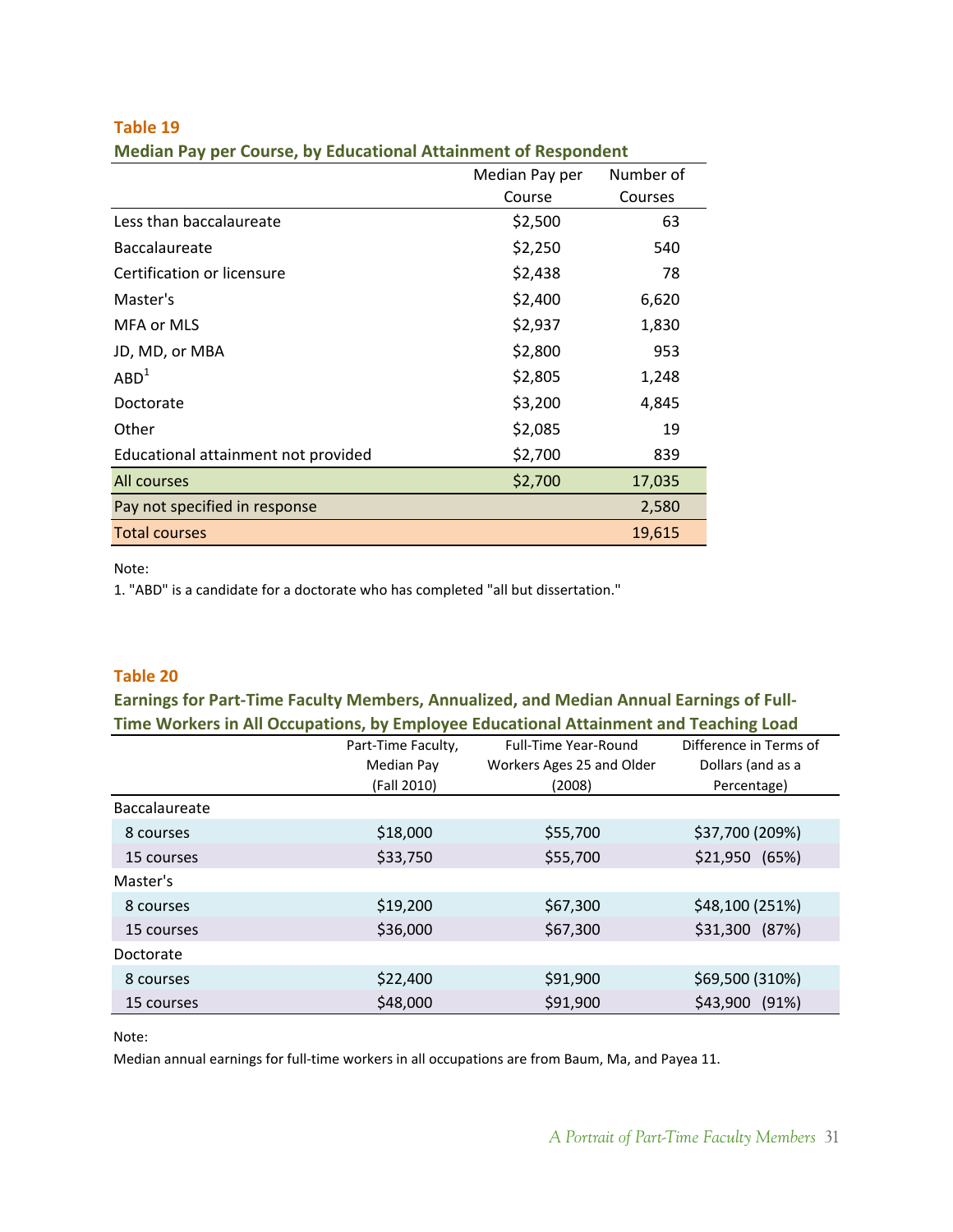|                               | Median Pay | Number of |
|-------------------------------|------------|-----------|
|                               | per Course | Courses   |
| Zero terms                    | \$2,780    | 276       |
| One term                      | \$2,700    | 3,381     |
| Two terms                     | \$2,700    | 1,598     |
| Three terms                   | \$2,700    | 1,635     |
| Four terms                    | \$2,706    | 1,213     |
| Five terms                    | \$2,700    | 1,117     |
| Six terms                     | \$2,800    | 1,050     |
| Seven to nine terms           | \$2,800    | 1,592     |
| Ten to eleven terms           | \$2,733    | 1,049     |
| Twelve to fourteen terms      | \$2,679    | 905       |
| Fifteen to nineteen terms     | \$2,680    | 915       |
| Twenty to twenty-nine terms   | \$3,000    | 1,127     |
| Thirty or more terms          | \$3,000    | 1,056     |
| No response                   | \$2,500    | 121       |
| All terms                     | \$2,700    | 17,035    |
| Pay not specified in response |            | 2,580     |
| <b>Total courses</b>          |            | 19,615    |

<span id="page-32-0"></span>

| Table 21 |                                                         |
|----------|---------------------------------------------------------|
|          | <b>Median Pay per Course, by Number of Terms Taught</b> |

### Note:

For each course reported, the respondent was asked to provide "number of terms you have taught this course at this institution." Unfortunately, because the word "previously" was omitted from the question, it is unclear whether the responses refer to previous or total terms.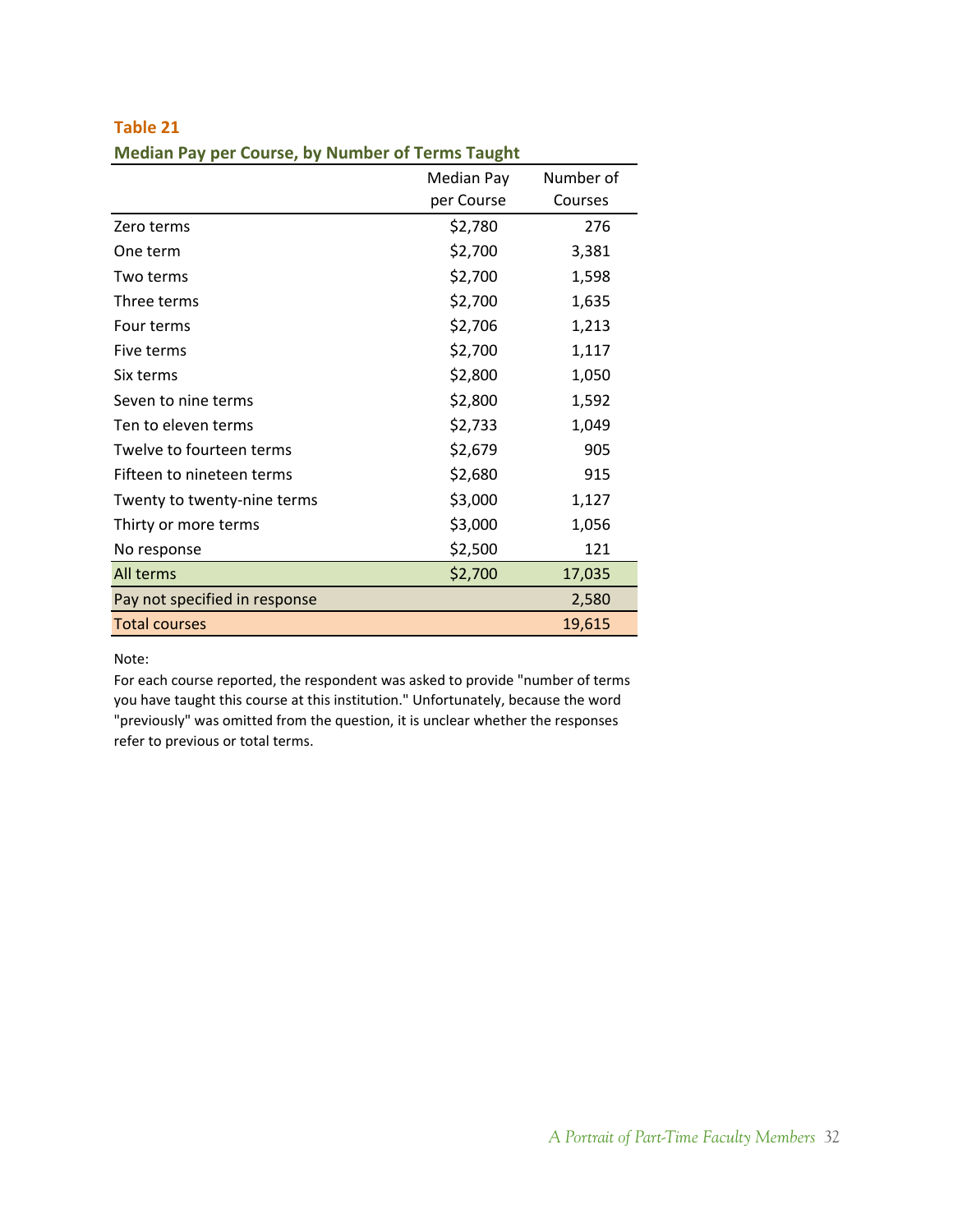| he controlled to the control of the control of the control of the control of the control of the control of the control of the control of the control of the control of the control of the control of the control of the contro |                          |                        |                                 |                      |                          |                      |                          |                      |
|--------------------------------------------------------------------------------------------------------------------------------------------------------------------------------------------------------------------------------|--------------------------|------------------------|---------------------------------|----------------------|--------------------------|----------------------|--------------------------|----------------------|
|                                                                                                                                                                                                                                | Total                    |                        | Public                          |                      | Private Not-for-Profit   |                      | Private For-Profit       |                      |
|                                                                                                                                                                                                                                | Median Pay<br>per Course | Number of<br>Courses   | <b>Median Pay</b><br>per Course | Number of<br>Courses | Median Pay<br>per Course | Number of<br>Courses | Median Pay<br>per Course | Number of<br>Courses |
| Associate's                                                                                                                                                                                                                    | \$2,235                  | 6,263                  | \$2,250                         | 6,190                | \$2,238                  | 28                   | \$1,450                  | 45                   |
| <b>Baccalaureate</b>                                                                                                                                                                                                           | \$2,800                  | 198                    | \$2,511                         | 353                  | \$3,000                  | 772                  | \$1,625                  | 56                   |
| Master's                                                                                                                                                                                                                       | \$3,000                  | 869                    | \$3,000                         | 2,844                | \$2,904                  | 1,788                | \$1,498                  | 237                  |
| Doctoral and research                                                                                                                                                                                                          | \$3,400                  | 717                    | \$3,200                         | 2,584                | \$3,800                  | 1,095                | \$1,270                  | 38                   |
| Special focus                                                                                                                                                                                                                  | \$3,000                  | 533                    | \$3,571                         | $\frac{9}{1}$        | \$3,500                  | 373                  | \$2,078                  | 14                   |
| Not available                                                                                                                                                                                                                  | \$2,750                  | 455                    |                                 |                      |                          |                      |                          |                      |
| All responses                                                                                                                                                                                                                  | \$2,700                  | ,035<br>$\overline{1}$ | \$2,610                         | 11,988               | \$3,075                  | 4,060                | \$1,560                  | 521                  |
| Pay not specified in response                                                                                                                                                                                                  |                          | ,580                   |                                 |                      |                          |                      |                          |                      |
| <b>Total courses</b>                                                                                                                                                                                                           |                          | ,615<br>$\overline{0}$ |                                 |                      |                          |                      |                          |                      |

Median Pay per Course Reported by Part-Time Faculty Respondents, by Institutional Control and Carnegie Institutional Type Median Pay per Course Reported by Part-Time Faculty Respondents, by Institutional Control and Carnegie Institutional Type 

<span id="page-33-0"></span> $\overline{\phantom{a}}$  $\mathbf{I}$ 

**Table 22**

Notes:

Institutional types refer to the Carnegie 2010 basic classification. Institutional types refer to the Carnegie 2010 basic classification.

Total includes courses where the institutional control was not available (17 baccalaureate and 449 unspecified institutions). Median pay is not calculated for Total includes courses where the institutional control was not available (17 baccalaureate and 449 unspecified institutions). Median pay is not calculated for categories with fewer than ten responses. categories with fewer than ten responses.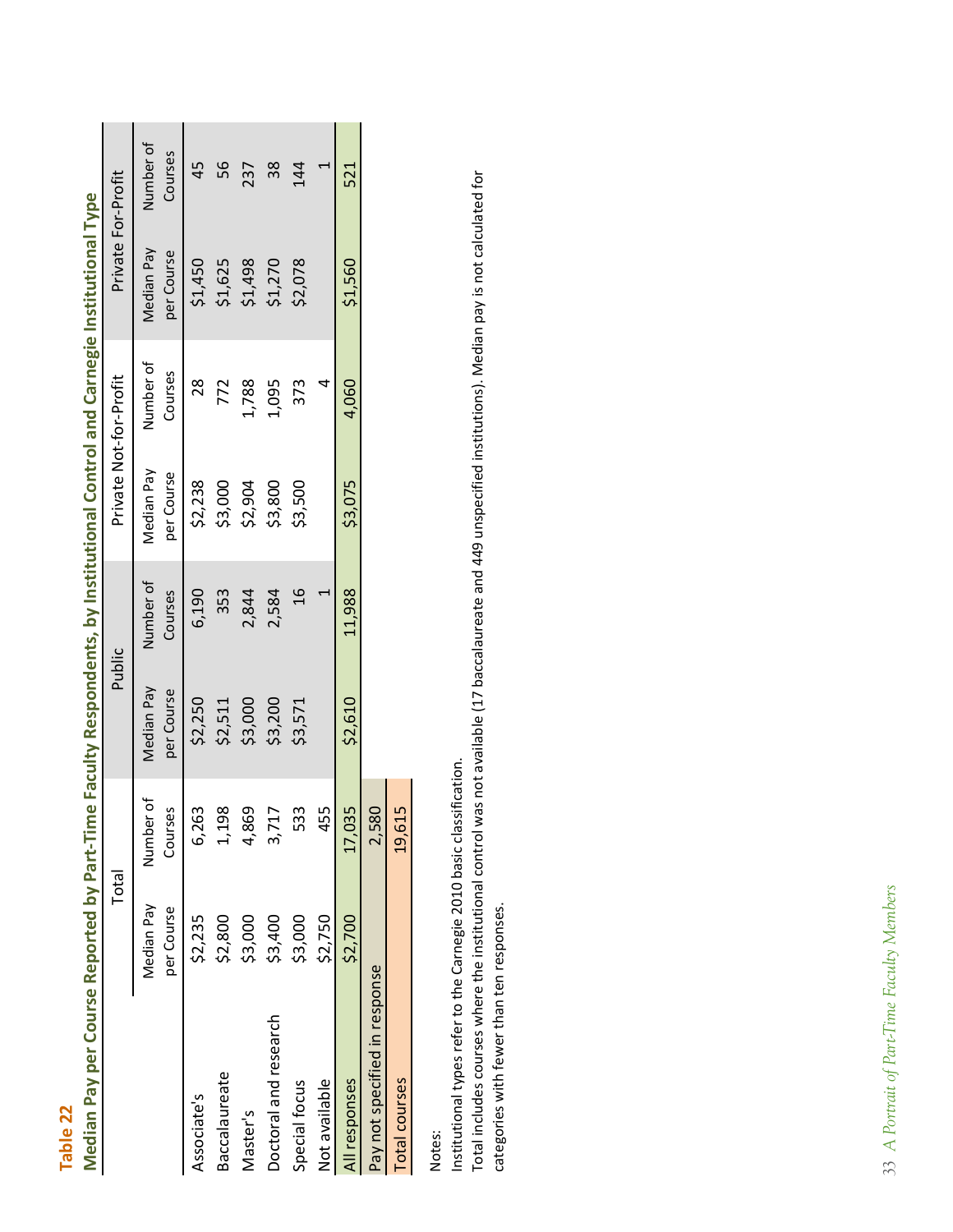|                                        | Median Pay | Number of |
|----------------------------------------|------------|-----------|
|                                        | per Course | Courses   |
| Large metropolitan (250,000 or more)   | \$2,800    | 9,439     |
| Midsize metropolitan (100,000-249,999) | \$2,667    | 2,271     |
| Small metropolitan (less than 100,000) | \$3,000    | 2,253     |
| Town                                   | \$3,000    | 1,422     |
| Rural                                  | \$2,100    | 1,079     |
| Not available                          | \$2,700    | 571       |
| All courses                            | \$2,700    | 17,035    |
| Pay not specified in response          |            | 2,580     |
| <b>Total courses</b>                   |            | 19.615    |

### <span id="page-34-0"></span>**Table 23 Median Pay per Course, by Urban or Rural Location of Institution**

Note:

Urban or rural location is based on an institution's physical address. United States Census Bureau categories are reported as interpreted by the National Center for Education Statistics.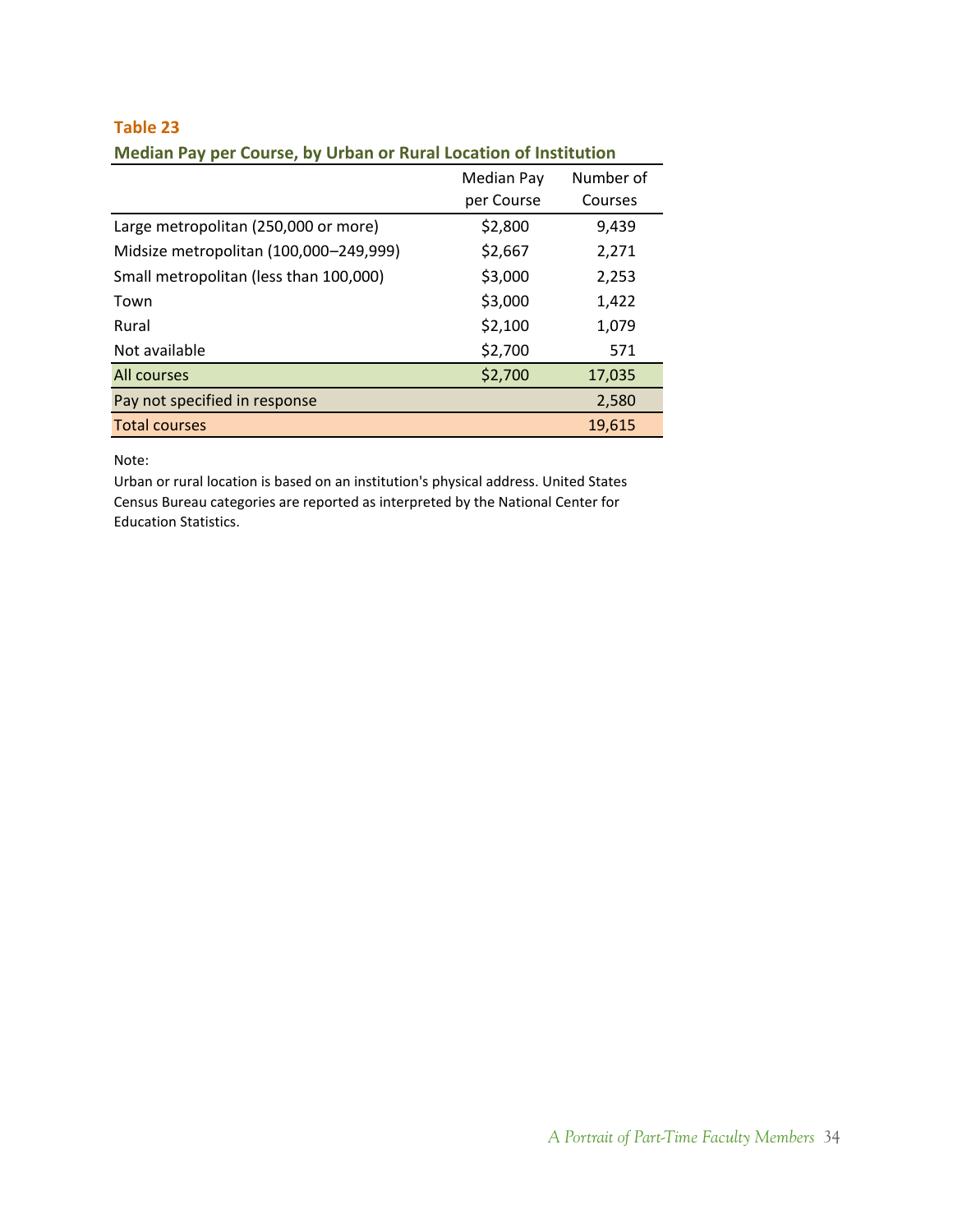### <span id="page-35-0"></span>**Table 24 Median Pay per Course, by Geographic Region**

|                               | Median Pay | Number of |
|-------------------------------|------------|-----------|
|                               | per Course | Courses   |
| New England                   | \$4,000    | 1,406     |
| Mid East                      | \$3,000    | 4,014     |
| Great Lakes                   | \$2,497    | 2,720     |
| Plains                        | \$3,000    | 1,041     |
| Southeast                     | \$2,100    | 2,067     |
| Southwest                     | \$2,350    | 1,492     |
| <b>Rocky Mountains</b>        | \$2,595    | 509       |
| Far West                      | \$3,000    | 3,264     |
| Not available                 | \$2,800    | 522       |
| All courses                   | \$2,700    | 17,035    |
| Pay not specified in response |            | 2,580     |
| <b>Total courses</b>          |            | 19,615    |

### Notes:

*New England:* Connecticut, Maine, Massachusetts, New Hampshire, Rhode Island, and Vermont

*Mid East:* Delaware, District of Columbia, Maryland, New Jersey, New York, and Pennsylvania

*Great Lakes:* Illinois, Indiana, Michigan, Ohio, and Wisconsin

*Plains:* Iowa, Kansas, Minnesota, Missouri, Nebraska, North Dakota, and South Dakota

*Southeast:* Alabama, Arkansas, Florida, Georgia, Kentucky, Louisiana, Mississippi, North Carolina, Puerto Rico, South Carolina, Tennessee, Virginia, and West Virginia

*Southwest:* Arizona, New Mexico, Oklahoma, and Texas

*Rocky Mountains:* Colorado, Idaho, Montana, Utah, and Wyoming

*Far West:* Alaska, California, Hawai'i, Nevada, Oregon, and

Washington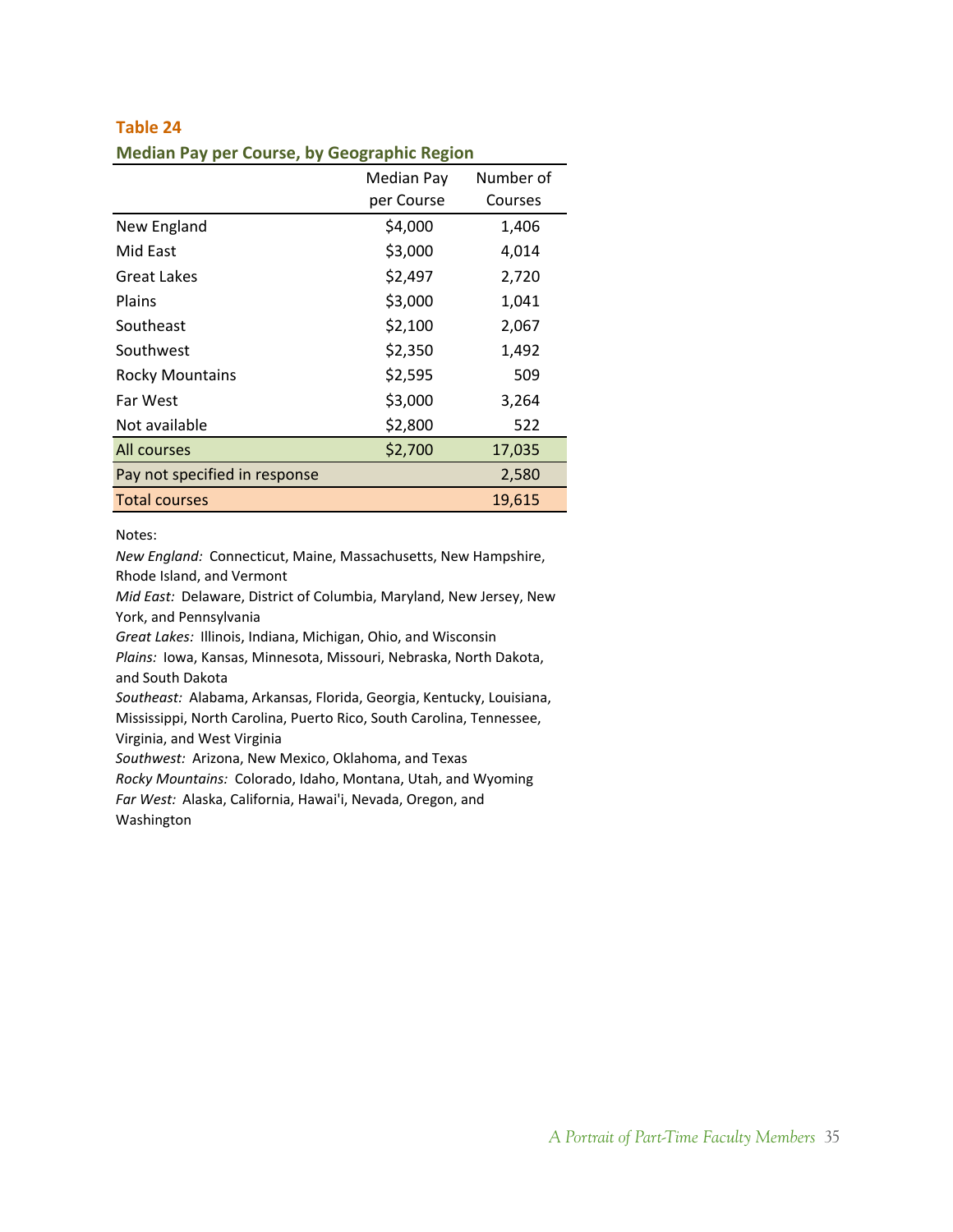| ŗ                      |
|------------------------|
| ſ<br>۱<br>i            |
| ſ<br>ı<br>í<br>C       |
| ſ<br>I<br>Ċ<br>ì<br>d  |
| J<br>Í<br>í<br>Ō       |
| ſ<br>J<br>l<br>ſ       |
| ŗ<br>í<br>ľ<br>۱       |
| ĺ<br>l<br>ı            |
| ī<br>ģ                 |
| d<br>í<br>l<br>ׇ֠֡     |
| Į<br>ſ                 |
| ť                      |
| j<br>ŗ<br>í            |
| Ó<br>۱<br>h<br>í       |
| ì                      |
| ١<br>Ģ                 |
| ¢<br>J<br>I            |
| í<br>ì<br>Ċ<br>J       |
| b<br>Ģ                 |
| í<br>ſ<br>ij<br>í      |
| ć<br>ì                 |
| ĵ<br>l<br>١            |
| į<br>ł                 |
| l<br>i<br>0<br>ŋ       |
| ì<br>¢<br>I,<br>J<br>g |
|                        |
| ć<br>ſ                 |
| ſ<br>Ó                 |
| ī.<br>Ó<br>۱           |
| Ġ<br>ź                 |
|                        |

<span id="page-36-0"></span>

|                               |                                    |         |                             |                      | <b>Union Representation</b> |                      |                                    |                 |                          |                      |
|-------------------------------|------------------------------------|---------|-----------------------------|----------------------|-----------------------------|----------------------|------------------------------------|-----------------|--------------------------|----------------------|
|                               | $\frac{1}{2}$                      |         | Yes                         |                      | Not Sure                    |                      | No Response                        |                 | All Responses            |                      |
|                               | Median Pay per Number of<br>Course | Courses | Pay per<br>Course<br>Median | Number of<br>Courses | Median Pay per<br>Course    | Number of<br>Courses | Median Pay per Number of<br>Course | Courses         | Median Pay per<br>Course | Number of<br>Courses |
| Associate's                   | \$1,900                            | 2,481   | \$2,700                     | 3,255                | \$2,111                     | 475                  | \$2,175                            | 52              | \$2,235                  | 6,263                |
| Baccalaureate                 | \$2,800                            | 992     | 200<br>52,7                 | $\overline{8}$       | \$2,700                     | 113                  |                                    | ᡡ               | \$2,800                  | 1,198                |
| Master's                      | \$2,500                            | 2,458   | \$3,600                     | 1,982                | \$3,000                     | 373                  | \$2,700                            | 56              | \$3,000                  | 4,869                |
| Doctoral and research         | \$3,100                            | 2,389   | \$3,984                     | 930                  | \$3,200                     | 360                  | \$3,475                            | 38              | \$3,400                  | 3,717                |
| Special focus                 | \$3,000                            | 479     | \$5,000                     | 24                   | \$3,800                     | 23                   |                                    |                 | \$3,000                  | 533                  |
| Not available                 | \$2,550                            | 276     | \$3,000                     | 137                  | \$2,900                     | 32                   | \$2,250                            | $\overline{10}$ | \$2,750                  | 455                  |
| All courses                   | \$2,475                            | 9.075   | 00<br>53,1                  | 6,412                | \$2,700                     | 1,376                | \$2,650                            | 172             | \$2,700                  | 17,035               |
| Pay not specified in response |                                    | 940     |                             | 1,044                |                             | 193                  |                                    | 403             |                          | 2,580                |
| <b>Total courses</b>          |                                    | 10,015  |                             | 7,456                |                             | 1,569                |                                    | 575             |                          | 19,615               |
|                               |                                    |         |                             |                      |                             |                      |                                    |                 |                          |                      |

Notes:

Institutional types refer to the Carnegie 2010 basic classification.<br>Median pay is not calculated for combinations with fewer than ten responses. Institutional types refer to the Carnegie 2010 basic classification.

Median pay is not calculated for combinations with fewer than ten responses.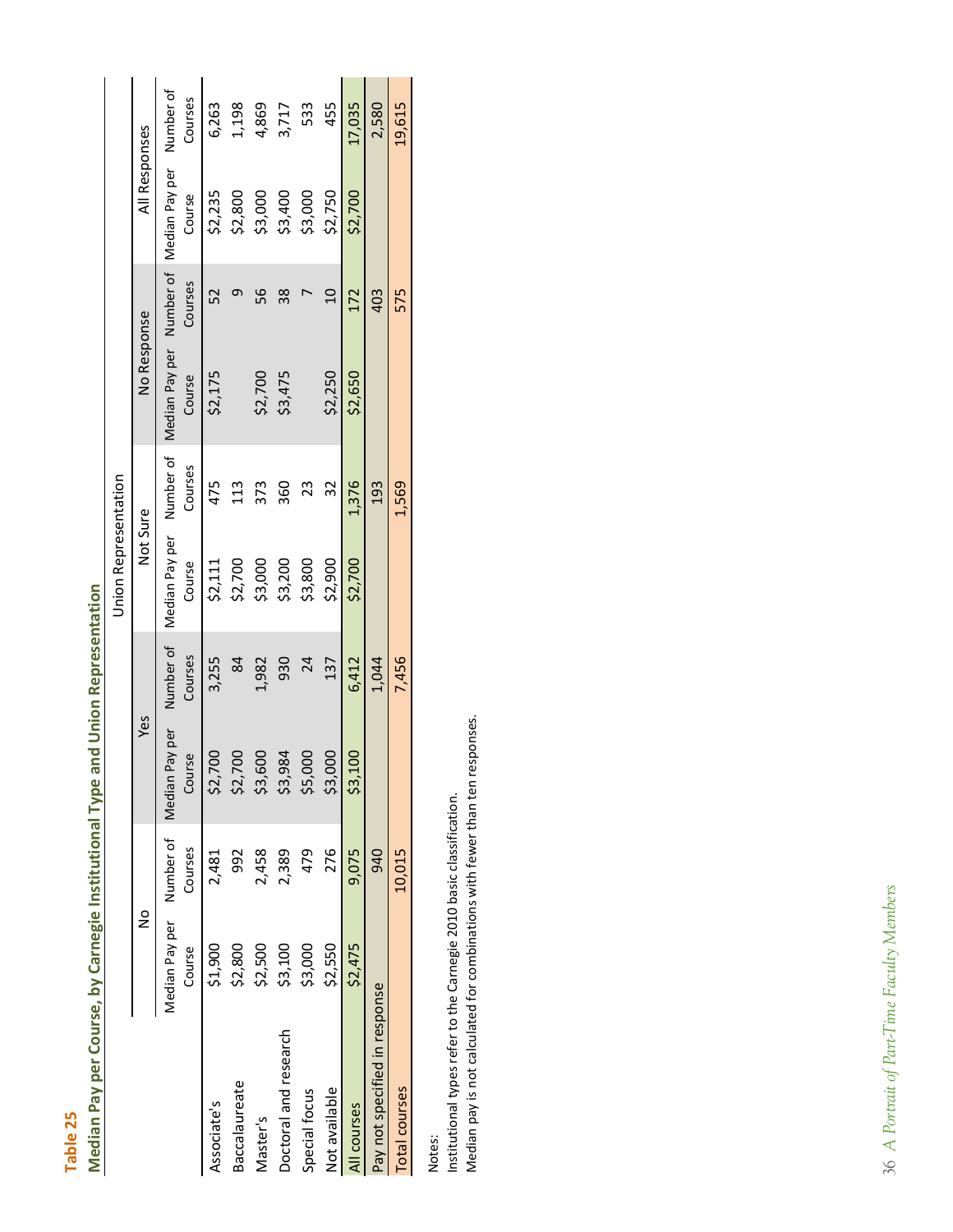|                                                     | Median Pay | Number of |
|-----------------------------------------------------|------------|-----------|
|                                                     | per Course | Courses   |
| Agriculture and home economics                      | \$3,300    | 31        |
| Anthropology                                        | \$3,000    | 665       |
| Art education                                       | \$2,765    | 212       |
| Art history                                         | \$3,000    | 539       |
| <b>Biological sciences</b>                          | \$3,000    | 473       |
| <b>Business</b>                                     | \$2,850    | 805       |
| Communications                                      | \$2,600    | 529       |
| Computer sciences                                   | \$2,500    | 267       |
| Developmental education                             | \$2,074    | 223       |
| Economics                                           | \$3,550    | 108       |
| Education                                           | \$2,500    | 449       |
| Engineering                                         | \$4,000    | 108       |
| English language and literature                     | \$2,500    | 3,100     |
| First-professional health sciences                  | \$1,800    | 39        |
| Health sciences, other                              | \$2,535    | 212       |
| History                                             | \$2,600    | 1,102     |
| <b>Humanities</b>                                   | \$2,500    | 658       |
| Law                                                 | \$2,600    | 73        |
| Mathematics                                         | \$2,235    | 697       |
| Modern languages and literatures other than English | \$3,000    | 808       |
| <b>Nursing</b>                                      | \$3,153    | 112       |
| Philosophy and religion                             | \$2,850    | 822       |
| Physical sciences                                   | \$3,000    | 438       |
| Political science                                   | \$3,000    | 197       |
| Professional fields                                 | \$3,300    | 152       |
| Psychology                                          | \$2,500    | 456       |
| <b>Sciences</b>                                     | \$2,800    | 51        |
| Social sciences                                     | \$2,450    | 236       |
| Social sciences, other                              | \$2,700    | 171       |
| Sociology                                           | \$2,500    | 407       |
| Studio art and design                               | \$3,000    | 1,026     |
| Teaching English to speakers of foreign languages   | \$2,400    | 276       |
| Occupationally specific programs                    | \$2,850    | 229       |
| All other programs                                  | \$2,900    | 1,166     |
| Discipline not specified                            | \$2,700    | 198       |
| All courses                                         | \$2,700    | 17,035    |
| Pay not specified in response                       |            | 2,580     |
| <b>Total courses</b>                                |            | 19,615    |

<span id="page-37-0"></span>**Median Pay per Course, by Discipline (All Disciplines)**

*A Portrait of Part-Time Faculty Members* 37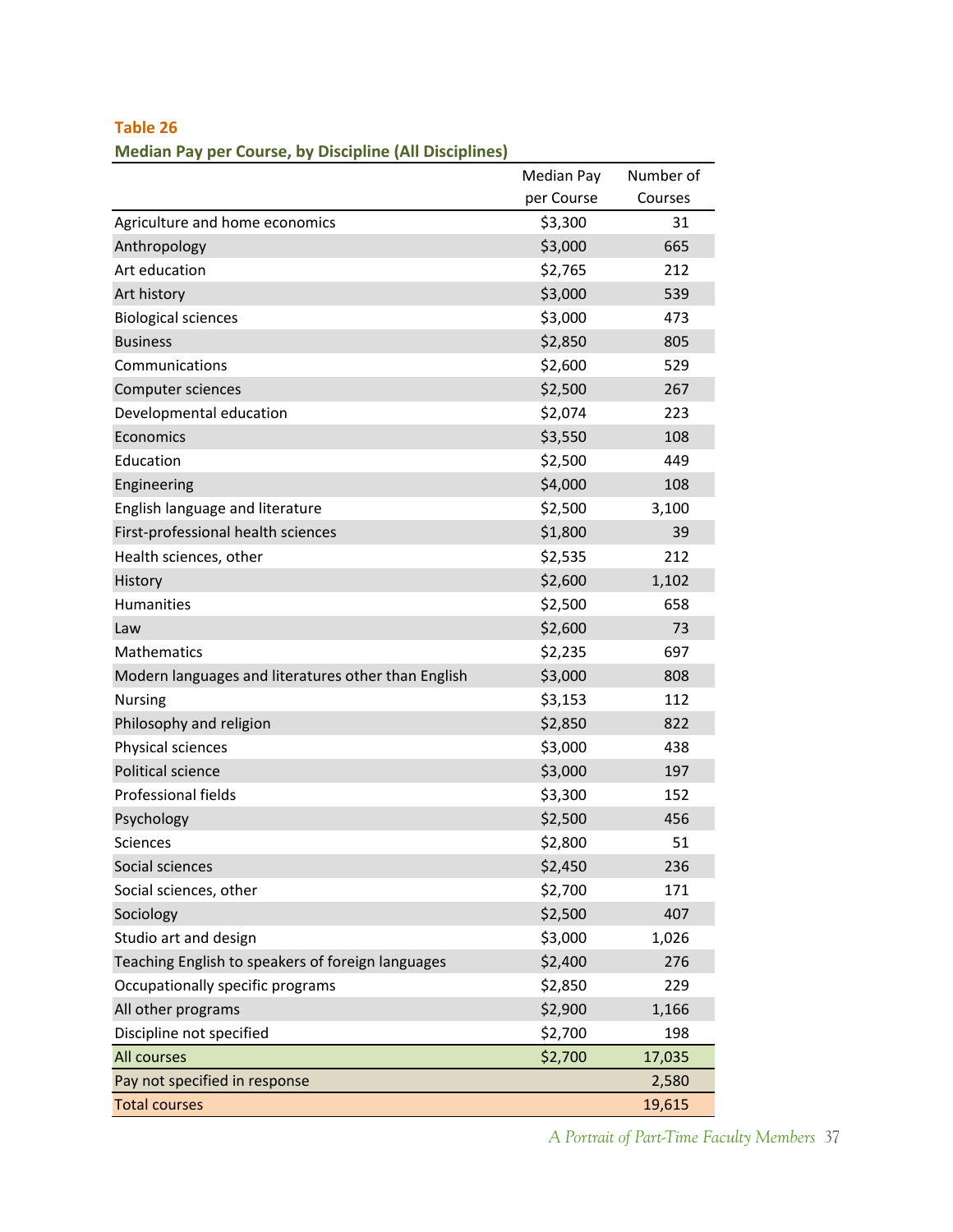|                                                        | Median Pay | Number of |
|--------------------------------------------------------|------------|-----------|
|                                                        | per Course | Courses   |
| Anthropology                                           | \$3,000    | 665       |
| Art history                                            | \$3,000    | 539       |
| <b>Business</b>                                        | \$2,850    | 805       |
| Communications                                         | \$2,600    | 529       |
| Education (cluster)                                    | \$2,400    | 1,160     |
| English language and literature                        | \$2,500    | 3,100     |
| Health and natural sciences (cluster)                  | \$3,000    | 1,325     |
| History                                                | \$2,600    | 1,102     |
| <b>Humanities</b>                                      | \$2,500    | 658       |
| <b>Mathematics</b>                                     | \$2,235    | 697       |
| Modern languages and literatures other than English    | \$3,000    | 808       |
| Philosophy and religion                                | \$2,850    | 822       |
| Studio art and design                                  | \$3,000    | 1,026     |
| Other occupational and professional programs (cluster) | \$3,000    | 860       |
| Other social and behavioral sciences (cluster)         | \$2,625    | 1,575     |
| All other programs                                     | \$2,900    | 1,166     |
| Discipline not specified                               | \$2,700    | 198       |
| All courses                                            | \$2,700    | 17,035    |
| Pay not specified in response                          |            | 2,580     |
| <b>Total courses</b>                                   |            | 19,615    |

<span id="page-38-0"></span>**Median Pay per Course, by Discipline (Clustered)**

Note:

Disciplines noted as "cluster" are groupings of the original response categories; other disciplinary designations are listed as they were in the questionnaire.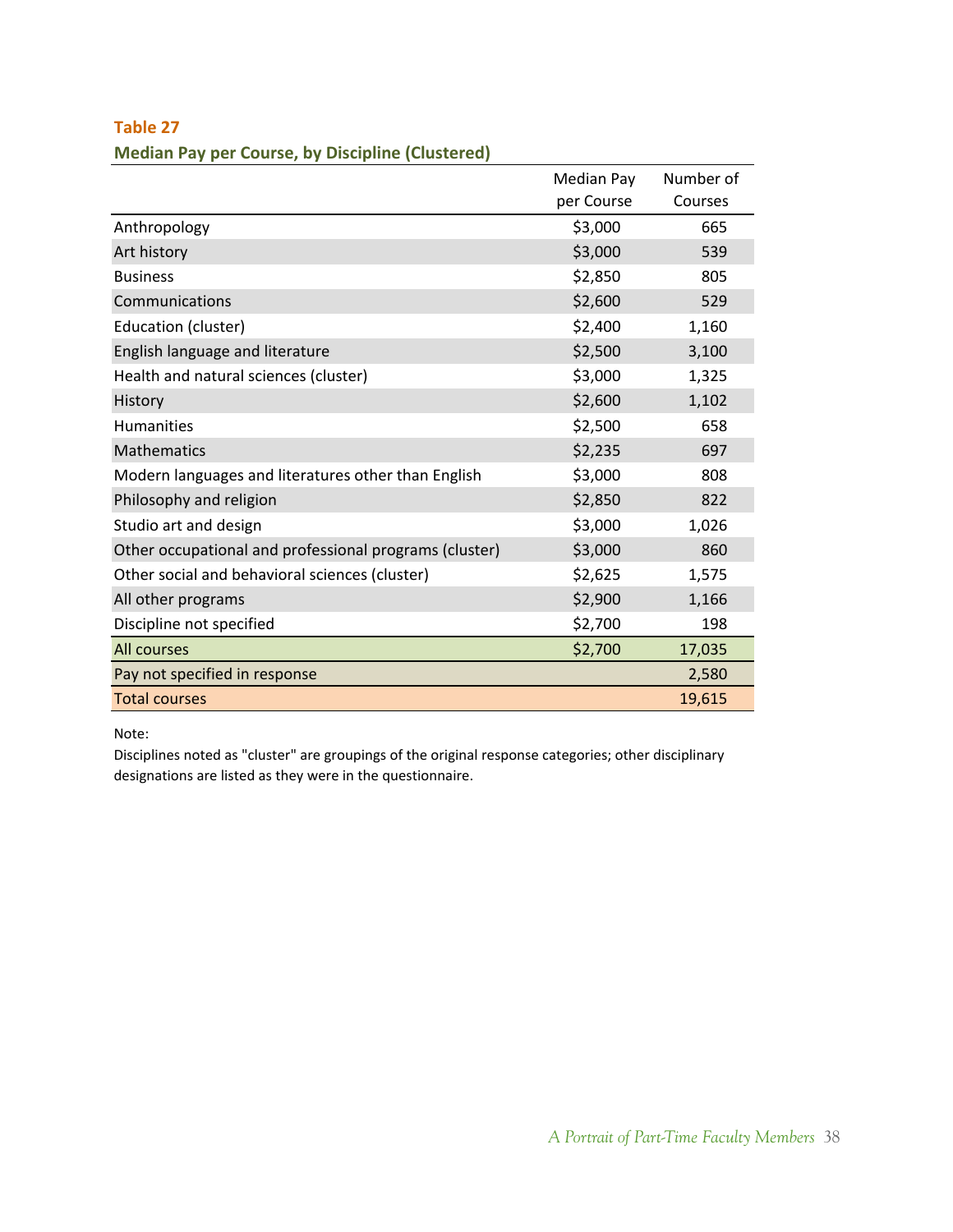### <span id="page-39-0"></span>**Median Pay per Course, by Course Level**

|                               | <b>Median Pay</b> | Number of |
|-------------------------------|-------------------|-----------|
|                               | per Course        | Courses   |
| Developmental                 | \$2,250           | 1,689     |
| Lower-division undergraduate  | \$2,600           | 10,843    |
| Upper-division undergraduate  | \$3,075           | 3,470     |
| Graduate                      | \$3,375           | 964       |
| No response                   | \$2,700           | 69        |
| All courses                   | \$2,700           | 17,035    |
| Pay not specified in response |                   | 2,580     |
| <b>Total courses</b>          |                   | 19,615    |

### **Table 29**

### **Median Pay per Course, by Mode of Delivery**

|                               | <b>Median Pay</b> | Number of |
|-------------------------------|-------------------|-----------|
|                               | per Course        | Courses   |
| On-site                       | \$2,850           | 14,513    |
| <b>Distance</b>               | \$2,250           | 1,657     |
| Hybrid                        | \$2,462           | 719       |
| No response                   | \$2,613           | 146       |
| All courses                   | \$2,700           | 17,035    |
| Pay not specified in response |                   | 2,580     |
| <b>Total courses</b>          |                   | 19,615    |

Note:

"Hybrid" was defined in the questionnaire as "scheduled with both on‐site and distance components."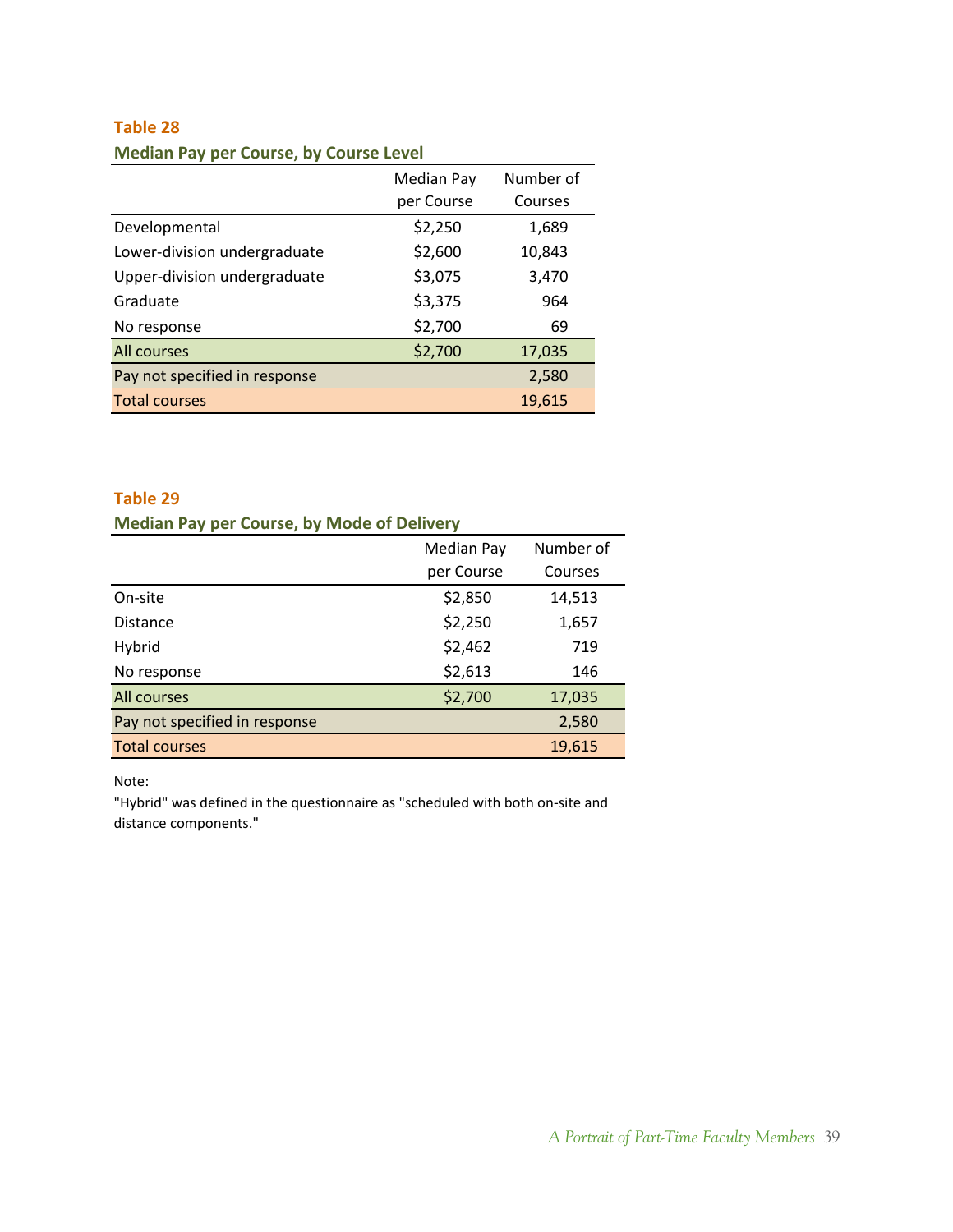| $\blacksquare$ |  |
|----------------|--|
| ľ<br>ı<br>v    |  |
| п<br>I         |  |
| ۰              |  |
| i<br>٠         |  |
| r              |  |

# Median Pay per Course, by Carnegie Institutional Type and Gender **Median Pay per Course, by Carnegie Institutional Type and Gender**

<span id="page-40-0"></span>

|                               |                      |         |            |         |                     | Respondent's Gender |             |                |                      |           |                   |           |
|-------------------------------|----------------------|---------|------------|---------|---------------------|---------------------|-------------|----------------|----------------------|-----------|-------------------|-----------|
|                               | Female               |         | Male       |         | <b>Other</b>        |                     | No Response |                | Prefer Not to Answer |           | All Responses     |           |
|                               | Median Pay Number of |         | Median Pay |         | umber of Median Pay | Number of           | Median Pay  | Number of      | Median Pay           | Number of | <b>Median Pay</b> | Number of |
|                               | per Course           | Courses | per Course | Courses | per Course          | Courses             | per Course  | Courses        | per Course           | Courses   | per Course        | Courses   |
| Associate's                   | \$2,200              | 3,609   | \$2,200    | 2,141   |                     |                     | \$2,418     | 450            | \$2,275              | 56        | \$2,235           | 6,263     |
| <b>Baccalaureate</b>          | \$2,800              | $\Xi$   | \$2,700    | 432     |                     |                     | \$2,100     | $\overline{4}$ | \$2,500              |           | \$2,800           | 1,198     |
| Master's                      | \$3,000              | 2,794   | \$3,000    | L775    |                     |                     | \$3,000     | 238            | \$2,700              | LO<br>LO  | \$3,000           | 4,869     |
| Doctoral and research         | \$3,493              | 2,147   | \$3,500    | 1,347   |                     |                     | \$3,000     | 179            | \$3,300              |           | \$3,400           | 3,717     |
| Special focus                 | \$3,000              | 319     | \$3,000    | 176     |                     |                     | \$3,000     | 25             | \$3,000              |           | \$3,000           | 533       |
| Not available                 | \$3,000              | 246     | \$2,500    | 134     |                     |                     | \$2,800     | 46             | \$2,000              | 29        | \$2,750           | 455       |
| <b>Courses</b>                | \$2,700              | 9,826   | \$2,780    | 6.005   | \$1,900             | $\overline{a}$      | \$2,663     | 982            | \$2,700              | 203       | \$2,700           | 17,035    |
| Pay not specified in response |                      | 1,478   |            | 780     |                     |                     |             | 251            |                      | G9        |                   | 2,580     |
| <b>Total courses</b>          |                      | 11,304  |            | 6,785   |                     | $\overline{21}$     |             | 1,233          |                      | 272       |                   | 19,615    |

Notes:<br>Institutional types refer to the Carnegie 2010 basic classification.<br>Median pay is not calculated for combinations with fewer than ten responses. Institutional types refer to the Carnegie 2010 basic classification. Median pay is not calculated for combinations with fewer than ten responses.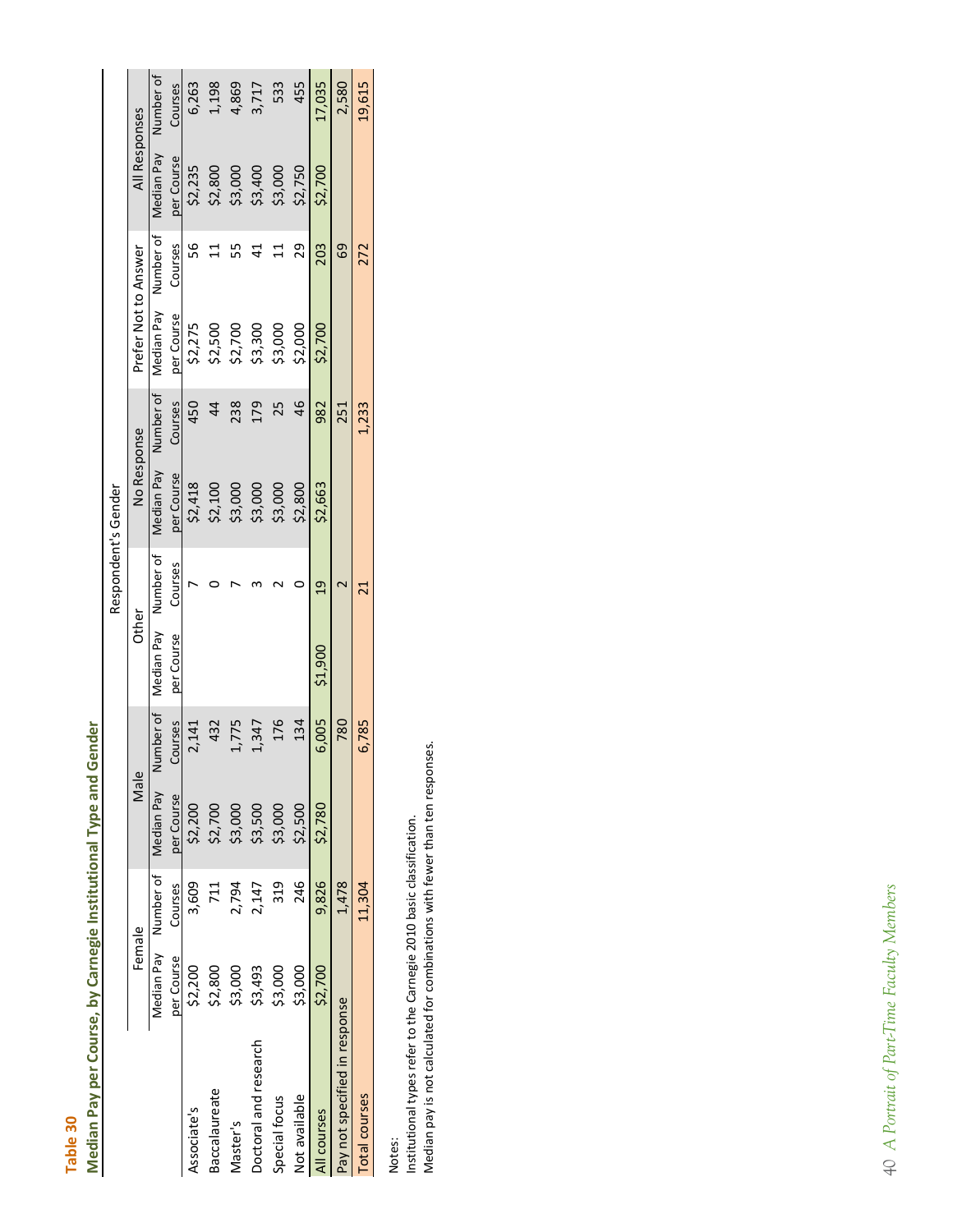<span id="page-41-0"></span>

|                                 | Associate's             | Baccalaureate | Master's | Doctoral and<br>Research | Special<br>Focus | Available<br>Not | All Courses | Specified in<br>Response<br>Pay Not | Courses<br>Total |
|---------------------------------|-------------------------|---------------|----------|--------------------------|------------------|------------------|-------------|-------------------------------------|------------------|
| White (not of Hispanic origin)  |                         |               |          |                          |                  |                  |             |                                     |                  |
| Median pay per course           | 4<br>\$2,20             | \$2,800       | \$3,000  | \$3,500                  | \$3,000          | \$3,000          | \$2,775     |                                     |                  |
| Number of courses               | $\infty$<br>4,87        | 1,012         | 3,998    | 3,038                    | 424              | 297              | 13,647      | 1,864                               | 15,511           |
| Hispanic or Latino              |                         |               |          |                          |                  |                  |             |                                     |                  |
| Median pay per course           | Г<br>\$2,22             | \$2,350       | \$2,895  | \$3,000                  |                  | \$2,250          | \$2,500     |                                     |                  |
| Number of courses               | 6<br>$\overline{17}$    | 28            | 90       | 86                       | $^{\circ}$       | $\frac{8}{18}$   | 406         | 75                                  | 481              |
| Asian or Pacific Islander       |                         |               |          |                          |                  |                  |             |                                     |                  |
| Median pay per course           | ъ<br>\$2,09             | \$4,000       | \$3,000  | \$3,850                  |                  | \$3,200          | \$2,925     |                                     |                  |
| Number of courses               | 4<br>$\Xi$              | 22            | 87       | $\overline{C}$           | S                | $\overline{1}$   | 312         | 52                                  | 364              |
| Black (not of Hispanic origin)  |                         |               |          |                          |                  |                  |             |                                     |                  |
| Median pay per course           | $^{\circ}$<br>\$1,68    | \$2,013       | \$2,350  | \$2,500                  | \$3,000          |                  | \$2,083     |                                     |                  |
| Number of courses               | $\circ$<br>15           | 22            | 100      | 60                       | $\overline{c}$   | ∞                | 352         | 67                                  | 419              |
| Multiracial                     |                         |               |          |                          |                  |                  |             |                                     |                  |
| Median pay per course           | \$1,900                 | \$3,775       | \$2,450  | \$3,500                  | \$2,949          | \$428            | \$2,500     |                                     |                  |
| Number of courses               | 2<br>13                 | 22            | 80       | 67                       | 20               | $\overline{10}$  | 331         | 36                                  | 367              |
| Native American / First Nations |                         |               |          |                          |                  |                  |             |                                     |                  |
| Median pay per course           | \$2,667                 |               | \$2,500  | \$3,000                  |                  |                  | \$2,684     |                                     |                  |
| Number of courses               | $\infty$<br>m           | $\sim$        | 27       | 13                       | 0                | $\circ$          | 80          | 13                                  | 93               |
| No response                     |                         |               |          |                          |                  |                  |             |                                     |                  |
| Median pay per course           | Б<br>\$2,47             | \$2,574       | \$2,903  | \$3,000                  | \$2,800          | \$2,800          | \$2,700     |                                     |                  |
| Number of courses               | $\sim$<br>$\frac{6}{5}$ | $\frac{4}{4}$ | 249      | 195                      | 25               | 45               | 1,020       | 265                                 | 1,285            |
| Prefer not to answer            |                         |               |          |                          |                  |                  |             |                                     |                  |
| Median pay per course           | \$2,500                 | \$2,800       | \$3,000  | \$3,300                  | \$2,667          | \$2,500          | \$2,900     |                                     |                  |
| Number of courses               | S<br>$\overline{31}$    | 46            | 238      | 188                      | 39               | යි               | 887         | 208                                 | 1,095            |
| All responses                   |                         |               |          |                          |                  |                  |             |                                     |                  |
| Median pay per course           | LN,<br>\$2,23           | \$2,800       | \$3,000  | \$3,400                  | \$3,000          | \$2,750          | \$2,700     |                                     |                  |
| Number of courses               | 6,263                   | 1,198         | 4,869    | 3,717                    | 533              | 455              | 17,035      | 2,580                               | 19,615           |

Median Pay per Course, by Carnegie Institutional Type and Race or Ethnicity **Median Pay per Course, by Carnegie Institutional Type and Race or Ethnicity Table 31**

41 A Portrait of Part-Time Faculty Members 41 *A Portrait of Part-Time Faculty Members*

Notes:

Institutional types refer to the Carnegie 2010 basic classification.

Median pay is not calculated for combinations with fewer than ten responses.

Institutional types refer to the Carnegie 2010 basic classification.<br>Median pay is not calculated for combinations with fewer than ten responses.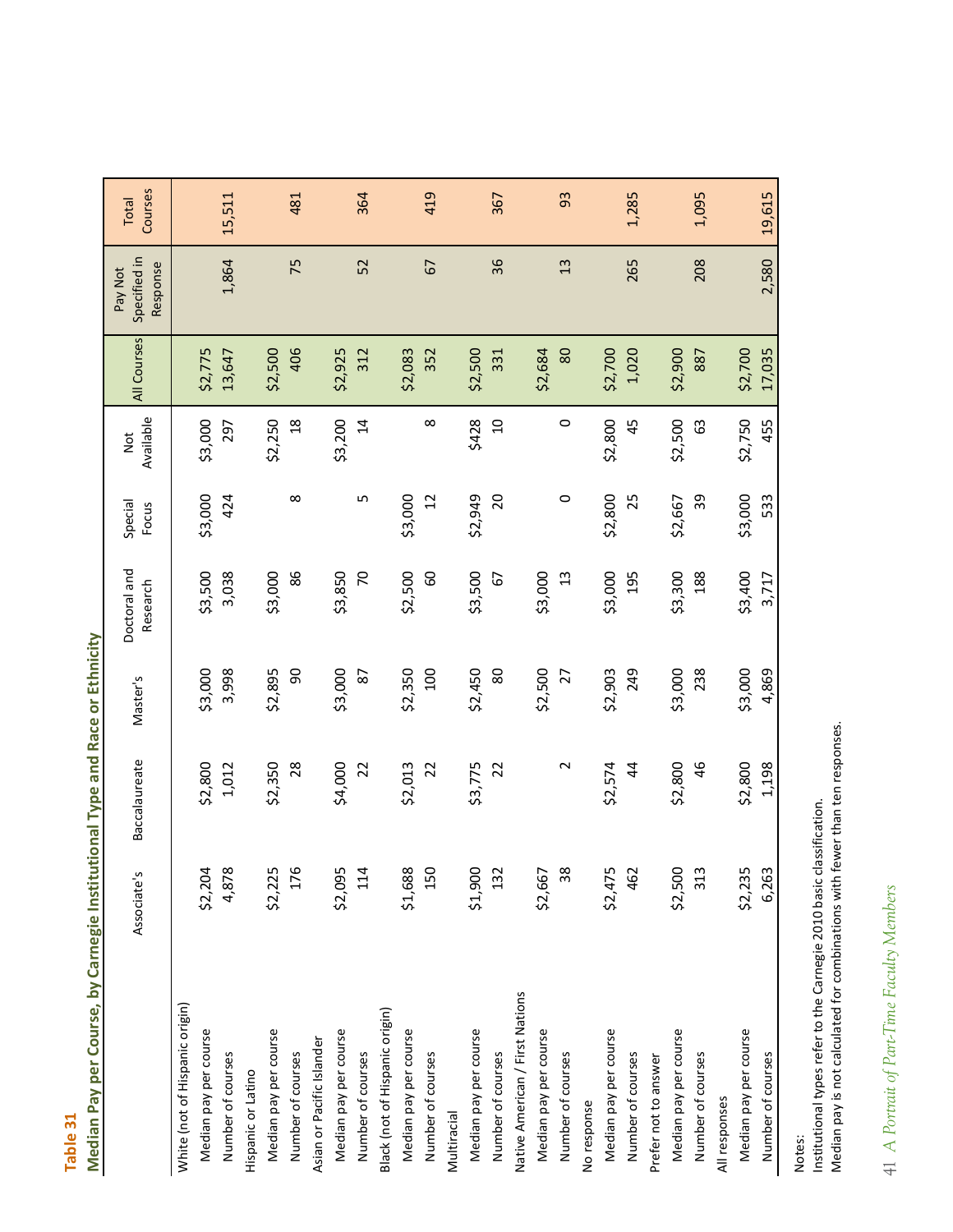| r<br>I |  |
|--------|--|
|        |  |
|        |  |
|        |  |

# Part-Time Faculty Respondents with Access to Health Benefits, by Source **Part‐Time Faculty Respondents with Access to Health Benefits, by Source**

<span id="page-42-0"></span>

|                                |        |                    |        | Payment for Benefit Covered Payment for Benefit Shared |        | Employer Provides, but |        | <b>Total Receiving Benefit</b> |
|--------------------------------|--------|--------------------|--------|--------------------------------------------------------|--------|------------------------|--------|--------------------------------|
|                                |        | Entirely by Source |        | with Source                                            |        | Employee Pays          |        | from Source                    |
|                                |        | Percentage         | Number | Percentage                                             | Number | Percentage             | Number | Percentage                     |
| Academic employer              |        | 4.3                | 379    | 14.6                                                   | 1,290  | .<br>ო                 | 318    | 22.6                           |
| Other employer                 |        | <u>ვ.</u>          | 344    | 11.7                                                   | 1,030  | ن<br>آ                 | 171    | 17.5                           |
| Spouse's or partner's employer |        | 5.7                | 502    | 28.4                                                   | 2,504  | 3.2                    | 279    | 37.3                           |
| <b>Valid responses</b>         | 8,810  |                    |        |                                                        |        |                        |        |                                |
| <b>Aissing</b>                 | 1,521  |                    |        |                                                        |        |                        |        |                                |
| Total respondents              | 10,331 |                    |        |                                                        |        |                        |        |                                |

Notes:

The total number of valid responses (8,810) is the basis for all percentages. The total number of valid responses (8,810) is the basis for all percentages.

Some respondents indicated that they received health benefits from more than one source. In total, 68.0% indicated that they received Some respondents indicated that they received health benefits from more than one source. In total, 68.0% indicated that they received health benefits from at least one source. health benefits from at least one source.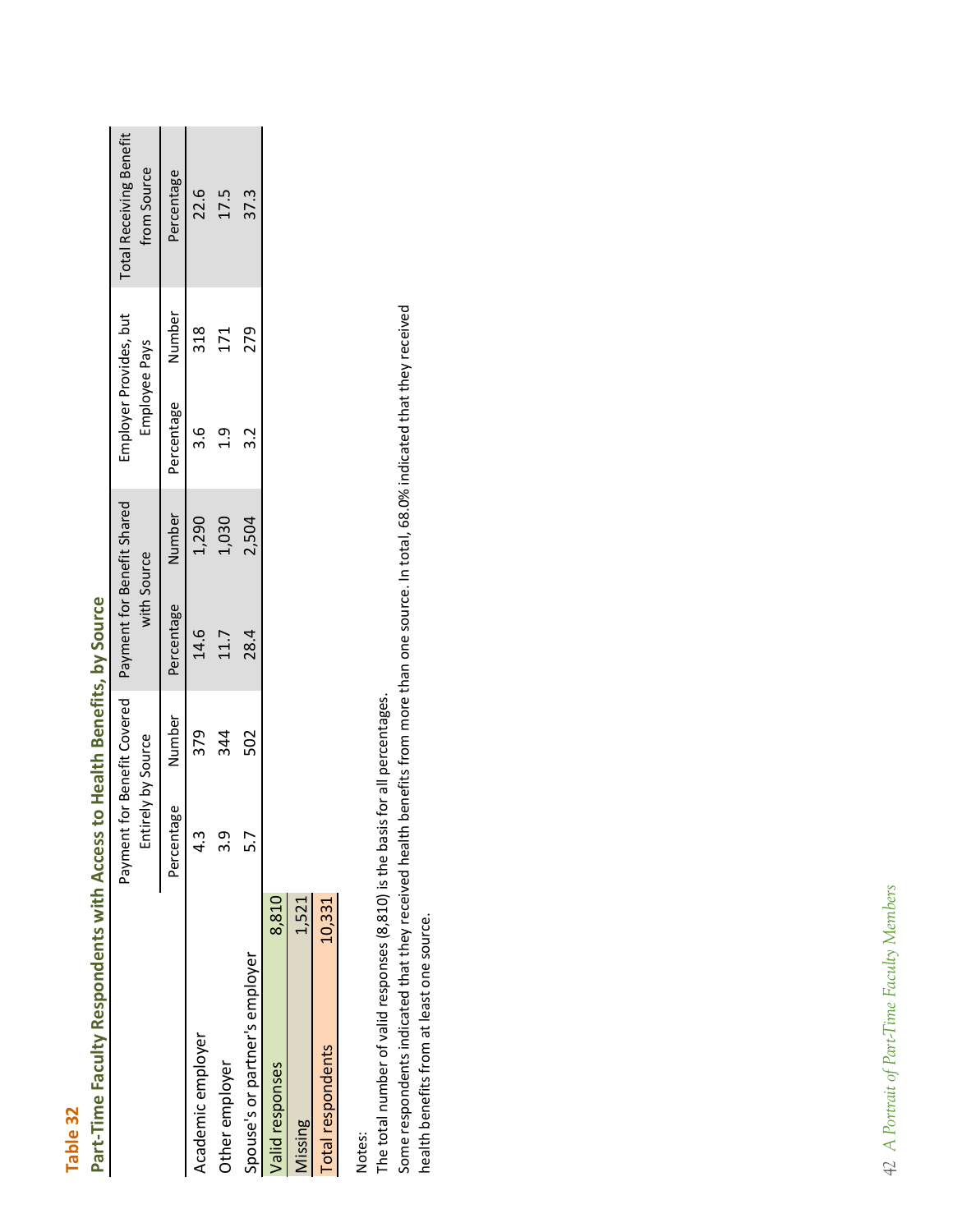| r |  |
|---|--|
|   |  |
|   |  |

| <b>urce</b><br>١<br>0<br>j<br>Ì<br>٥<br>ä                                                                                                                |
|----------------------------------------------------------------------------------------------------------------------------------------------------------|
| ŗ                                                                                                                                                        |
| 5<br>ι<br>ı<br>j<br>J<br>ś<br>ŗ<br>Ó<br>ĺ<br>J<br>ſ<br>َق<br>ŋ<br>ſ<br>ı<br>ŗ<br>ä<br>ŗ<br>J<br>Ó<br>ļ<br>Į<br>ï<br>j<br>Ó<br>i<br>ں<br>م<br>ſ<br>C<br>נ |
| j<br>b<br>í                                                                                                                                              |
| č<br>ļ<br>ı<br>j<br>j<br>¢<br>י<br>G                                                                                                                     |
| ,<br>É<br>ā                                                                                                                                              |
| i<br>F<br>j<br>h<br>d<br>3<br>j                                                                                                                          |
| Ś<br>Ċ<br>j<br>ij                                                                                                                                        |
| ī<br>ij<br>ţ<br>Ċ<br>5<br>j<br>Ģ                                                                                                                         |
| í<br>d<br>í<br>Ċ<br>1<br>ij<br>ř<br>ſ                                                                                                                    |
| ä<br>j                                                                                                                                                   |
| ٠<br>3<br>Ō<br>ı<br>ã<br>J<br>Π                                                                                                                          |
| C<br>ر<br>Í<br>í<br>j<br>I<br>I<br>J<br>ŧ<br><u>ਛੇ</u>                                                                                                   |
|                                                                                                                                                          |

<span id="page-43-0"></span>

|                                |        | Entirely by Source<br>Payment |        | t for Benefit Covered Payment for Benefit Shared<br>with Source |        | Employer Provides, but<br>Employee Pays |        | <b>Total Receiving Benefit</b><br>from Source |
|--------------------------------|--------|-------------------------------|--------|-----------------------------------------------------------------|--------|-----------------------------------------|--------|-----------------------------------------------|
|                                |        | Percentage                    | Number | Percentage                                                      | Number | Percentage                              | Number | Percentage                                    |
| Academic employer              |        | 5.3                           | 466    | 26.9                                                            | 2,373  | ດ.<br>ວ                                 | 808    | 41.4                                          |
| Other employer                 |        | $\frac{3.0}{3}$               | 263    | 11.0                                                            | 969    | 2.8                                     | 244    | 16.8                                          |
| Spouse's or partner's employer |        | $\frac{1}{2}$                 | 189    | 12.6                                                            | 1,106  | 0.6                                     | 225    | 17.3                                          |
| Valid responses                | 8,810  |                               |        |                                                                 |        |                                         |        |                                               |
| <b>Aissing</b>                 | 1,521  |                               |        |                                                                 |        |                                         |        |                                               |
| Total respondents              | 10,331 |                               |        |                                                                 |        |                                         |        |                                               |
|                                |        |                               |        |                                                                 |        |                                         |        |                                               |

Notes:

The total number of valid responses (8,810) is the basis for all percentages. The total number of valid responses (8,810) is the basis for all percentages.

Some respondents indicated that they received retirement benefits from more than one source. In total, 60.3% indicated that they received retirement benefits from Some respondents indicated that they received retirement benefits from more than one source. In total, 60.3% indicated that they received retirement benefits from at least one source. at least one source.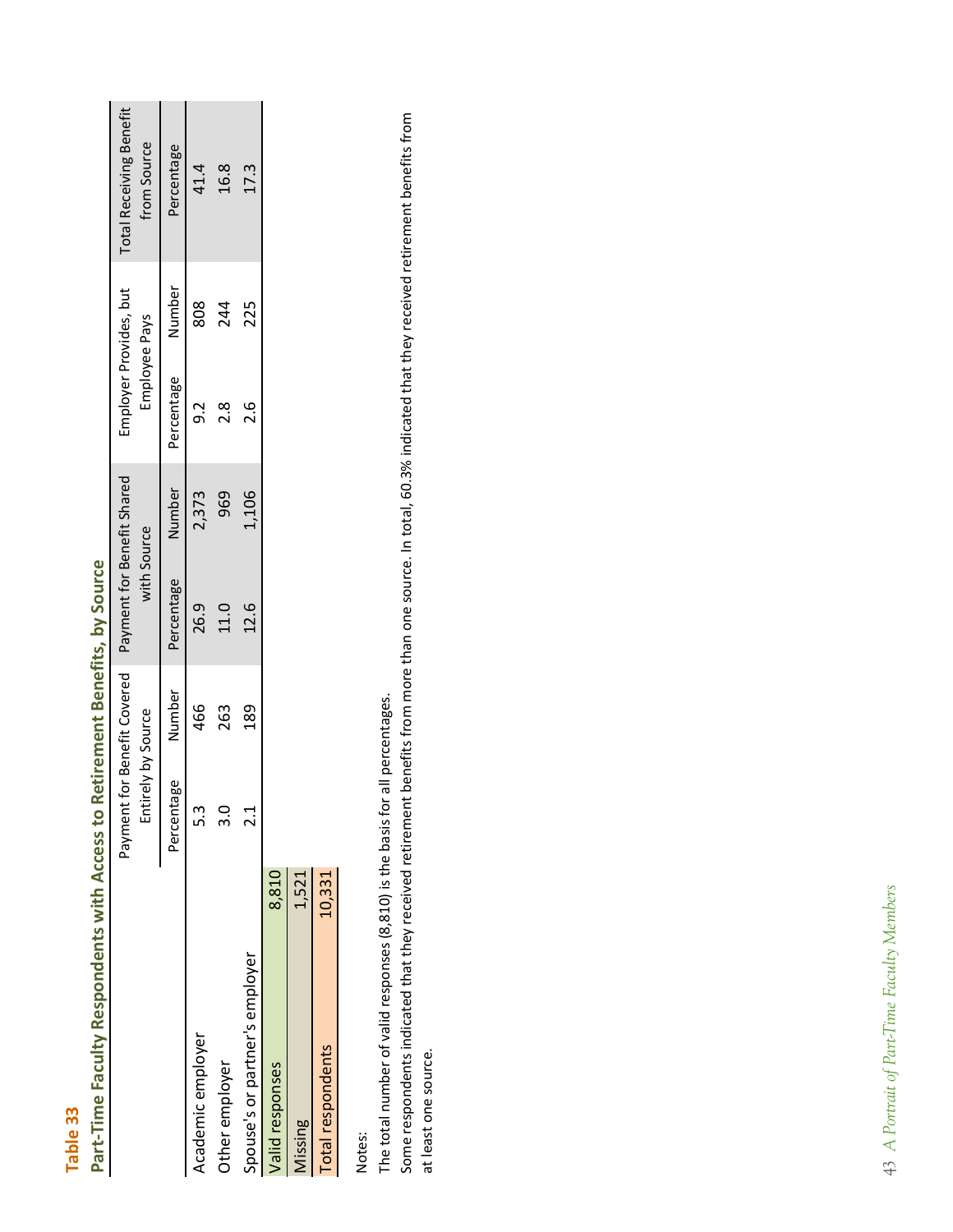<span id="page-44-0"></span>**Percentage of Part‐Time Faculty Respondents with Access to Health Benefits, by Type of Institutional Control**

|                                        | All    | Private | Public | Not Identified |
|----------------------------------------|--------|---------|--------|----------------|
| Benefit paid entirely by source        |        |         |        |                |
| Academic employer                      | 3.7    | 2.1     | 4.8    | 1.5            |
| Other employer                         | 3.3    | 3.2     | 4.0    | 0.9            |
| Spouse's or partner's employer         | 4.9    | 5.6     | 5.3    | 1.8            |
| Payment for benefit shared with source |        |         |        |                |
| Academic employer                      | 12.5   | 10.5    | 15.2   | 4.3            |
| Other employer                         | 10.0   | 11.1    | 11.5   | 2.0            |
| Spouse's or partner's employer         | 24.2   | 31.3    | 26.1   | 6.3            |
| Employer provides, but employee pays   |        |         |        |                |
| Academic employer                      | 3.1    | 3.3     | 3.5    | 1.1            |
| Other employer                         | 1.7    | 1.8     | 1.9    | 0.6            |
| Spouse's or partner's employer         | 2.7    | 3.8     | 2.8    | 0.8            |
| Have benefit from academic employer    | 19.2   | 16.0    | 23.4   | 7.0            |
| Have benefit from any source           | 68.0   | 68.0    | 68.3   | 63.7           |
| Valid responses                        | 8,810  | 2,246   | 6,156  | 408            |
| <b>Missing</b>                         | 1,521  |         |        |                |
| <b>Total respondents</b>               | 10,331 |         |        |                |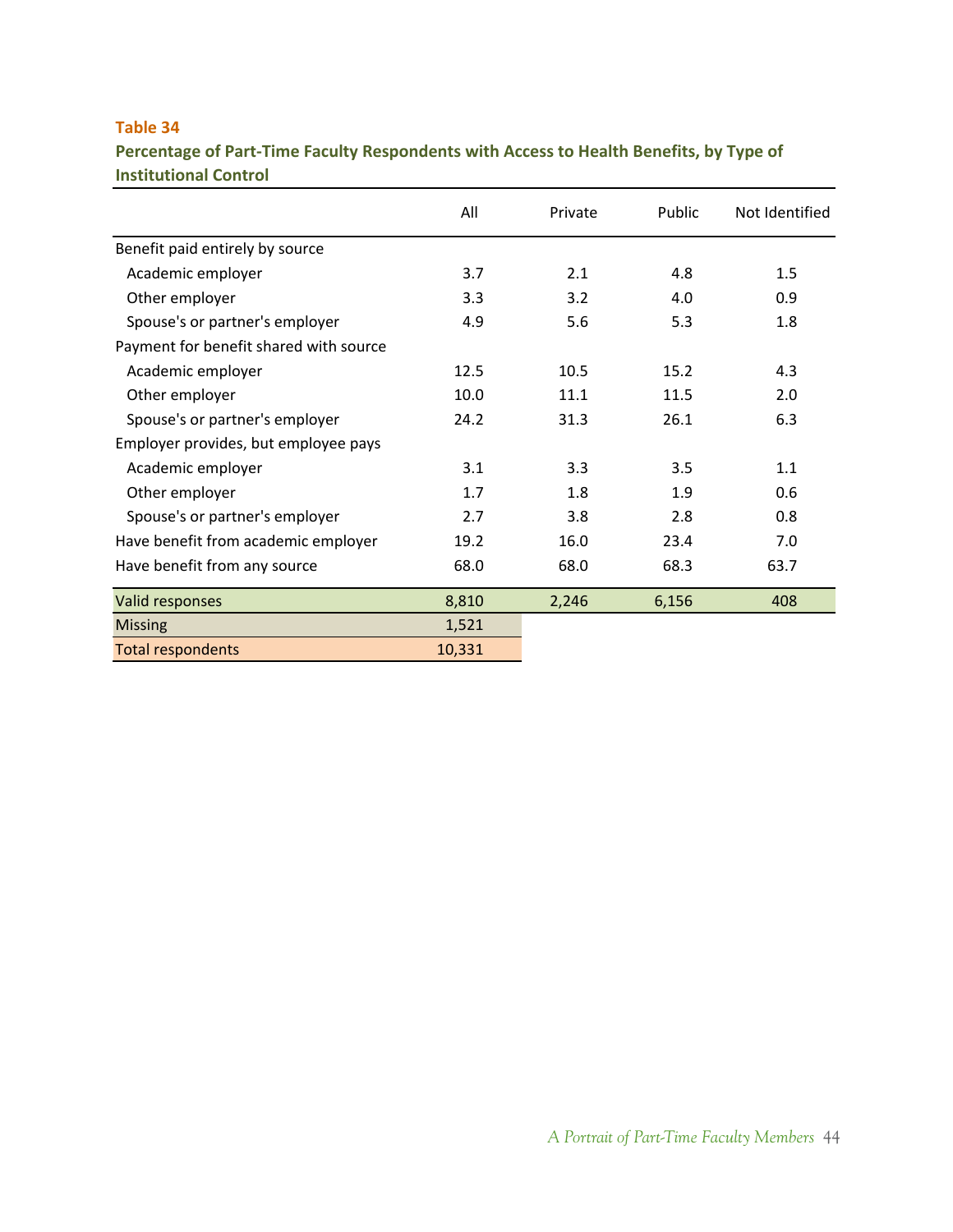<span id="page-45-0"></span>**Percentage of Part‐Time Faculty Respondents with Access to Retirement Benefits, by Type of Institutional Control**

|                                        | All    | Private | Public | <b>Not</b><br>Identified |
|----------------------------------------|--------|---------|--------|--------------------------|
| Benefit paid entirely by source        |        |         |        |                          |
| Academic employer                      | 4.5    | 2.2     | 6.2    | 1.1                      |
| Other employer                         | 2.5    | 3.0     | 2.9    | 0.5                      |
| Spouse's or partner's employer         | 1.8    | 2.5     | 1.9    | 0.4                      |
| Payment for benefit shared with source |        |         |        |                          |
| Academic employer                      | 23.0   | 13.9    | 30.3   | 6.2                      |
| Other employer                         | 9.4    | 9.6     | 11.1   | 2.0                      |
| Spouse's or partner's employer         | 10.7   | 13.6    | 11.6   | 2.9                      |
| Employer provides, but employee pays   |        |         |        |                          |
| Academic employer                      | 7.8    | 4.6     | 10.4   | 2.0                      |
| Other employer                         | 2.4    | 2.8     | 2.6    | 0.6                      |
| Spouse's or partner's employer         | 2.2    | 3.4     | 2.1    | 0.6                      |
| Have benefit from academic employer    | 35.3   | 20.6    | 46.9   | 9.3                      |
| Have benefit from any source           | 60.3   | 47.6    | 65.6   | 51.2                     |
| Valid responses                        | 8,810  | 2,246   | 6,156  | 408                      |
| <b>Missing</b>                         | 1,521  |         |        |                          |
| <b>Total respondents</b>               | 10,331 |         |        |                          |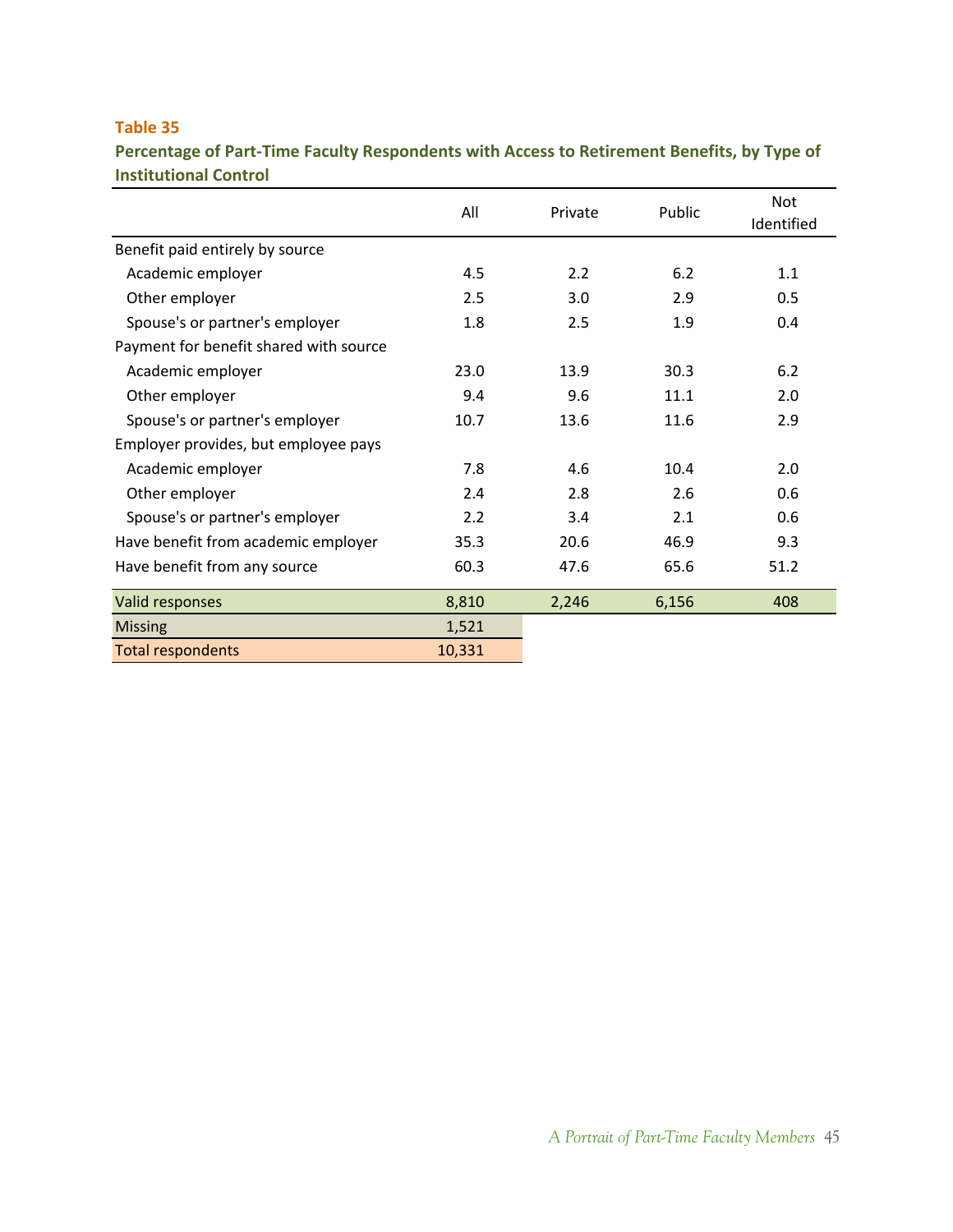<span id="page-46-0"></span>**Percentage of Part‐Time Faculty Respondents with Access to Health Benefits, by Union Status and Source**

|                                        | All Valid<br>Responses | No Union<br>Present | At Least One<br><b>Union Present</b> | Not Sure |
|----------------------------------------|------------------------|---------------------|--------------------------------------|----------|
| Benefit paid entirely by source        |                        |                     |                                      |          |
| Academic employer                      | 4.3                    | 2.2                 | 7.2                                  | 2.4      |
| Other employer                         | 3.9                    | 3.8                 | 4.0                                  | 7.1      |
| Spouse's or partner's employer         | 5.7                    | 5.3                 | 6.2                                  | 7.1      |
| Payment for benefit shared with source |                        |                     |                                      |          |
| Academic employer                      | 14.6                   | 8.9                 | 22.4                                 | 9.5      |
| Other employer                         | 11.7                   | 12.5                | 10.6                                 | 14.3     |
| Spouse's or partner's employer         | 28.4                   | 30.5                | 25.7                                 | 21.4     |
| Employer provides, but employee pays   |                        |                     |                                      |          |
| Academic employer                      | 3.6                    | 2.7                 | 4.7                                  | 7.1      |
| Other employer                         | 1.9                    | 2.0                 | 1.9                                  | 0.0      |
| Spouse's or partner's employer         | 3.2                    | 3.7                 | 2.4                                  | 4.8      |
| Have benefit from academic employer    | 22.6                   | 13.8                | 34.3                                 | 19.0     |
| Have benefit from any source           | 68.0                   | 63.5                | 74.2                                 | 57.1     |
| Valid responses                        | 8,810                  | 2,246               | 6,156                                | 408      |
| <b>Missing</b>                         | 1,521                  |                     |                                      |          |
| <b>Total respondents</b>               | 10,331                 |                     |                                      |          |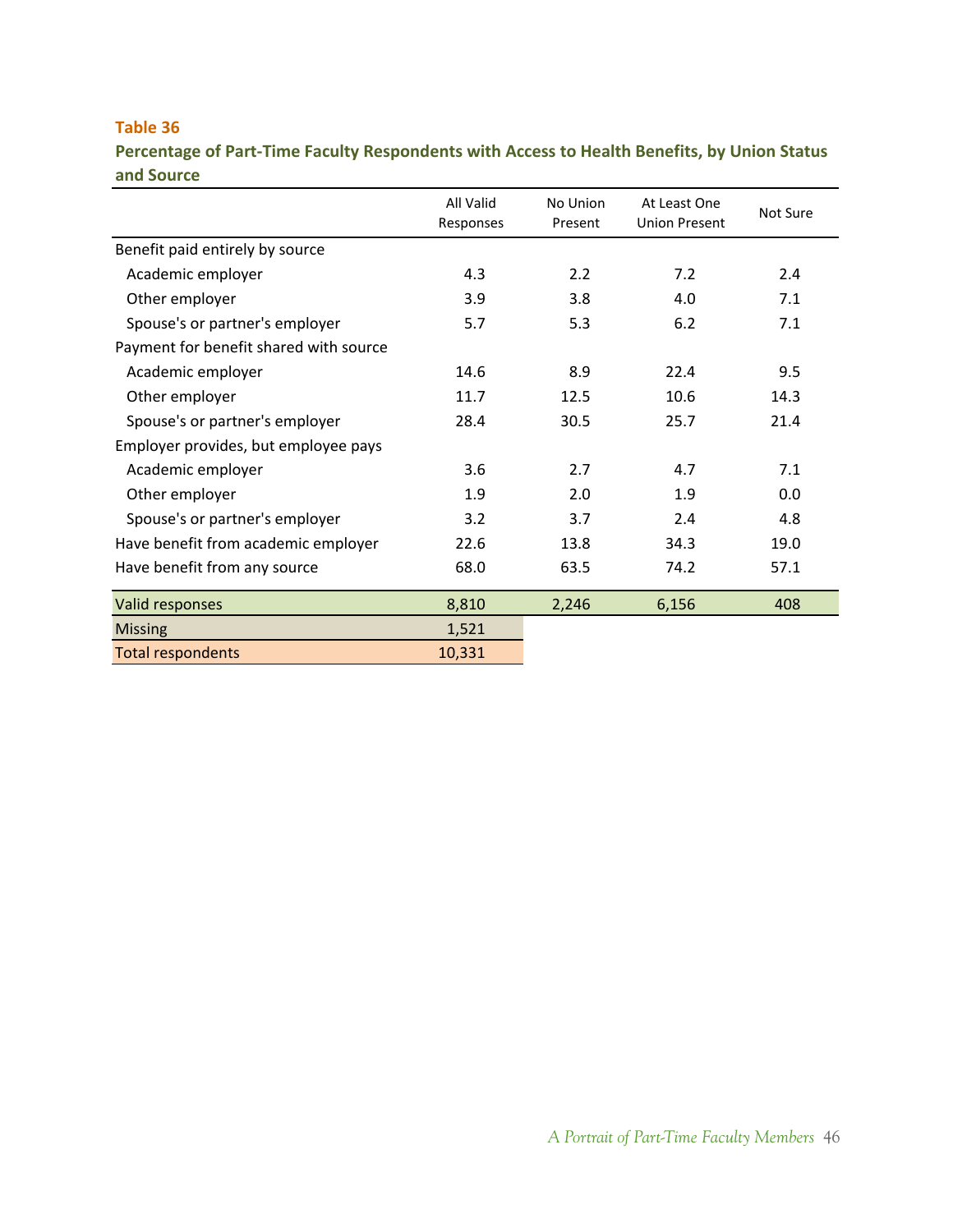<span id="page-47-0"></span>**Percentage of Part‐Time Faculty Respondents with Access to Retirement Benefits, by Union Status and Source**

|                                        | All Valid<br>Responses | No Union<br>Present | At Least One<br><b>Union Present</b> | Not Sure |
|----------------------------------------|------------------------|---------------------|--------------------------------------|----------|
| Benefit paid entirely by source        |                        |                     |                                      |          |
| Academic employer                      | 5.3                    | 3.5                 | 7.7                                  | 7.1      |
| Other employer                         | 3.0                    | 3.0                 | 3.0                                  | 0.0      |
| Spouse's or partner's employer         | 2.1                    | 2.3                 | 1.9                                  | 4.8      |
| Payment for benefit shared with source |                        |                     |                                      |          |
| Academic employer                      | 26.9                   | 16.4                | 41.1                                 | 19.0     |
| Other employer                         | 11.0                   | 11.8                | 9.8                                  | 19.0     |
| Spouse's or partner's employer         | 12.6                   | 13.6                | 11.2                                 | 7.1      |
| Employer provides, but employee pays   |                        |                     |                                      |          |
| Academic employer                      | 9.2                    | 7.6                 | 11.3                                 | 7.1      |
| Other employer                         | 2.8                    | 2.8                 | 2.8                                  | 2.4      |
| Spouse's or partner's employer         | 2.6                    | 3.1                 | 1.8                                  | 4.8      |
| Have benefit from academic employer    | 41.4                   | 27.5                | 60.1                                 | 33.3     |
| Have benefit from any source           | 60.3                   | 52.0                | 71.5                                 | 52.4     |
| <b>Valid responses</b>                 | 8,810                  | 3,756               | 6,439                                | 42       |
| <b>Missing</b>                         | 1,521                  |                     |                                      |          |
| <b>Total respondents</b>               | 10,331                 |                     |                                      |          |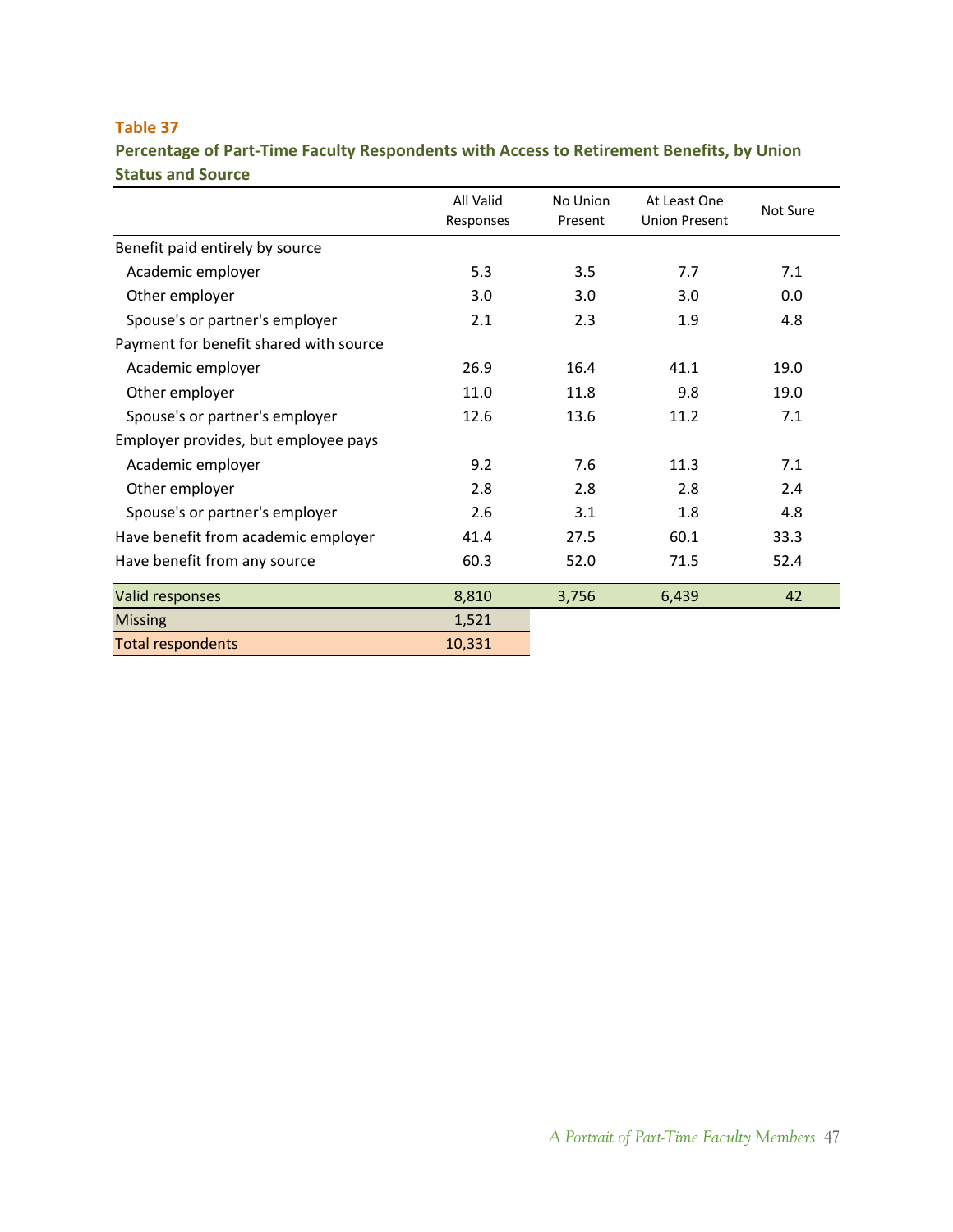<span id="page-48-0"></span>Percentage of Part-Time Faculty Respondents Receiving Various Forms of Workplace Support, by Carnegie Institutional Type

|                                                | Associate's | Doctoral and<br>Research | Master's | Baccalaureate | Specialized<br>and Tribal | Carnegie Type<br>Not Known | All<br>Responses |
|------------------------------------------------|-------------|--------------------------|----------|---------------|---------------------------|----------------------------|------------------|
| Compensation for work outside the classroom    |             |                          |          |               |                           |                            |                  |
| Paid for work other than course work           | 10.3        | 7.9                      | 7.1      | 8.0           | 11.6                      | 3.3                        | 7.9              |
| Office hours                                   |             |                          |          |               |                           |                            |                  |
| Paid                                           | 15.7        | 3.5                      | 6.0      | 3.7           | 4.3                       | 2.8                        | 7.8              |
| Unpaid                                         | 54.4        | 77.7                     | 71.8     | 75.4          | 65.0                      | 24.4                       | 60.6             |
| Private office space                           | 4.0         | 15.0                     | 9.5      | 20.5          | 6.7                       | 4.2                        | 8.7              |
| Shared office space                            | 66.5        | 64.2                     | 66.2     | 61.2          | 59.8                      | 23.4                       | 59.0             |
| Department meetings                            |             |                          |          |               |                           |                            |                  |
| Paid                                           | 12.0        | 4.0                      | 4.6      | 3.7           | 9.4                       | 2.5                        | 6.6              |
| Unpaid                                         | 47.1        | 39.1                     | 42.6     | 50.1          | 57.7                      | 17.1                       | 40.4             |
| Payment for class cancellation                 | 13.2        | 12.3                     | 15.0     | 11.8          | 12.1                      | 5.7                        | 12.2             |
| Job security and career ladder                 |             |                          |          |               |                           |                            |                  |
| Job security / seniority                       | 15.1        | 6.8                      | 9.1      | 4.0           | 3.8                       | 4.0                        | 9.3              |
| Regular salary increases                       | 26.6        | 14.7                     | 19.4     | 15.6          | 19.4                      | 8.6                        | 18.8             |
| Priority for tenure-track openings             | 3.2         | 0.8                      | 1.4      | 1.7           | 2.7                       | 0.7                        | 1.8              |
| <b>Professional development</b>                |             |                          |          |               |                           |                            |                  |
| Tuition assistance                             | 20.6        | 16.7                     | 16.9     | 14.0          | 17.0                      | 4.7                        | 16.0             |
| Teacher-development workshops                  | 37.6        | 24.3                     | 27.1     | 19.3          | 23.5                      | 10.3                       | 26.7             |
| Professional travel support                    | 15.0        | 11.9                     | 12.4     | 17.7          | 10.8                      | 5.5                        | 12.4             |
| Institutional research grants                  | 9.0         | 14.5                     | 13.7     | 11.8          | 14.3                      | 4.4                        | 10.9             |
| <b>Administrative support</b>                  |             |                          |          |               |                           |                            |                  |
| Computer access                                |             |                          |          |               |                           |                            |                  |
| Single-user                                    | 6.9         | 17.5                     | 14.0     | 26.5          | 7.5                       | 5.7                        | 11.8             |
| Multi-user (shared)                            | 68.4        | 48.3                     | 53.9     | 44.9          | 52.3                      | 19.5                       | 51.5             |
| Mailbox                                        | 87.7        | 82.2                     | 81.3     | 82.7          | 80.9                      | 31.5                       | 76.1             |
| Telephone access in office                     | 57.5        | 57.0                     | 58.1     | 63.7          | 46.1                      | 21.0                       | 52.2             |
| Department-supported copying                   | 82.4        | 80.7                     | 80.2     | 85.9          | 79.5                      | 29.7                       | 73.8             |
| Library privileges                             | 72.8        | 81.7                     | 81.4     | 84.4          | 78.7                      | 30.4                       | 71.3             |
| Secretarial assistance                         | 33.6        | 40.6                     | 44.3     | 49.5          | 27.0                      | 14.0                       | 35.5             |
| Parking                                        | 67.2        | 33.6                     | 49.0     | 63.8          | 38.8                      | 17.9                       | 47.4             |
| Number of responses (basis for<br>percentages) | 3,942       | 2,646                    | 3,025    | 752           | 371                       | 1,876                      | 12,612           |

Notes:

Carnegie institutional types were drawn from respondent reports on courses.

Part-time respondents who taught courses at more than one type of institution were counted separately for each type of institution. Respondents who did not provide information about specific courses but who did answer questions about workplace supports they receive are included under "Carnegie type not known."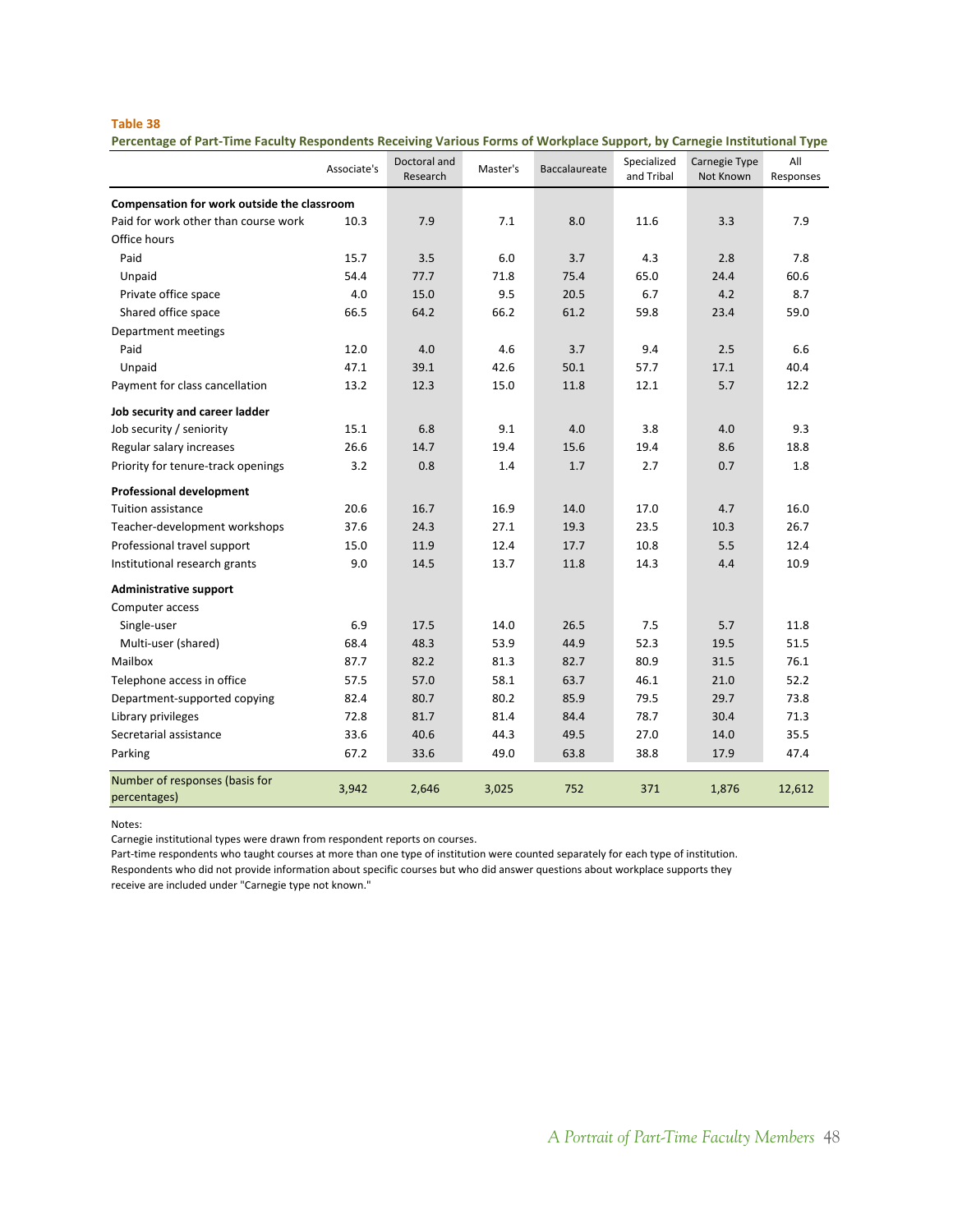<span id="page-49-0"></span>**Percentage of Part‐Time Respondents Receiving Various Types of Workplace Support, by Union Status of Employing Institutions**

|                                             | All Valid | No Union | At Least One         | Not Sure |
|---------------------------------------------|-----------|----------|----------------------|----------|
|                                             | Responses | Present  | <b>Union Present</b> |          |
| Compensation for work outside the classroom |           |          |                      |          |
| Payment for work other than course work     | 8.5       | 8.0      | 9.3                  | 7.5      |
| Office hours                                |           |          |                      |          |
| Paid                                        | 8.2       | 3.8      | 14.5                 | 6.3      |
| Unpaid                                      | 66.2      | 69.5     | 62.2                 | 65.2     |
| Private office space                        | 9.8       | 11.2     | 8.0                  | 9.4      |
| Shared office space                         | 64.0      | 60.3     | 68.7                 | 64.7     |
| Department meetings                         |           |          |                      |          |
| Paid                                        | 7.0       | 5.4      | 9.7                  | 4.3      |
| Unpaid                                      | 43.8      | 41.9     | 46.8                 | 41.9     |
| Payment for class cancellation              | 13.2      | 9.9      | 17.9                 | 11.8     |
| Job security and career ladder              |           |          |                      |          |
| Job security / seniority                    | 10.0      | 3.9      | 19.4                 | 3.9      |
| Regular salary increases                    | 20.8      | 12.1     | 33.9                 | 12.8     |
| Priority for tenure-track openings          | 1.9       | 1.4      | 2.6                  | 1.7      |
| <b>Professional development</b>             |           |          |                      |          |
| <b>Tuition assistance</b>                   | 17.7      | 15.0     | 21.8                 | 15.0     |
| Teacher-development workshops               | 28.7      | 27.2     | 30.5                 | 29.4     |
| Professional travel support                 | 13.6      | 10.7     | 18.3                 | 9.5      |
| Institutional research grants               | 12.2      | 10.6     | 14.8                 | 10.3     |
| <b>Administrative support</b>               |           |          |                      |          |
| Computer access                             |           |          |                      |          |
| Single-user                                 | 13.3      | 14.8     | 11.8                 | 12.2     |
| Multi-user (shared)                         | 55.5      | 51.3     | 60.2                 | 58.3     |
| Mailbox                                     | 83.2      | 80.7     | 86.1                 | 84.2     |
| Telephone access in office                  | 57.4      | 55.2     | 61.2                 | 53.6     |
| Department-supported copying                | 81.1      | 80.1     | 82.0                 | 83.0     |
| Library privileges                          | 78.3      | 79.2     | 77.5                 | 76.1     |
| Secretarial assistance                      | 39.1      | 39.0     | 38.7                 | 41.2     |
| Parking                                     | 51.1      | 48.8     | 53.8                 | 51.8     |
| Number of responses (basis for              | 9,957     | 5,125    |                      | 907      |
| percentages)                                |           |          | 3,925                |          |
| <b>Missing</b>                              | 1,591     |          |                      |          |
| <b>Total reports</b>                        | 11,548    |          |                      |          |

Note:

Part-time respondents who taught courses at more than one institution were counted separately for each institution.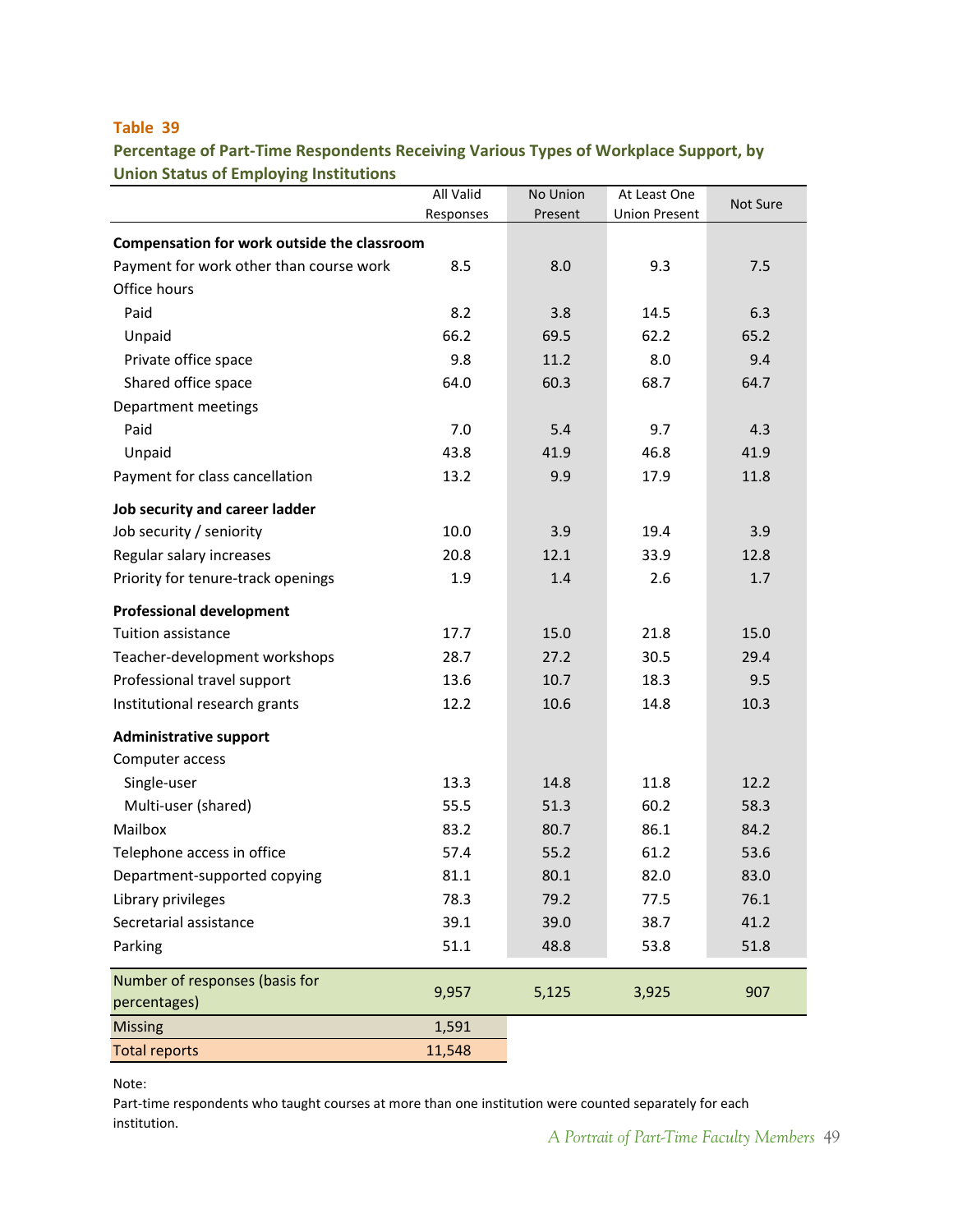|                          |        | Personal Income |        | Household Income |
|--------------------------|--------|-----------------|--------|------------------|
|                          | Number | Percentage      | Number | Percentage       |
| Less than \$15,000       | 1,460  | 17.8            | 350    | 4.5              |
| \$15,000-\$24,999        | 1,816  | 22.2            | 651    | 8.3              |
| \$25,000-\$34,999        | 1,368  | 16.7            | 695    | 8.8              |
| \$35,000-\$44,999        | 911    | 11.1            | 672    | 8.6              |
| \$45,000-\$54,999        | 732    | 8.9             | 698    | 8.9              |
| \$55,000-\$64,999        | 484    | 5.9             | 652    | 8.3              |
| \$65,000-\$74,999        | 362    | 4.4             | 594    | 7.6              |
| \$75,000-\$84,999        | 277    | 3.4             | 583    | 7.4              |
| \$85,000-\$94,999        | 205    | 2.5             | 574    | 7.3              |
| \$95,000-\$124,999       | 321    | 3.9             | 1,101  | 14.0             |
| \$125,000-\$149,999      | 125    | 1.5             | 545    | 6.9              |
| \$150,000 and over       | 119    | 1.5             | 742    | 9.4              |
| Valid responses          | 8,180  | 99.8            | 7,857  | 100.0            |
| Missing                  |        |                 |        |                  |
| Don't know               | 251    |                 | 470    |                  |
| No response              | 1,900  |                 | 2,004  |                  |
| <b>Total missing</b>     | 2,151  |                 | 2,474  |                  |
| <b>Total respondents</b> | 10,331 |                 | 10,331 |                  |

### <span id="page-50-0"></span>**Table 40 Part‐Time Faculty Respondents, by Personal and Household Income, 2009**

### Note:

Percentages may not add to 100 because of rounding.